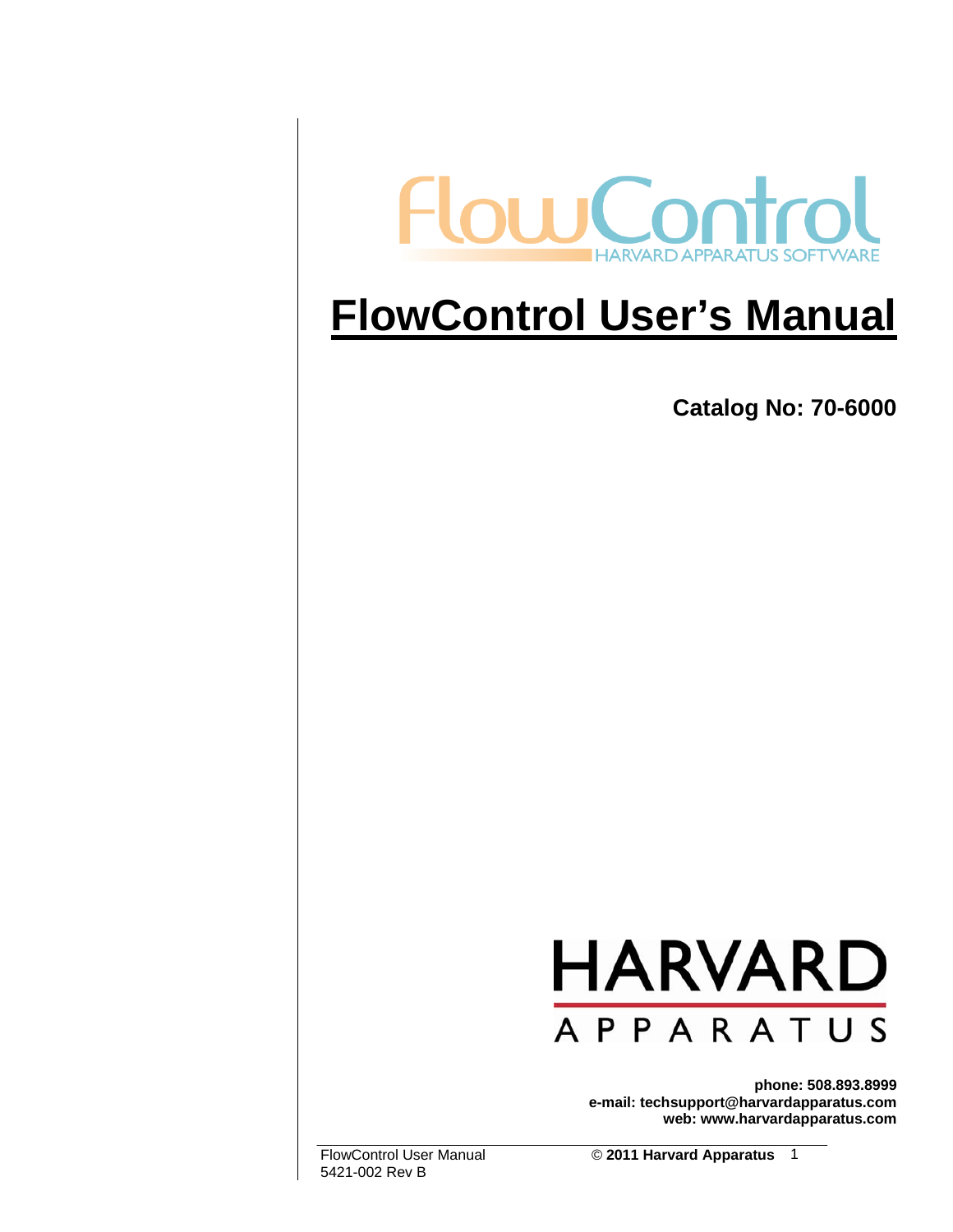### **TABLE OF CONTENTS**

| FLOW CHART OUTLINING HOW TO RUN FLOWCONTROL  8 |                                                               |
|------------------------------------------------|---------------------------------------------------------------|
|                                                |                                                               |
|                                                |                                                               |
|                                                | Setting Pump Name and Connection Details 11                   |
|                                                |                                                               |
|                                                | Selecting the Mounted Rack Model and Number of Syringes 14    |
|                                                |                                                               |
|                                                |                                                               |
|                                                |                                                               |
|                                                | Adding and Editing Custom Syringe Models 18                   |
|                                                |                                                               |
|                                                |                                                               |
|                                                |                                                               |
|                                                |                                                               |
|                                                |                                                               |
|                                                | Number of Syringes, Syringe Model and Flow Units Selection 22 |
|                                                | Flow Evolution Graph: Steps and Flow Definition 23            |
|                                                |                                                               |
|                                                |                                                               |
|                                                |                                                               |
|                                                | Adding New Sequential Steps to the Method  28                 |
|                                                |                                                               |
|                                                |                                                               |
|                                                | Protecting the Pump Against Forced Flow Rates  33             |
|                                                | Steps Approaching Zero and Steps Changing Flow Direction  33  |
|                                                |                                                               |
|                                                |                                                               |
|                                                |                                                               |
|                                                |                                                               |
|                                                |                                                               |
|                                                |                                                               |
|                                                |                                                               |
| <b>FlowControl User Manual</b>                 | © 2011 Harvard Apparatus                                      |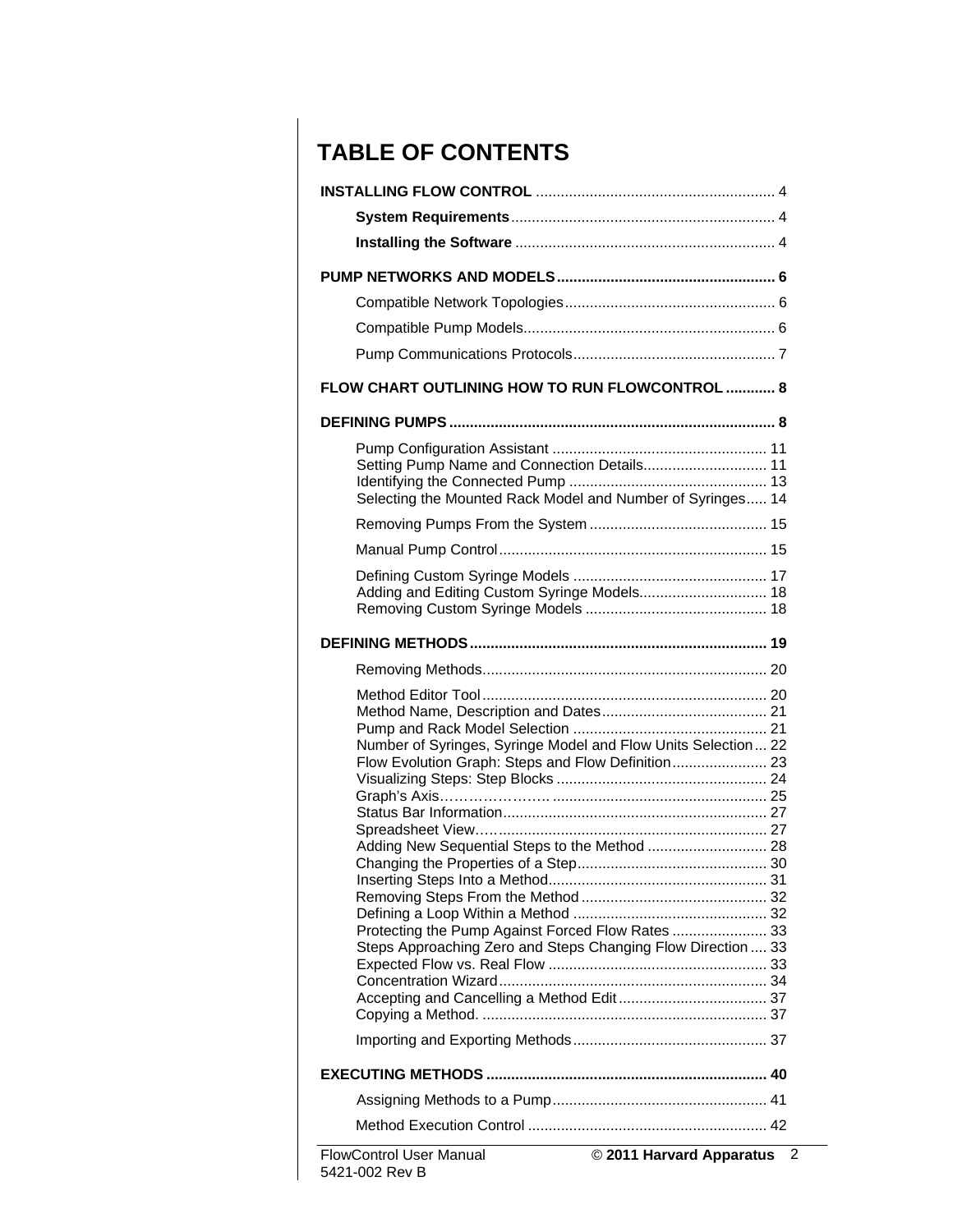| Starting, Pausing, Resuming and Stopping Methods  42<br>Controlling Special Situations During the Method Execution  44 |  |
|------------------------------------------------------------------------------------------------------------------------|--|
|                                                                                                                        |  |
|                                                                                                                        |  |
|                                                                                                                        |  |
|                                                                                                                        |  |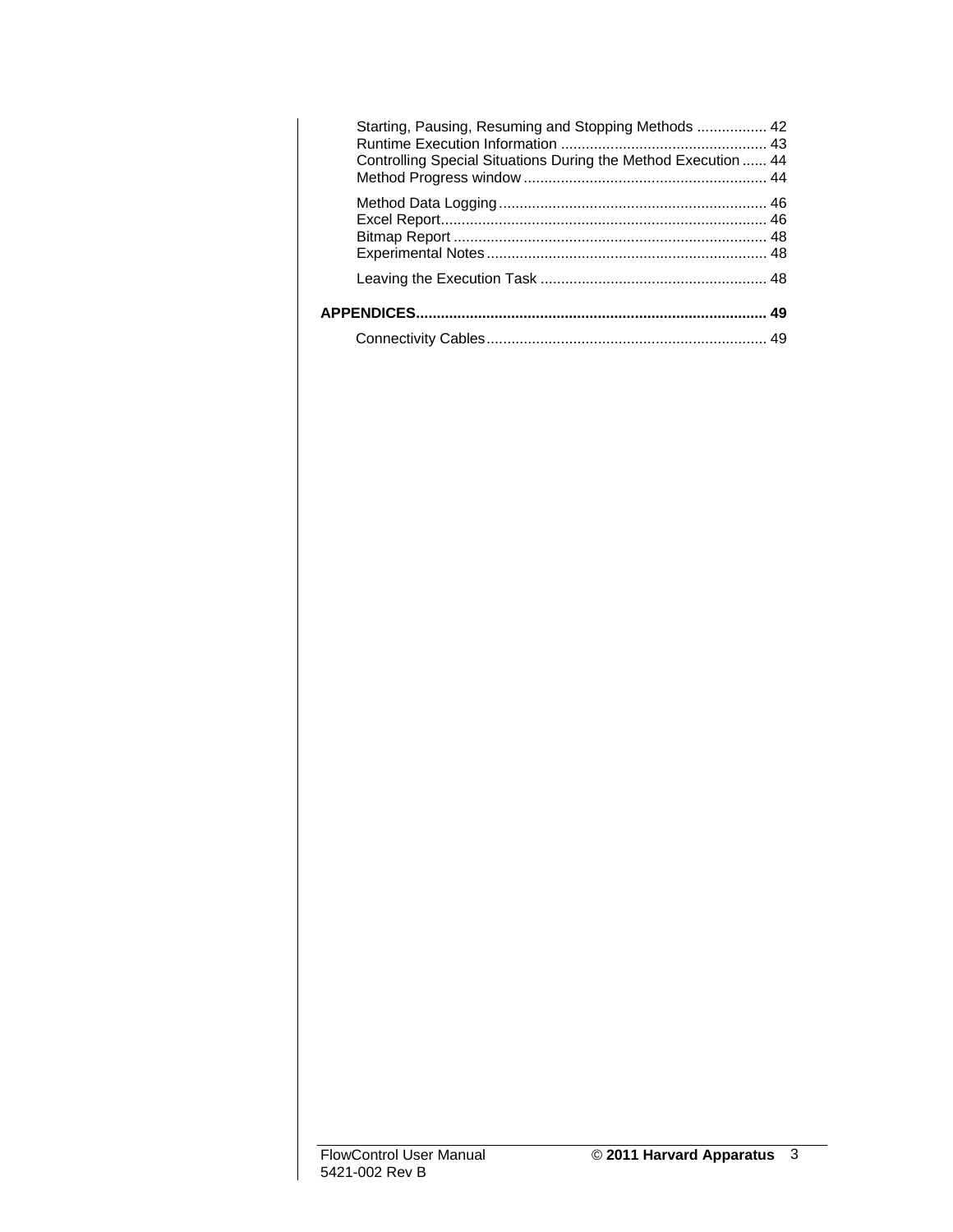## **INSTALLING FLOWCONTROL**

Before using FlowControl, check the system requirements and then install the software onto your hard drive.

### **System Requirements**

Although FlowControl is an easy-to-use software program, the processing of the data requested and generated by the pumps mobilizes an important amount of PC resources and can be highly time-consuming if the computer used is not powerful enough. Thus Harvard Apparatus recommends the use of a computer that meets the following minimum requirements:

- 1) 2 GHz Pentium® processor or higher.
- 2) 512 MB of RAM (1 GB recommended)
- 3) Windows 7, XP SP3 or Vista (XP recommended)
- 4) Free RS-232 or USB 2.0 ports (depending on the quantity, model and connectivity of the controlled pumps).

Daisy-chained pumps require a single port. Direct PC to Pump connections require one free port per pump.

5) Microsoft® Excel® 97 or higher.

#### **Installing the Software**

Insert the provided USB Flash Drive into your PC. Open the drive titled 'PBLicense'. Click on the FlowControl Setup executable to launch the installation wizard.



5421-002 Rev B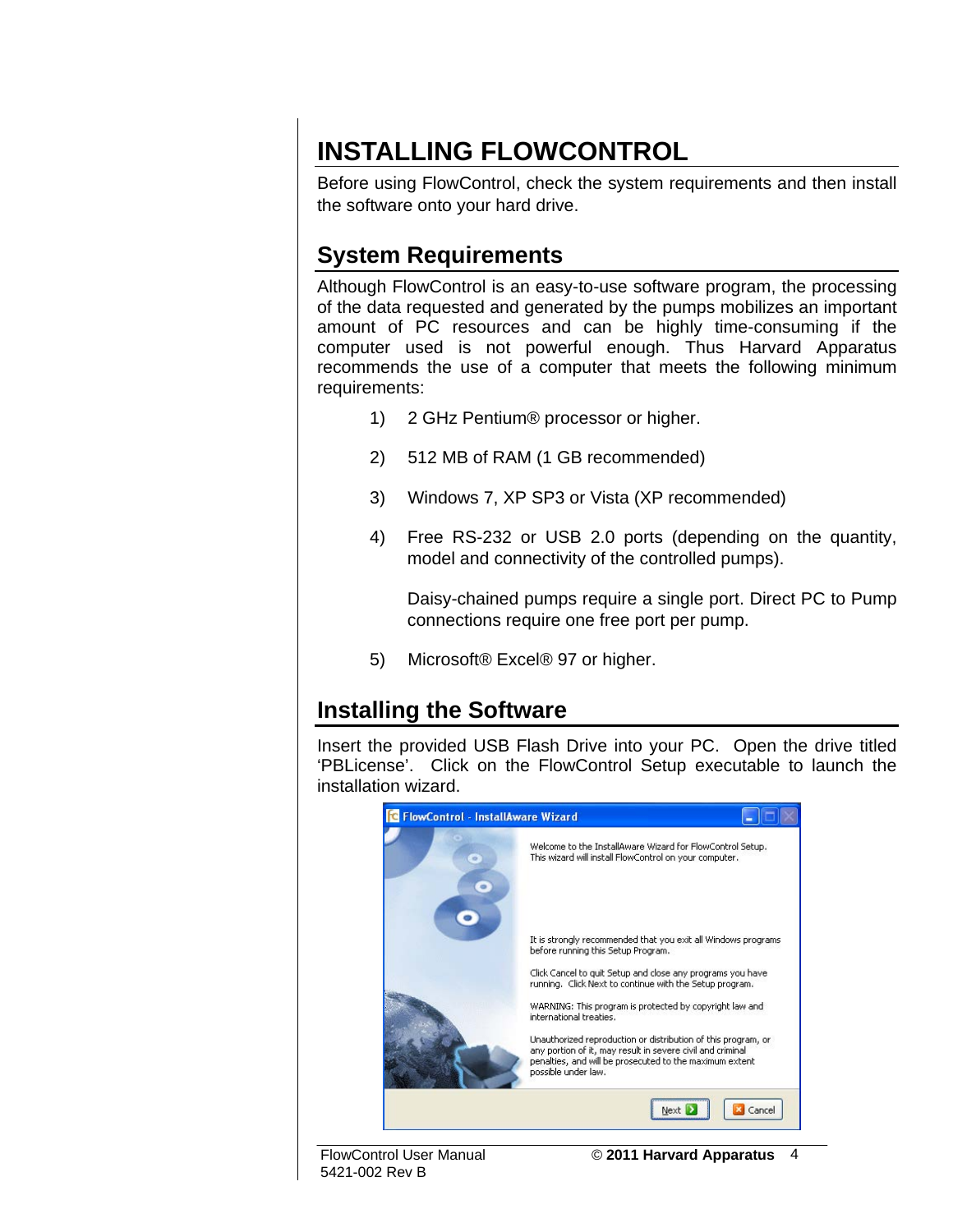Press the Next button to move to the Destination Location screen. Select the location that you would like FlowControl to be saved on your PC then press Next. In the specified location, FlowControl will download an executable file and a reference database.

| <b>FlowControl - InstallAware Wizard</b>                                                                               |                       |
|------------------------------------------------------------------------------------------------------------------------|-----------------------|
| <b>Destination Location</b>                                                                                            |                       |
| Setup will install FlowControl in the following folder:                                                                |                       |
| Desktop<br>My Documents<br>My Computer<br>Local Disk (C:)<br>ia.                                                       |                       |
| AMD<br>$\overline{+}$<br>bbf256caa2aef994eb850037<br>$\exists$ cabs<br>Œŀ.                                             |                       |
| Destination Folder:                                                                                                    |                       |
| C:\Program Files\Harvard Apparatus\FlowControl<br>Required Disk Space:<br>Disk Space Remaining:<br><b>InstallAware</b> | 4,072 KB<br>13,242 MB |
| <b>B</b> ack                                                                                                           | Next  <br>Cancel      |

Once successfully installed, you will have the option to run FlowControl immediately. To do so, click the dialog box 'Run FlowControl Now' and then press the Finish button.





The USB Flash Drive contains the FlowControl software license and must be plugged into the PC whenever FlowControl is in use.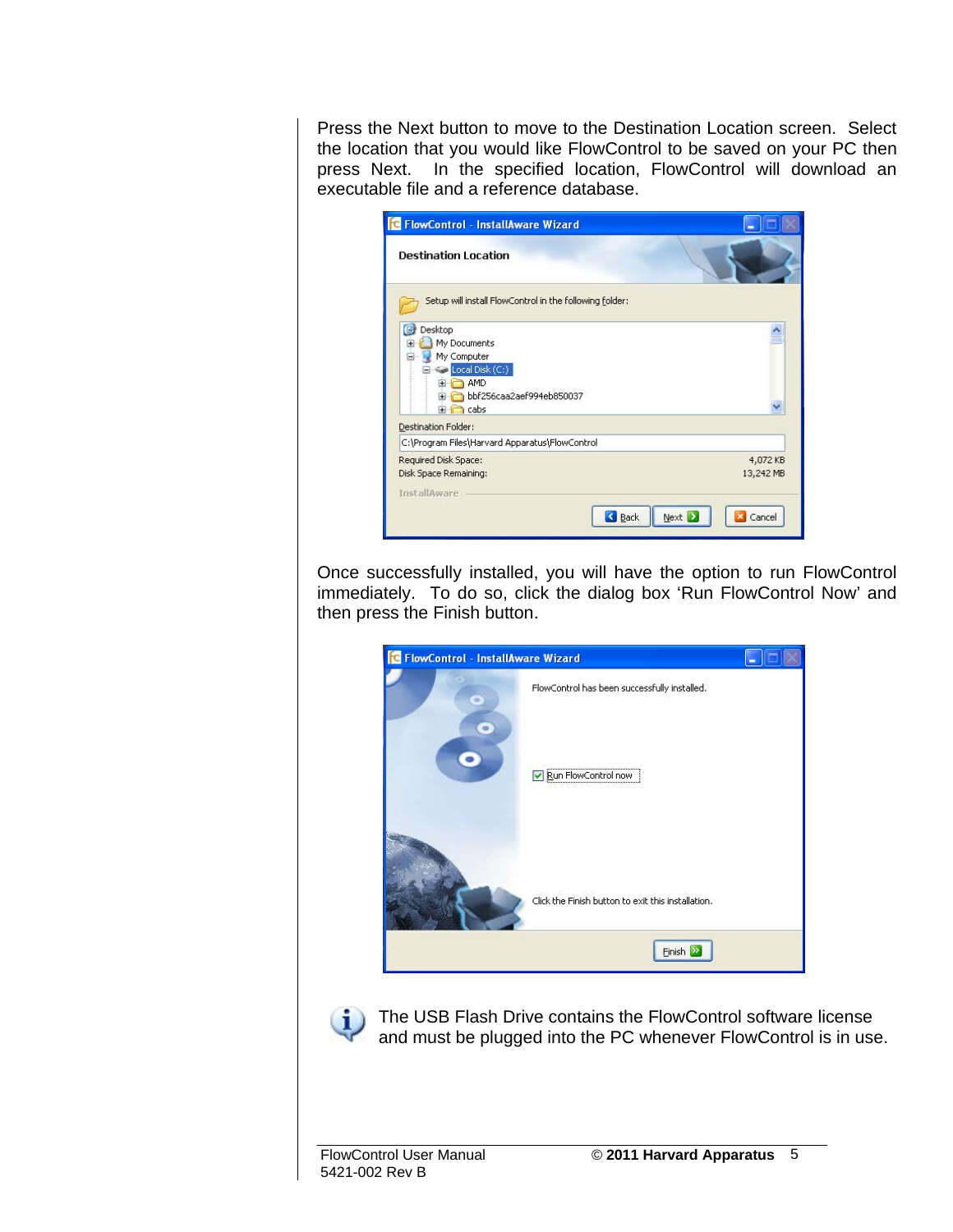## **PUMP NETWORKS AND MODELS**

FlowControl is able to communicate with a pump connected to a computer by means of a serial / USB communications protocol.

#### **Compatible Network Topologies**

The following pump network topologies can be controlled by FlowControl:

- **Direct Connection**: Each pump is connected to a single serial / USB port.
- **Daisy-chain**: A single pump is connected directly to the computer and the rest of the pumps are sequentially "chained" to the previous one. In order to uniquely identify the pumps available within the chain, each of them must be assigned an address number (from 0 to 99).

The limitation of how many pumps can be connected in a daisy chain, depends on the pump model.

- PHD 22/2000 chains  $= 20$  pumps
- Pump 11 Elite chains  $= 20$  pumps
- PHD ULTRA chains  $=$  50 pumps



This restriction will be applied in the pump configuration tool by not allowing you to configure daisy chains that do not comply with the above restrictions.



When communicating with a PHD ULTRA or Elite pump via USB the pump's drivers must be installed on your PC. These drivers can be found on the CD that was shipped with the ULTRA or Elite pump.

#### **Compatible Pump Models**

The following pump models are compatible with FlowControl:

- PHD 22/2000 (44 Protocol)
- 11 Elite (Elite Protocol)
- PHD ULTRA (ULTRA Protocol)

OEM modules may be also controlled by the application if they comply with any the ULTRA communication protocols.



Max / Min flow rates in FlowControl may not match up exactly to the pump's protocol.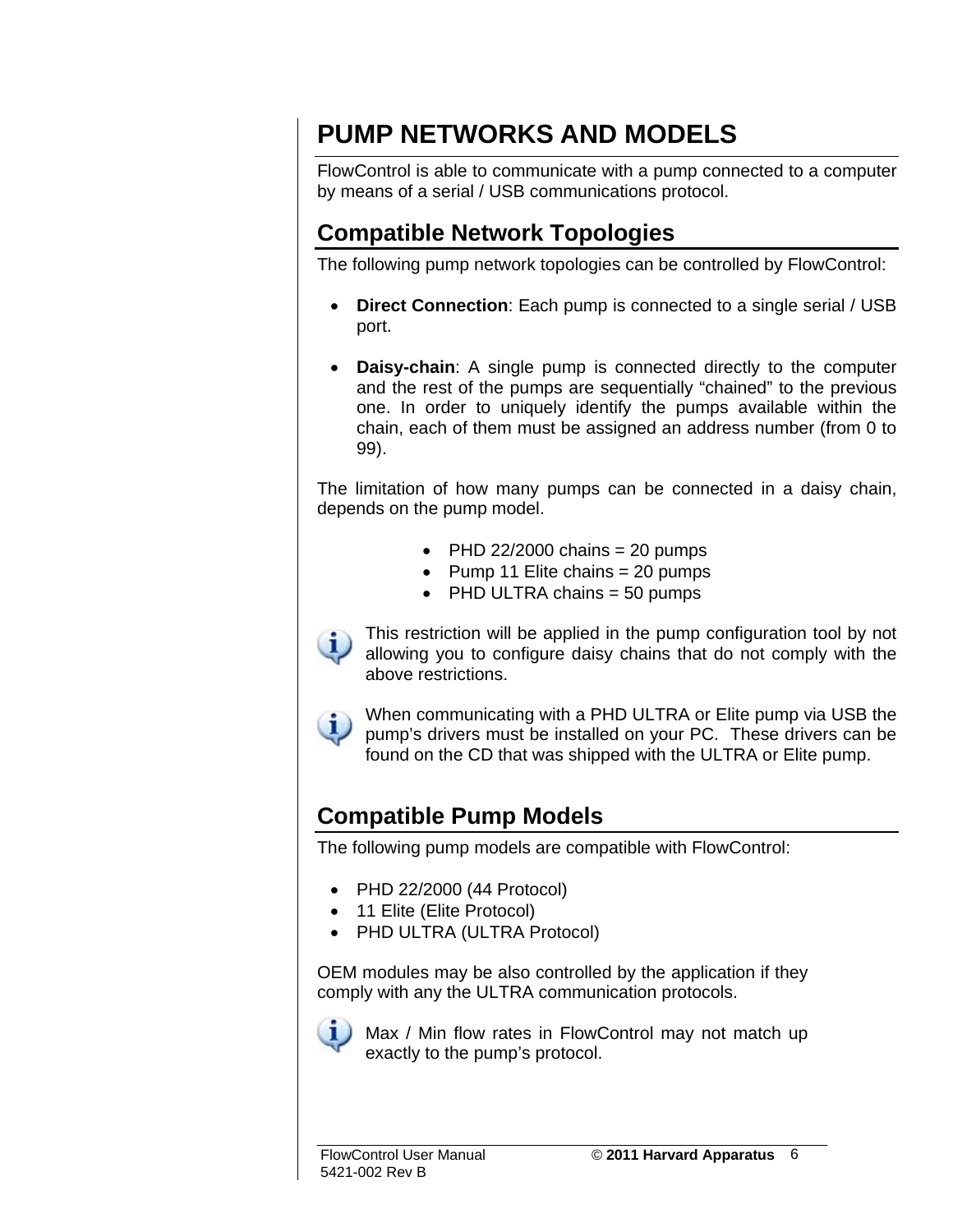| PHD 22/2000      | v1p12a |
|------------------|--------|
| 11 Elite         | v1.0.4 |
| <b>PHD ULTRA</b> | V1.3.3 |

FlowControl is compatible with the following pump software versions and any newer revisions:

#### **Pump Communications Protocols**

FlowControl is responsible for selecting and fulfilling the communications protocol suitable for each pump with which it will communicate.

The communications protocol of each model that the application will utilize is described in the pump's corresponding user manual.

FlowControl uses the following command latency for each pump:

| PHD 22/2000      | 500 ms |
|------------------|--------|
| 11 Elite         | 250 ms |
| <b>PHD ULTRA</b> | 250 ms |

FlowControl is thus responsible for sending the corresponding commands to each pump (from their particular commands set) in order to control them.



Within a daisy-chain network topology, all the pumps must be configured, by the user, to have the same communication parameters (baud rate)



USB-based pumps are controlled by FlowControl through a "virtual"<br>Serial port automotically created in the control through a "virtual" serial port automatically created by the pump's driver. Thus, all pumps are considered to be connected to the PC by means of a serial port (virtual or physical).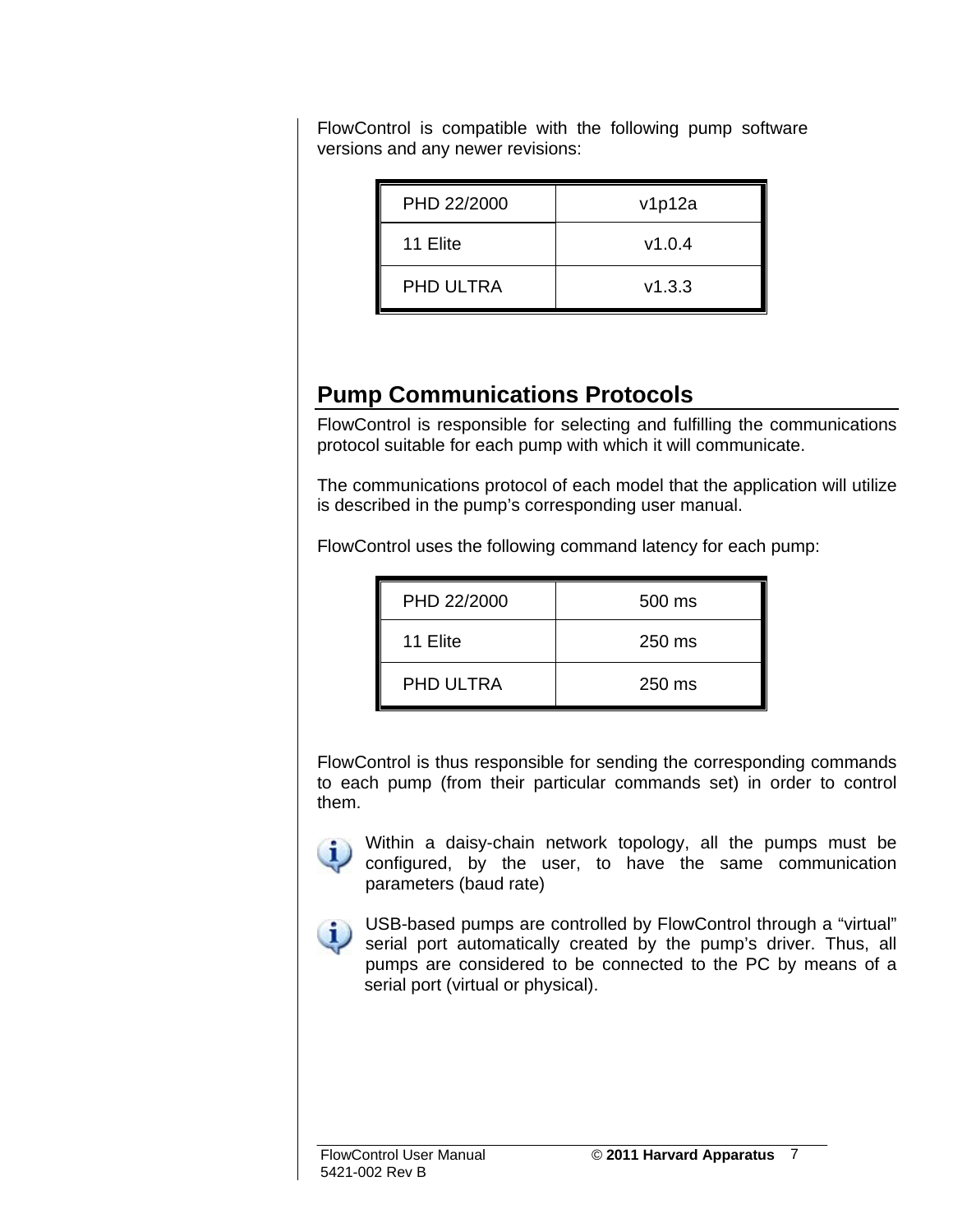

 *Flow chart outlining how to run FlowControl* 

## **DEFINING PUMPS**



Open the FlowControl software by double-clicking on the corresponding icon in the Windows® desktop. An initial blank screen will be opened.



5421-002 Rev B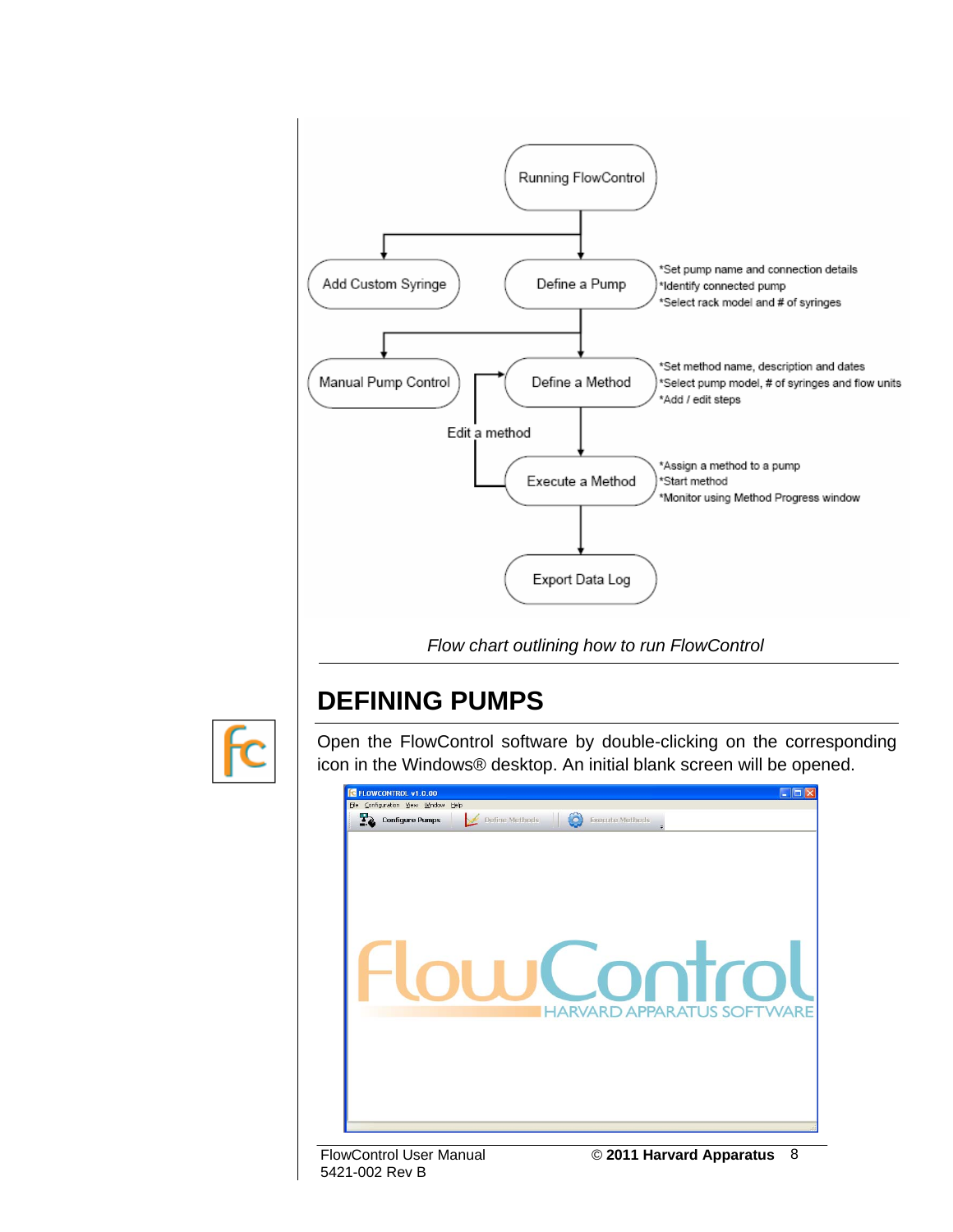Before using the rest of the application functionalities, FlowControl must establish communication with any pumps that will be controlled by the software.

To open the **Pump Configuration** window click on the 'Configure Pumps' button located at the top of the screen.



When the **Pump Configuration** window is first launched FlowControl will automatically check for connected pumps. If a pump is detected the Pump Configuration Assistant will launch. (see page 11)

The rest of the menu options (Define Methods and Execute Methods), will be disabled while the **Pump Configuration** window is active.

The **Pump Configuration** window shows the list of defined pumps to be considered within the rest of the application's options (such as Method creation and execution).

Each defined pump is represented by a row in a table with the following information:

- **Status**: shows an icon representing the connectivity of the pump :
	- o Green: Ready. The pump is correctly defined and connected to the computer.
	- o Gray: Off-line. The pump was correctly defined but it is not currently connected to the computer.
	- o Red: Wrong. The pump model currently connected to the computer does not match with the defined pump.

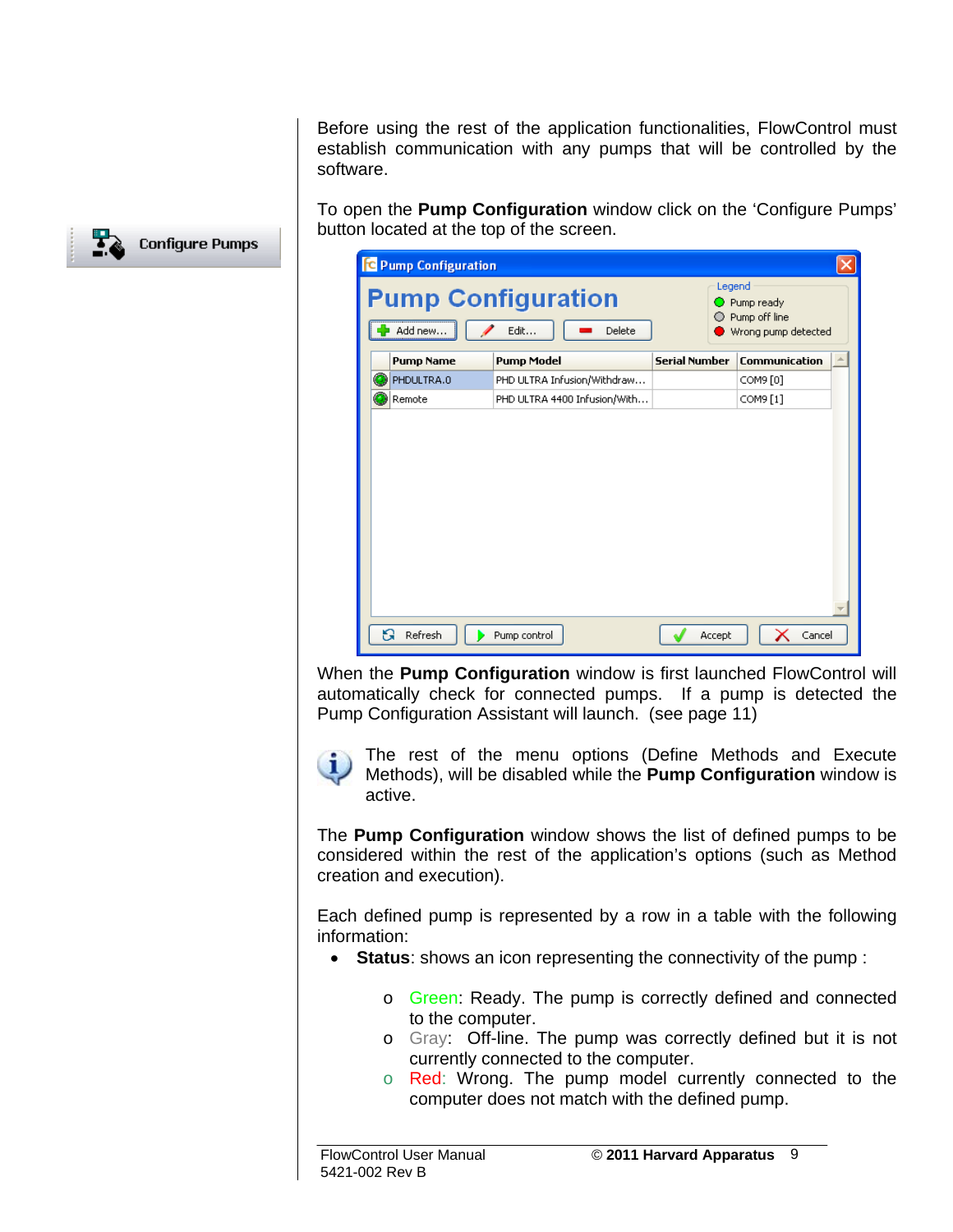

Note that if you close and restart FlowControl, pumps connected via a USB cable may re-establish communication through a different COM port than was previously defined. Therefore, if multiple pumps are defined they could potentially change COM ports during a re-start. Be sure to verify which pump you are communicating with before running a method.

Except for "green" status, the row color (text foreground color) coincides with the status icon color in order to facilitate its visual identification.

- **Pump Name**: shows the name assigned to the pump during its definition.
- **Pump Model**: shows the name of the pump model detected by the software.
- **Serial Number**: shows the serial number of the pump entered during its definition.
- **Communication**: shows the communications port name (COM port) and the address of the pump entered during its definition in the following format :

<COM port name> [<Pump address>]

By default, table rows are sorted by connection, that is, by COM port and address. Sorting can be changed by clicking on the column headers of the table.

The **Pump Configuration** window includes a toolbar with the following buttons:





Delete

- **Add New**: Launches the **Pump Configuration assistant** tool in order to define a new pump. This button is enabled only if the total quantity of defined pumps has not reached the limit.
- **Edit**: Launches the **Pump Configuration assistant** tool in order to modify a previously defined pump. This button is enabled when one (and only one) pump is selected.
- **Delete**: Asks the user to confirm whether to remove the selected pump(s). This button is enabled when at least one pump is selected. See "Removing Pumps from the System" on page 10 for more details.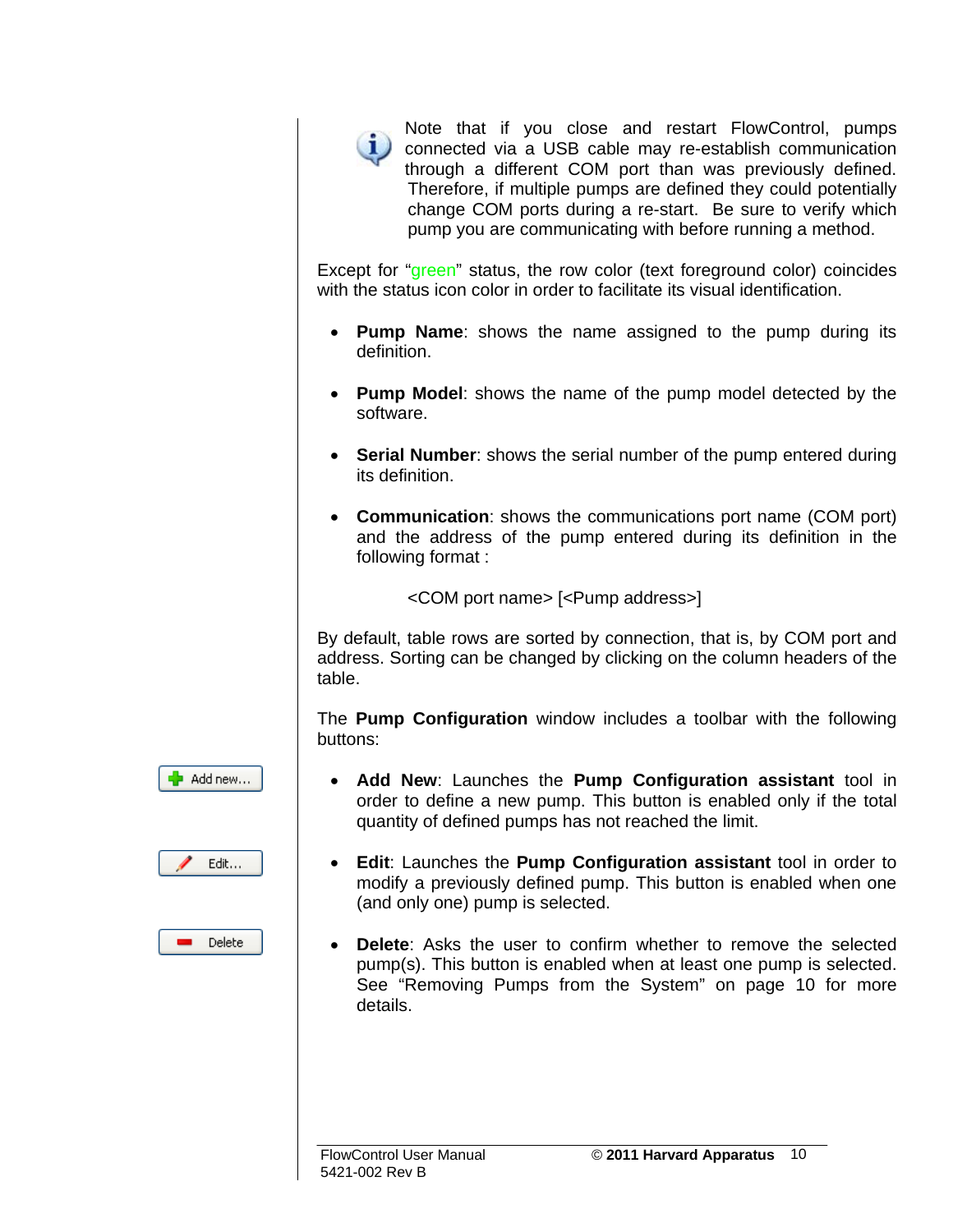$\mathbf{B}$  Refresh Pump control Pressing the **Refresh** button of the window updates the status of all the currently defined pumps. To do that, the application establishes communications with each of the defined pumps in order to determine their current availability (that is, whether they are currently connected to the computer or not) and to obtain their corresponding pump model.



When connecting a new pump model, use the **Add new…** function. Do not attempt to edit an existing connection for a new pump model.

Pressing the **Pump Control** button launches the **Manual Pump Control** tool for the selected pump. This button is only enabled when one defined pump with "green" status is highlighted. Refer to page 15 for more details.



Cancel

Pressing the **Accept** button closes the **Pump Configuration** window and stores the defined pumps list so that it is considered within the rest of the application's functionalities.

Pressing the **Cancel** button of the window asks the user to confirm whether to ignore the changes made within the list of defined pumps (so that the application's configuration is not altered). Only if you accept the confirmation will the **Pump Configuration** window close. If no changes were made to the list of defined pumps, the confirmation message is not shown.

#### **Pump Configuration Assistant**

In order to facilitate the definition of new pumps and the modification of defined pumps, FlowControl provides the Pump Configuration Assistant which arranges the process into three steps:

#### **Setting Pump Name and Connection Details**

To define a new pump, in the Pump Configuration screen press the Add New button, this will launch the Pump Configuration Assistant.

|                | <b>Pump Configuration Assistant</b>                |  |
|----------------|----------------------------------------------------|--|
|                | <b>Pump Configuration</b>                          |  |
|                | Pump Name: New Pump                                |  |
| Serial Number: |                                                    |  |
| Com Port:      | $\div$<br>Configure<br>Pump Address 0<br>COM1<br>v |  |
|                | Try to detect baud rate if default fails           |  |
|                |                                                    |  |
|                |                                                    |  |
|                |                                                    |  |
|                |                                                    |  |
| Cancel         | Next<br>э                                          |  |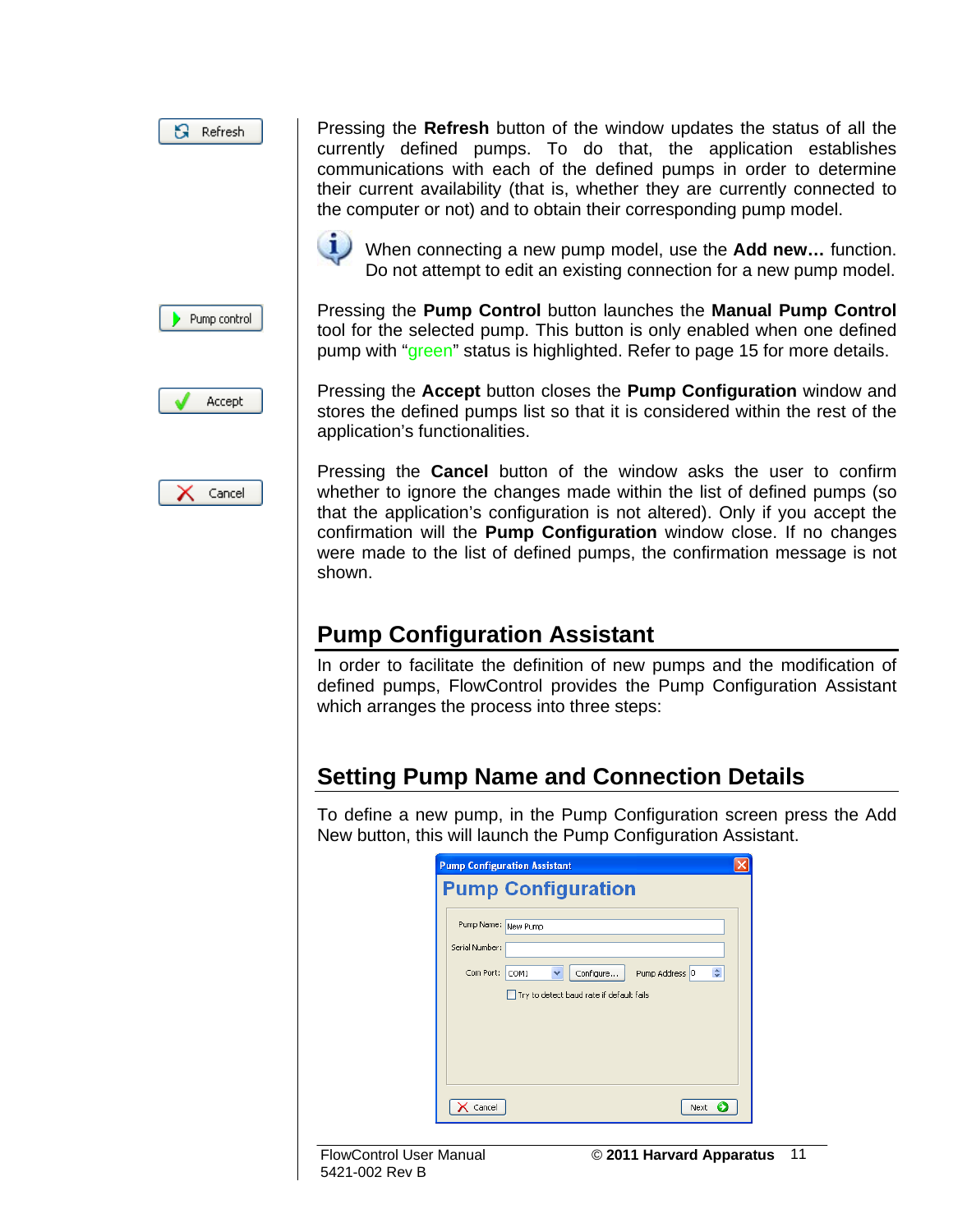| Pump Name: New Pump                             | Εı                  |
|-------------------------------------------------|---------------------|
| Serial Number:<br>Com Port:<br>COM <sub>5</sub> |                     |
|                                                 |                     |
| Configure                                       |                     |
| Try to detect baud rate if default fails        | Aı<br>fa<br>a<br>cł |
| Pump Address 0<br>÷                             |                     |

nter the following parameters and then press the Next button:

• **Pump Name**: The name that will be shown when the pump is referenced within the rest of the application's functionalities.

 $\mathsf{I}$ 

Pump names must be unique so that two different pumps (that is, two pumps with different connection details) do not have the same name.

- **Pump Serial Number**: The serial number that will be assigned to the defined pump. The default pump serial number for new pumps is empty.
- **COM Port**: The communications serial port to which the pump is currently connected. The COM port list contains all the available COM ports within the computer (including those simulated with a USB adapter). The default COM port for new pumps is the latest selected or the first COM port available (if no COM port was selected previously).
	- To locate your COM port: go to the Windows® Start menu and select Settings/Control Panel/System/Hardware/Device Manager/Ports (Com and LPT). The ports currently being used by external devices will be listed.



If no COM ports are available within the computer, a warning message is shown and the assistant will not finish the process.

- Pressing the **Configure** button opens a **ComPort configuration** window allowing you to manually set the baud rate used for that serial port.
	- If the new communications parameters are accepted and the selected COM port is used by other pumps already defined, the application warns you that the new parameters could affect other pumps.

n automatic baud rate detector tool is provided by FlowControl to icilitate the task of configuring the communication settings. This tool is activated when the option "**Try to detect baud rate if default fails**" is checked.

• **Pump Address**: The address number assigned to the pump within the communications chain. The default pump address number for new pump is one more than the highest address within the previously defined pumps in the same chain (that is, configured with the same COM port) or 0 if the first pump is being defined.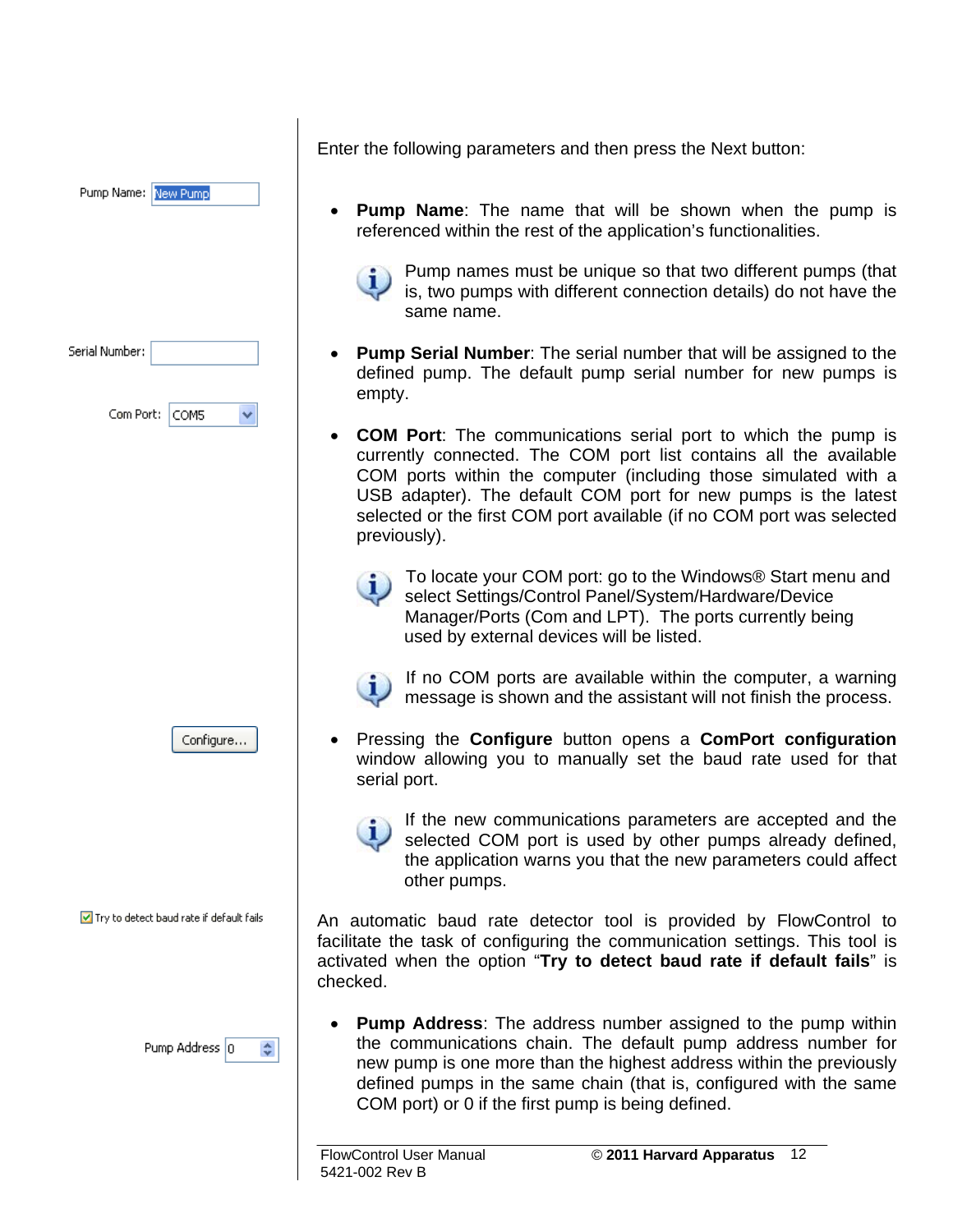If the assistant was launched to modify an existing pump, fields will contain the previously entered information for that pump.



Pressing the **Cancel** button will ask you whether to terminate the definition process, ignoring all the information provided since then. Cancelling the definition process will close the assistant without creating any new pump or modifying any of the pumps already defined.



Pressing the **Next** button makes the assistant move towards the next step. Before doing this, the assistant checks that the information provided is suitable. The following information is checked:

- o Pump name is not empty.
- o Pump name is unique: that is, no other defined pump has the same name.
- o A COM port is selected.
- o Pump address is a number between 0 and 99.
- o Pump address is unique within the chain: that is, no other defined pump has the same COM port and the same pump address.

If one or more of these conditions are not fulfilled, the assistant will not move towards the next step. In that case, you must make the necessary corrections before continuing with the assistant.

#### **Identifying the Connected Pump**

The second step of the pump configuration assistant is to execute the automatic identification process of the defined pump:

| <b>Pump Configuration Assistant</b> |      |
|-------------------------------------|------|
| <b>Pump Configuration</b>           |      |
| <b>Pump Identification</b>          |      |
|                                     |      |
| <b>Pump Identified</b>              |      |
| Pump Model:                         |      |
| Model Version:                      |      |
|                                     |      |
|                                     |      |
|                                     |      |
| Start identification                |      |
|                                     |      |
| Previous<br>Cancel                  | Next |



Press the **Start identification** button to determine the pump model connected to the serial port with the address number specified in the previous step.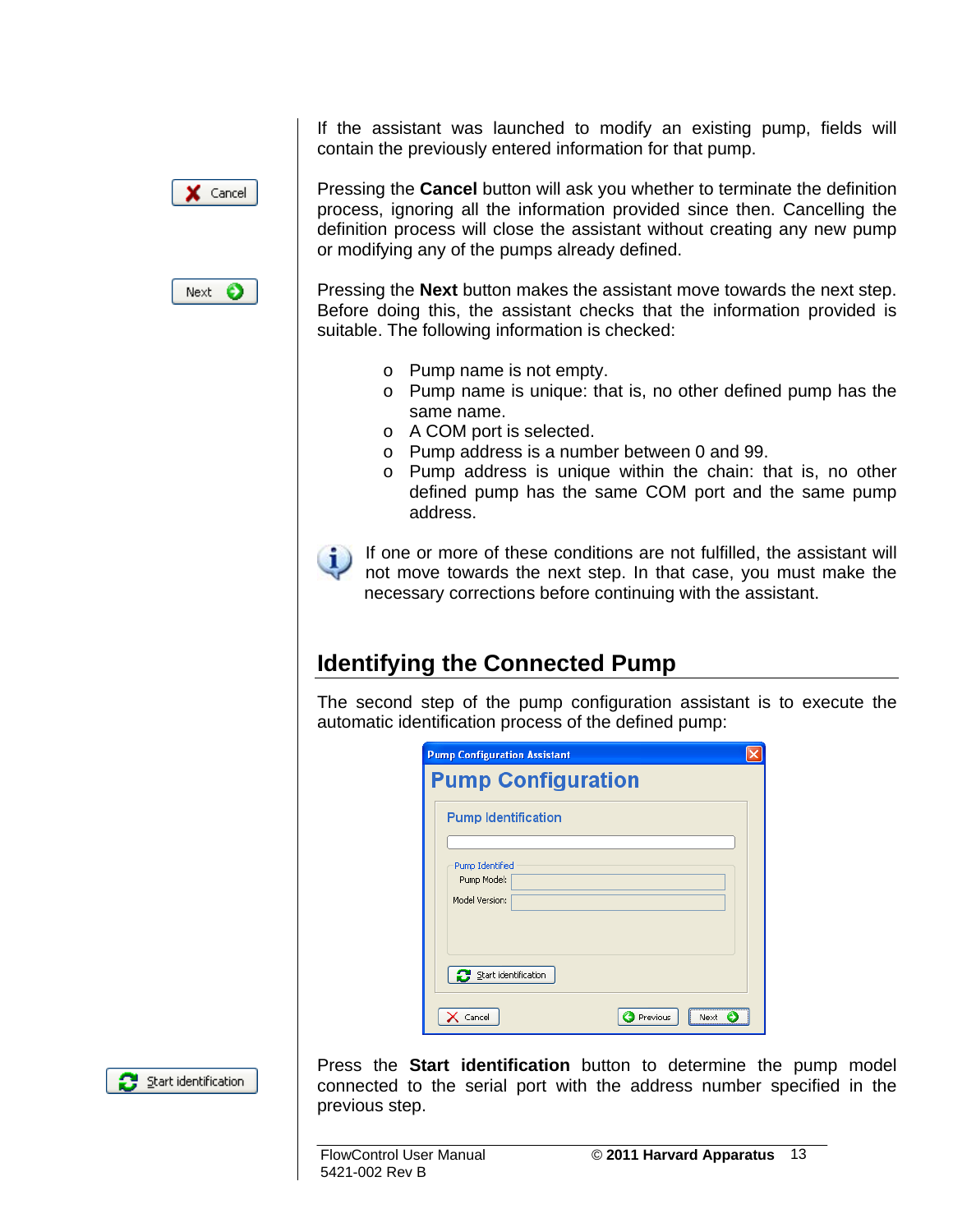

An activity bar serves as a visual signal of the progress of the identification process

At the end of the identification process, the assistant shows the result indicating the detected pump model name and version.

The automatic identification process requires the pumps to send the п. version identifier. For PHD ULTRA and Elite pumps please check that the "echo" function is disabled before trying to identify them. In order to disable the "echo" function, please refer to the PHD ULTRA or Elite User's Manual.

Next  $\bigcirc$ 

Once the pump has been identified, press the **Next** button to move the assistant towards the last step.

If the restrictions applicable to the quantity of pumps within a chain  $\left( 1\right)$ (see "Compatible Network Topologies" on page 6) are exceeded, a warning message is shown and the assistant does not advance to the next step.

#### **Selecting the mounted rack model and number of syringes**

The final step of the pump configuration assistant asks you to select a specific pump model from a list. This will inform FlowControl of the syringe rack model being used.

|                              | Select specific pump model:                          |
|------------------------------|------------------------------------------------------|
|                              | PHD ULTRA Infusion/Withdrawal with Dual Syringe<br>v |
| Max. $#$ Syringes: $ _2$     |                                                      |
| Max. Syringe Size: 140.00 ml |                                                      |
|                              |                                                      |
|                              |                                                      |
|                              |                                                      |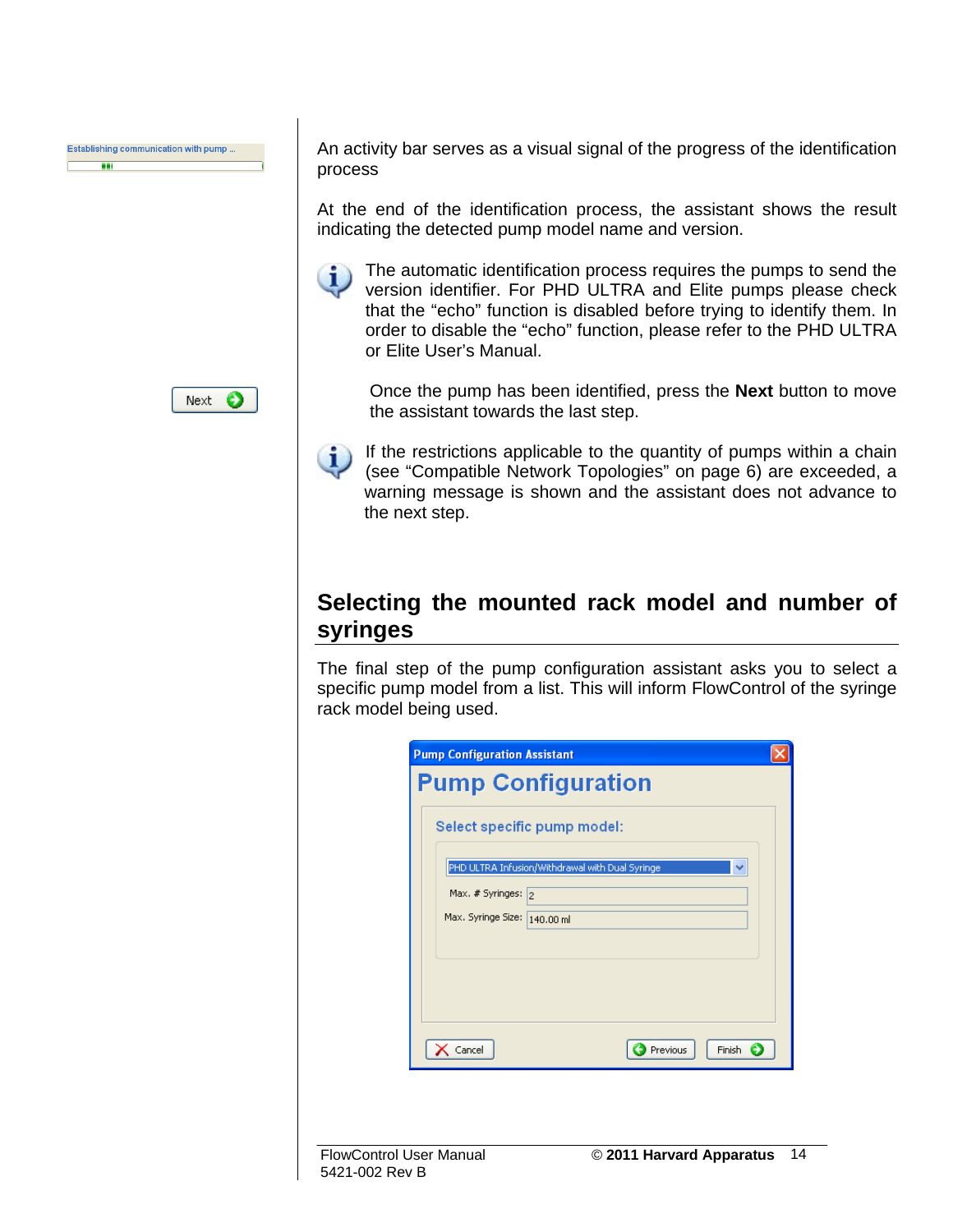The rack model list will show all of the rack models compatible with the detected pump model.

A specific pump model must be selected in order to finish the identification process. This information will be used to determine the maximum number of syringes that are mountable on the pump and the maximum size of these syringes. These values are later used in the method definition to validate the maximum number of syringes and maximum size of the syringes that can be used.

As some racks have different restrictions depending on the number of syringes that could be used, all the options will be listed separated with slash "/". For example, the "6/10 Multi Rack" allows up to 10 syringes of up to 20ml or 6 syringes of up to 60ml.



Pressing the **Finish** button will finalize the identification process closing the assistant and adding a new record into the pumps list of the **Pump Configuration** window.

#### **Removing Pumps From the System**

Delete

Pressing the **Delete** button within the **Pump configuration** window when a defined pump or set of pumps are selected will ask you to confirm that the selected pumps should be removed from the list.



Removed pumps will not be available within the rest of the application's functionalities (e.g., method definition and method execution).

#### **Manual Pump Control**

The **Manual Pump Control** tool allows you to carry out basic pump control operations on the selected pump by means of the following window:

To enter Manual Pump Control press the Pump Control button located at the bottom of the Pump Configuration window.

The rest of FlowControl's functionalities (menu options, experimentation assistant bar, etc.) are disabled while this window is active.

| Select the syringe model mounted in the pump:                                                         | Stainless Steel<br>$\vee$ |    | 2.5 <sub>ml</sub> |             |
|-------------------------------------------------------------------------------------------------------|---------------------------|----|-------------------|-------------|
| Harvard Apparatus<br>Syringe Diameter: 4.851 mm<br>Min. Flow: 3.462 nl/min<br>Max. Flow: 3.525 ml/min |                           |    |                   |             |
| <b>Pump Control</b>                                                                                   |                           |    |                   |             |
| Flow rate:                                                                                            |                           |    | Flow units:       |             |
| 0.002                                                                                                 |                           | ml | min<br>₩          |             |
|                                                                                                       |                           |    | п                 | <b>Stop</b> |
|                                                                                                       | 2.000 ul/min              |    |                   |             |
| Command Log                                                                                           |                           |    |                   |             |
|                                                                                                       |                           |    |                   |             |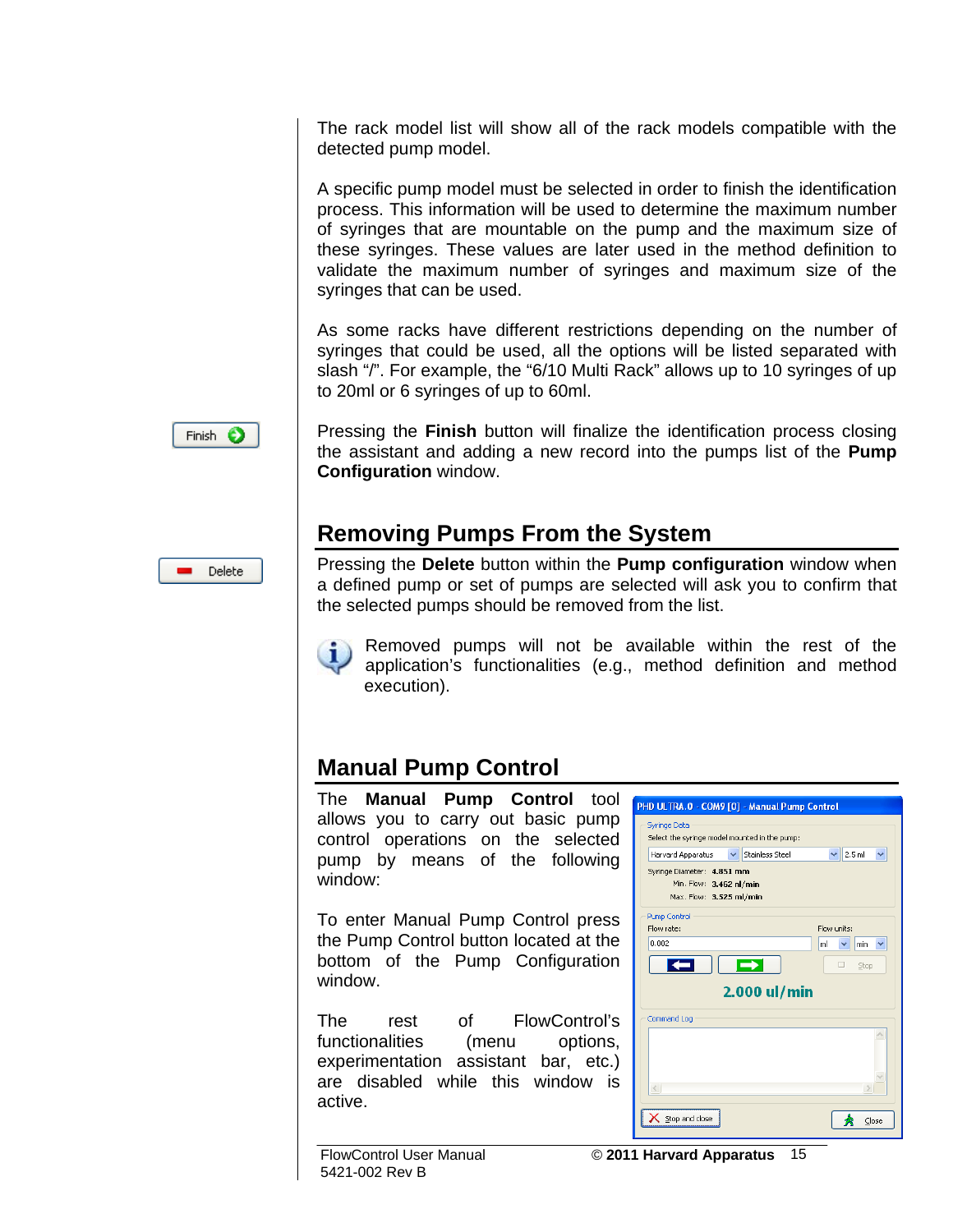The title bar of the window shows the name, COM port and address of the pump to be controlled (selected within the **Pump Configuration** window).

The syringe model selector contains the list of mountable syringe models within the selected pump model (both standard and custom syringe models). By default, the first syringe model in the list is selected.

When a syringe model is selected, its diameter is shown and the flow range of the pump is automatically calculated (and displayed) based on the speed range of the pump model and the syringe diameter.

The flow rate edit box allows you to enter the desired flow rate (positive values in the flow units selected). Flow rates can be changed while the pump is running.



The flow rate value must always be within the flow range calculated. If it is out of bounds it will be automatically changed to the maximum or minimum of the range.

The flow rate units may be specified from a combination of volume units (ml, µl, nl and pl) with time units (sec, min and hr).

Use the set of control buttons (" $\rightarrow$ ", " $\leftarrow$ " and "Stop") to make the pump to infuse / withdraw the selected flow rate and to stop the pump.



The flow rate edit box will be enabled only when a syringe model is selected. Control buttons will be enabled whenever a valid flow rate value is entered.

While a pump is being controlled manually, FlowControl will be responsible for sending the corresponding commands to the pump in order to start and stop the infusion / withdrawal operations.

A **Command log** area displays the list of commands sent to the pump.

The **Close** button enables you to close the **Manual Pump Control** window while the pump is running. This allows you to open another **Manual Pump Control** window and control other defined pumps. Pumps that are running will be highlighted in green in the **Pump Configuration** window.

The **Stop and Close** button stops any started operation and closes the **Manual Pump Control** window.



 $Close$ 

 $\times$  Stop and close

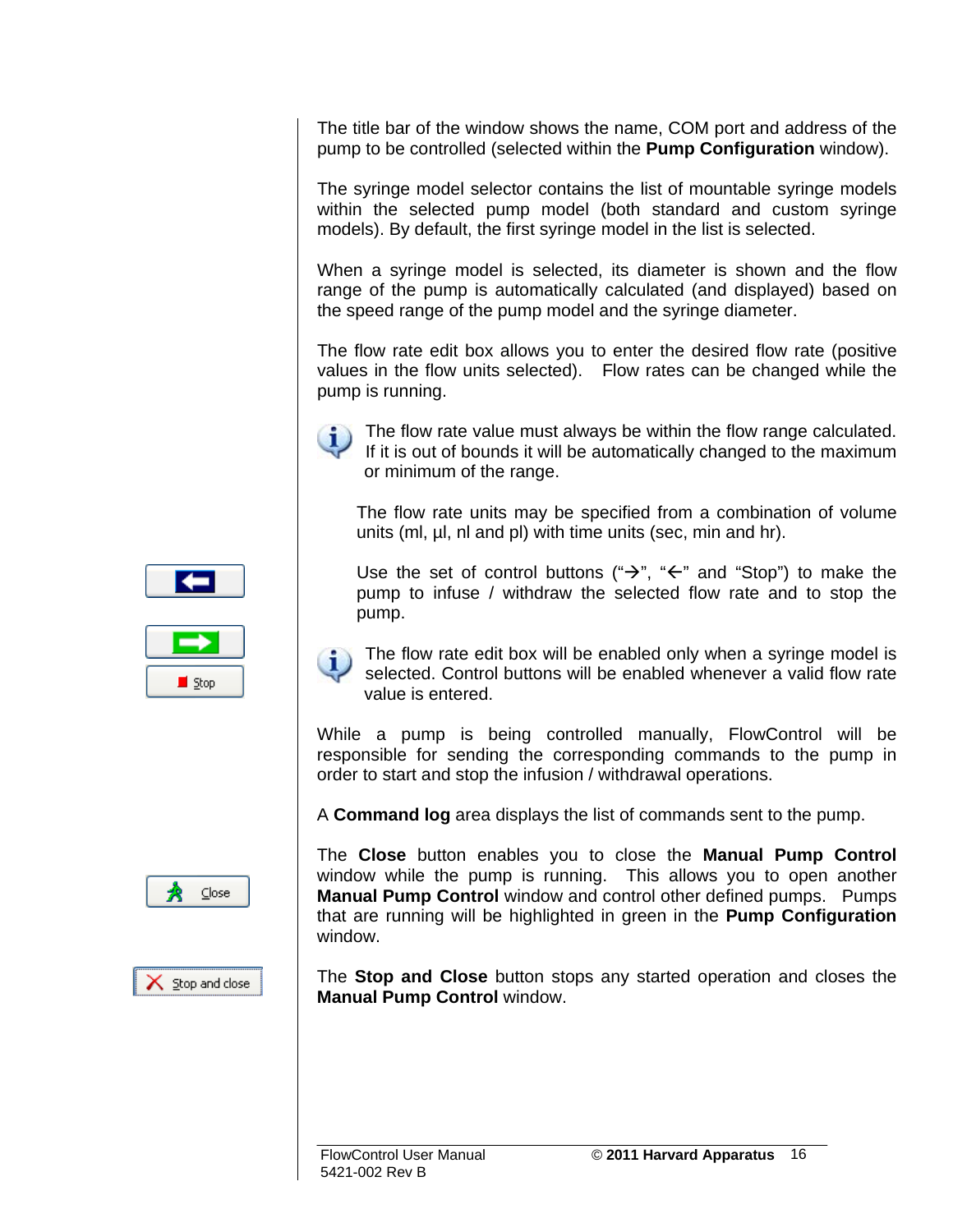### **Defining Custom Syringe Models**

In addition to the pre-configured syringe models, FlowControl allows you to define your own custom syringe models.

The **Custom Syringes** window is available through the **Configuration** menu option with the same name. Under **Configuration** choose **Custom Syringes** to bring up the following window:

| Custom Syringe Name / | <b>Size</b> | <b>Inside Diameter (mm)</b> |
|-----------------------|-------------|-----------------------------|
| Syringe 1             | 15,000 ml   | 1,0000                      |
| Syringe ABC           | 30,000 ml   | 2,5000                      |
|                       |             |                             |

The **Custom Syringes** window shows a list of custom syringe models that have been defined. These syringes are available within the rest of FlowControl's functions (such as method creation).

Each custom syringe model is represented by a row with the following information columns:

- **Custom Syringe Name**: The name assigned to the custom model during its definition.
- **Size**: The total capacity (ml or µl) entered during its definition.
- **Inside Diameter (mm):** The inside diameter of the syringe's body (always in mm) entered during the definition.

By default, the table rows are sorted by model name but the sorting method can be changed by clicking on the column headers of the table.

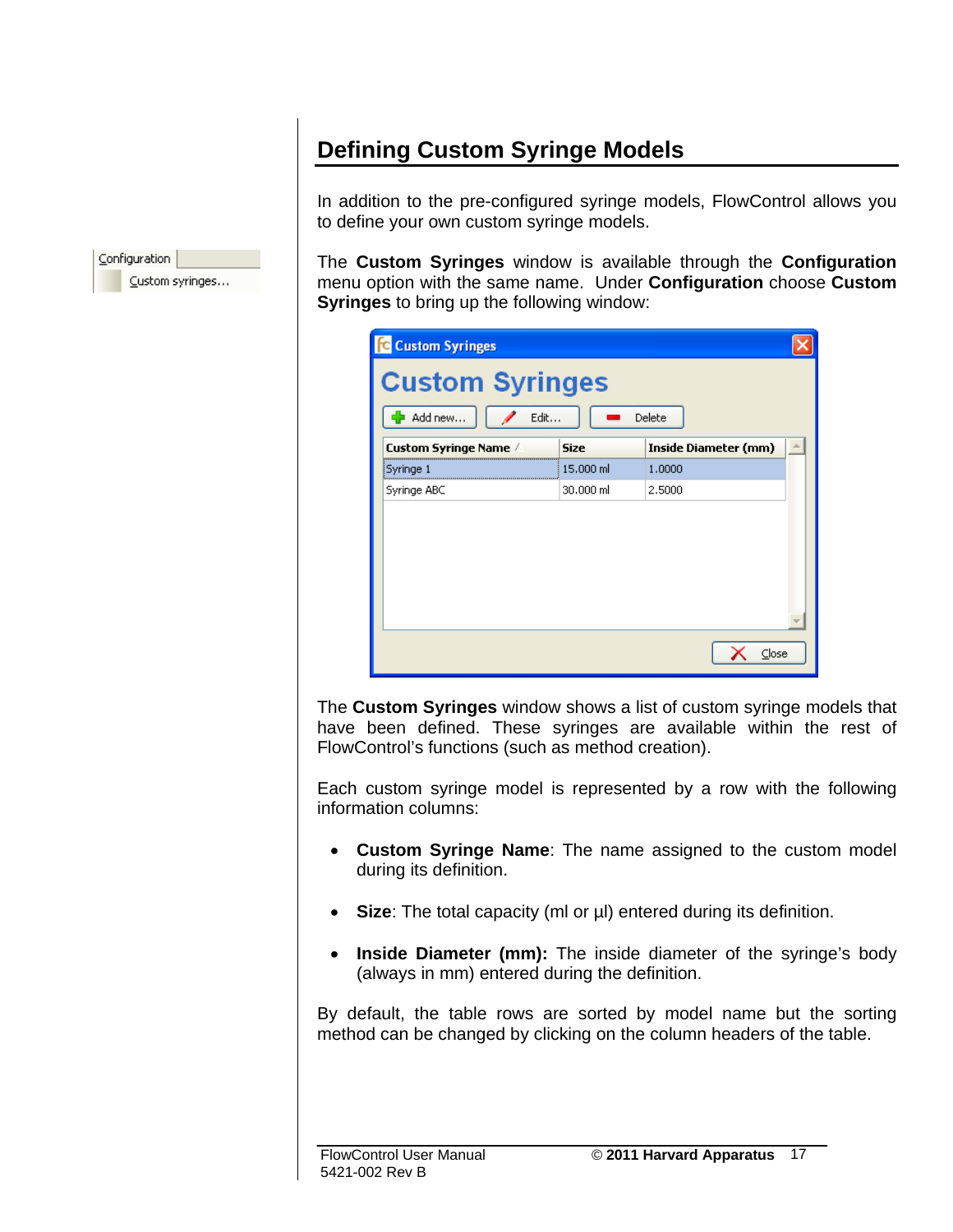The **Custom Syringe** window also includes a toolbar with the following buttons:

- **Add:** Launches the editor tool in order to define a new custom syringe model.
- **Edit:** Launches the editor tool in order to modify a previously defined custom syringe model. This button is enabled when one (and only one) syringe is selected. A double-click on a row of a defined custom model automatically launches the editor tool.
- **Remove:** Requests confirmation to remove the selected custom syringe models. This button is enabled when at least one custom model is selected.

#### **Adding and Editing Custom Syringe Models**



Pressing the **Add new** or **Edit** buttons from the **Custom Syringes** window automatically launches the editor tool which allows you to create new custom syringe models or modify the parameters of an existing one.

The following information for each custom syringe model must be entered:

- **Custom syringe name:** The name of the custom syringe model which will be used within the rest of the application's functionalities. Custom model names must be unique.
- **Size value**: The total volume of fluid that the syringe can hold. The maximum value possible is 140ml.
- **Size units:** The volume units in which the capacity is measured. The units options include:
	- o ml (milliliters)
	- o µl (microliters)
- **Inside diameter:** The inside diameter of the syringe's body (always in mm). The maximum value for the diameter is 400mm.

The assigned syringe capacity is used by the **Method Editor** tool to determine the compatibility between the defined custom syringe model and the rack models.

#### **Removing Custom Syringe Models**



Pressing the **Delete** button when one or more defined custom syringes are selected will ask the user whether to remove the selected models from the list permanently.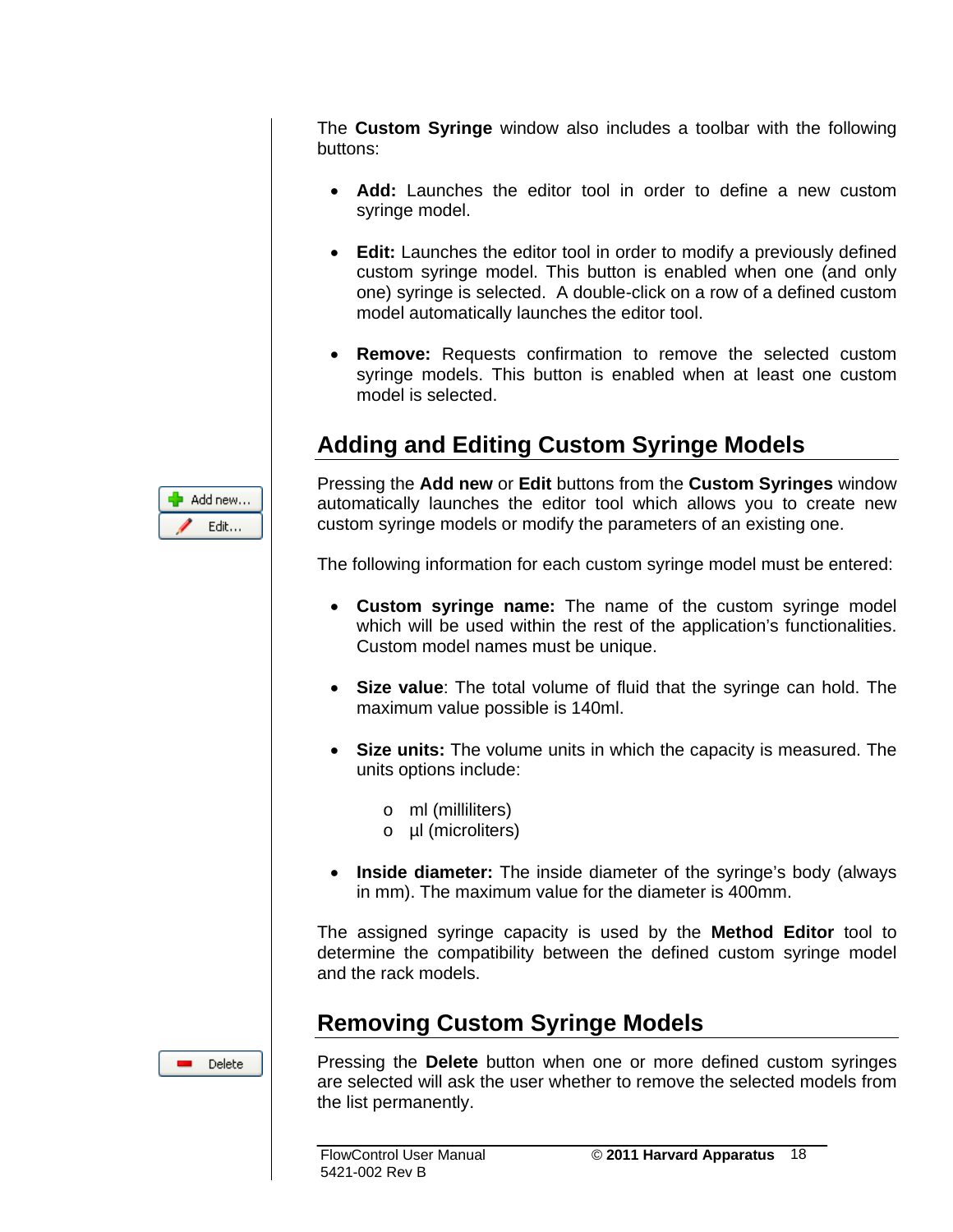### **DEFINING METHODS**

Methods are the procedures by which a set of pumps execute a sequence of pre-defined steps and thus a particular flow rate is applied.

FlowControl allows you to manage your own methods through the **Methods Definition** window which is accessed by means of the **Define Methods** button located in the experimentation assistant bar:

The methods table shows the list of methods already defined. Each row of the table shows the following information columns:

- **Method Name:** The name assigned to the method during the creation / edit process.
- **Pump Model:** The model name of the pump in which the method is intended to be executed.
- **# of Steps:** The number of steps in the method.
- **Total Duration:** The total duration (in hh:mm:ss) of the defined method.
- **Total Volume:** The total volume of fluid that will be infused / withdrawn by the method at the end of its execution, expressed in the default units for the pump model selected.
- **Modified:** The date when the method was last modified.

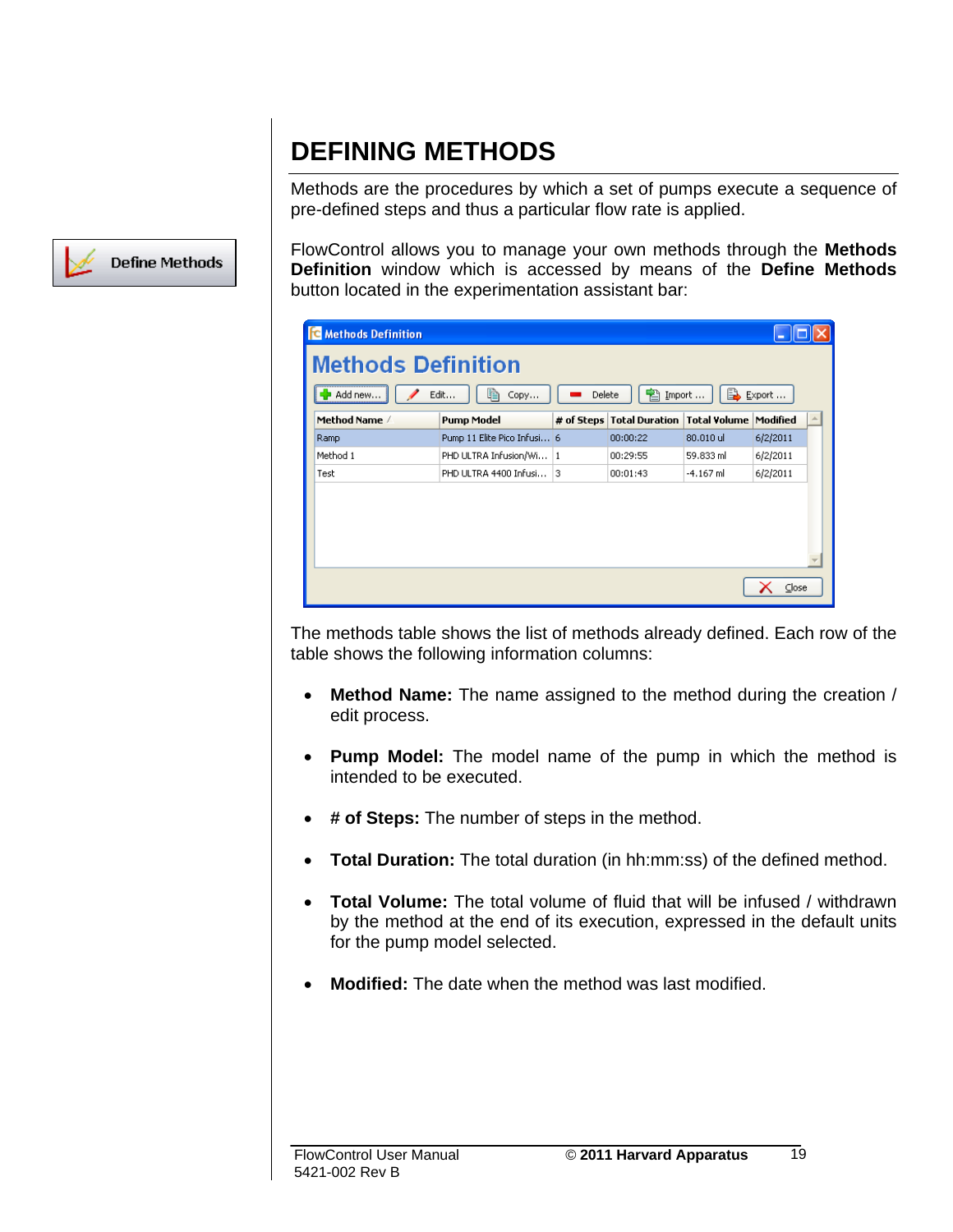The methods table allows you to select multiple methods in order to apply the same operation to all them simultaneously. You can sort the table rows by clicking on the column headers.

A double-click on a row of a method automatically launches the **Method Editor** tool.

The **Methods Definition** window also includes a toolbar with the following buttons:

- Add new... Edit... Copy... Delete  $\subseteq$ lose Delete
- **Add new:** Launches the **Method Editor** tool in order to create a new method.
- **Edit:** Launches the **Method Editor** tool in order to modify an existing method. This button is enabled when one (and only one) method is selected.
- **Copy:** Creates a copy of the selected method which can be renamed and altered to create a new method.
- **Delete:** Asks you to confirm whether to remove the selected method(s). This button is enabled when at least one method is selected and all the selected methods could be removed.

Pressing the **Close** button will shut down the **Methods Definition** window.

#### **Removing Methods**

When the **Delete** button is pressed and the operation is confirmed, the set of selected methods in the table will be permanently removed.

#### **Method Editor Tool**

The **Method Editor** is a powerful tool used to graphically design methods. It allows you to easily "draw" steps with the desired flow rates.



5421-002 Rev B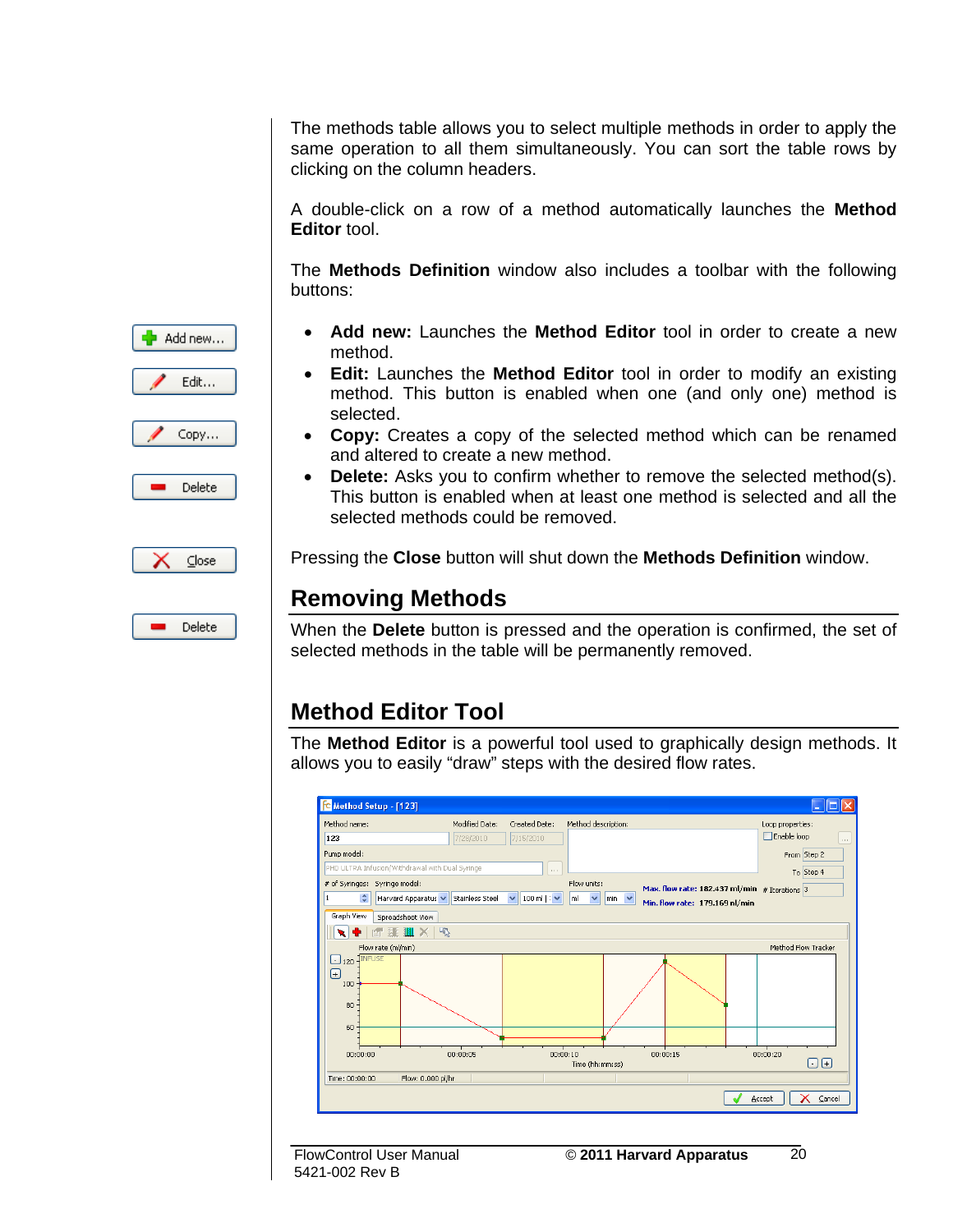#### **Method Name, Description and Dates**

Method name My method

Created Date:

3/4/2010

Modified Date:

3/4/2010

To create a new method click the **Define Methods** button located on the experimentation assistant bar. In the **Methods Definition** window press the **Add New** button to bring up the **Method Setup** window.

Enter a unique name for the method. In order to facilitate the exportation and importation tasks (see page 37) the method name only allows the same characters that are allowed for a file name. A method description of up to 255 characters can also be entered.

As informative fields, **Modified Date** (the date of the last modification) and **Created Date** (the date when the method was first created) are updated automatically and are not editable.

#### **Pump and Rack Model Selection**

A pump must be selected from the list of previously defined pumps. To select a pump press the button, located next to the **Pump Model** field. The pump's definition provides FlowControl with the following information:

- Maximum amount of syringes mountable in the rack model
- Maximum and minimum speed of the pump model
- Maximum capacity of the pump model

| <b>Pump Model Selector</b> |                                                                |   |                                     |              |        |
|----------------------------|----------------------------------------------------------------|---|-------------------------------------|--------------|--------|
|                            | Please, select a specific pump model from the following list : |   |                                     |              |        |
| <b>Pump Name</b>           | <b>Pump Model</b>                                              |   | Max. # Syringes   Max. Syringe Size | Max. # Steps |        |
| PHDULTRA.0                 | PHD ULTRA                                                      | 2 | 140.00 ml                           | Unlimited    |        |
| Remote                     | PHD ULTRA 4400                                                 | 1 | 140.00 ml                           | Unlimited    |        |
|                            |                                                                |   |                                     |              |        |
|                            |                                                                |   |                                     |              |        |
|                            |                                                                |   |                                     | Accept       | Cancel |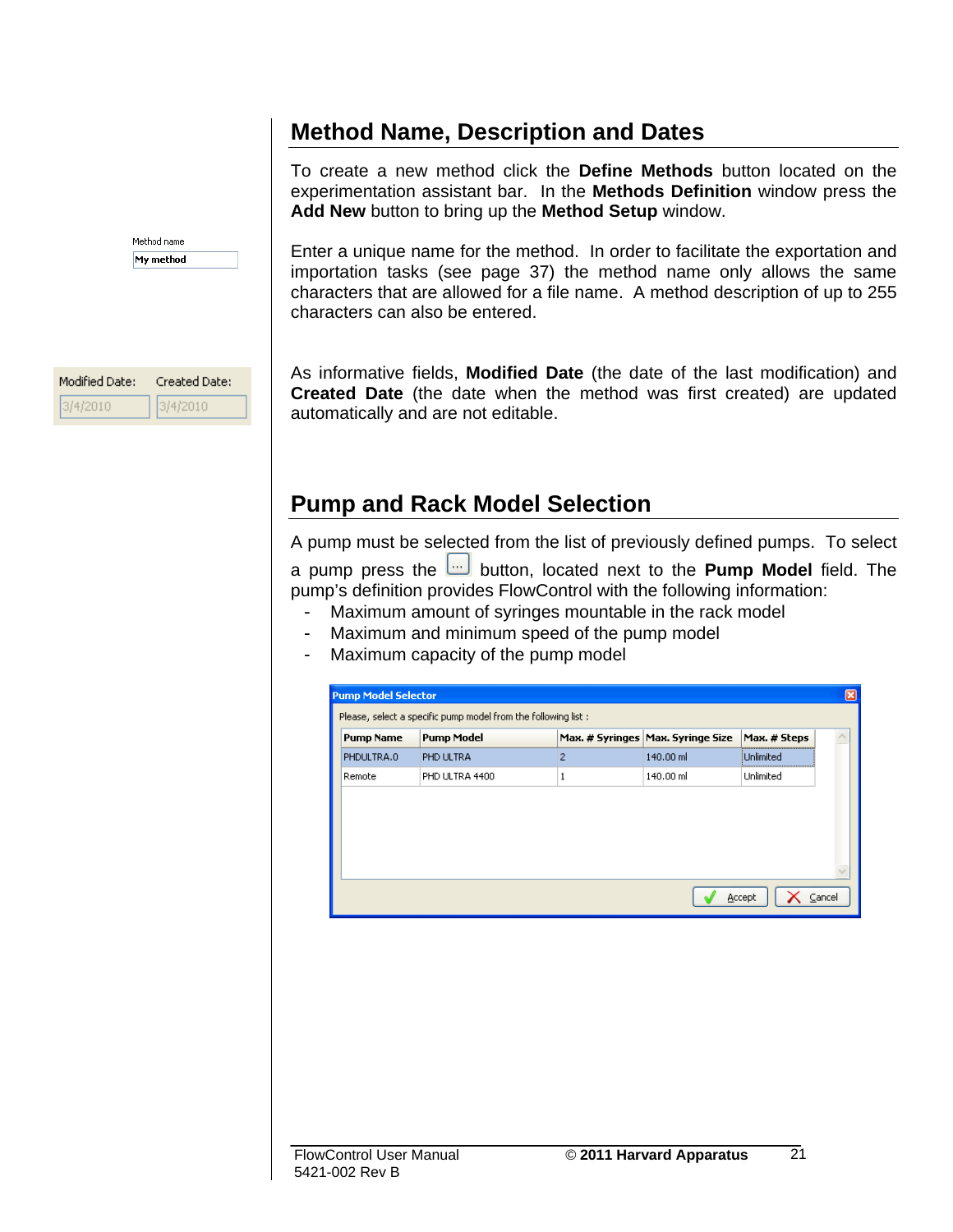| Harvard Apparatus     |  |
|-----------------------|--|
| Air-Tite              |  |
| Becton Dickinson      |  |
| Cadence Science, Inc. |  |
| Custom Syringes       |  |
| Hamilton              |  |
| Harvard Apparatus     |  |
| Hoshi                 |  |
| Natsumi               |  |

# of Syringes ÷

Flow units uL  $\vee$  / min

Max. method flow: 54.814 ml/min Min. method flow: 52.826 nl/min

#### **Number of Syringes, Syringe Model and Flow Units Selection**

Once a pump model and a rack model are selected, a syringe model must be selected among the list of compatible models.



A syringe model (either standard or custom) is considered "compatible" with a rack model when the rack model can hold syringes with a capacity equal to or higher than the syringe model's capacity.

The following information extracted from the selected syringe model will be considered during the rest of the method edition process:

- Syringe diameter
- Syringe capacity

You are able to specify the number of syringes the method will make use of. This value is validated so that it complies with the maximum number of mountable syringes on the rack.

Although it is only an informative value (that is, the method execution will consider that the pump unit has a single syringe), the number of syringes is very important for the operator to be able to prepare the pump unit when the method is to be executed.

The flow units list allows you to choose among a list containing all possible combinations of ml, µl, nl and pl with sec, min, and hr. The default value for the unit is selected depending on the syringe size:

| <b>Syringe size</b> | <b>Default flow units</b> |
|---------------------|---------------------------|
| .5 µl to 50 µl      | nl/min                    |
| $>50$ µl to 1 ml    | $\mu$ / min               |
| $>1$ ml to 5 ml     | $\mu$ / min               |
| $>5$ ml to 10 ml    | ml/min                    |
| Greater than 10 ml  | ml/min                    |

If different flow units are selected, the flow evolution graph is automatically updated to the new flow units.

The syringe diameter of the selected syringe model (D) and the speed range of the pump model's pusher block selected (Smin and Smax) are considered to determine the flow rate range of the overall method.

These values are automatically calculated and displayed when a syringe model is selected. These values are formatted depending on how many digits are accepted by the pump model. Therefore the most suitable unit is determined to show the most accurate number possible.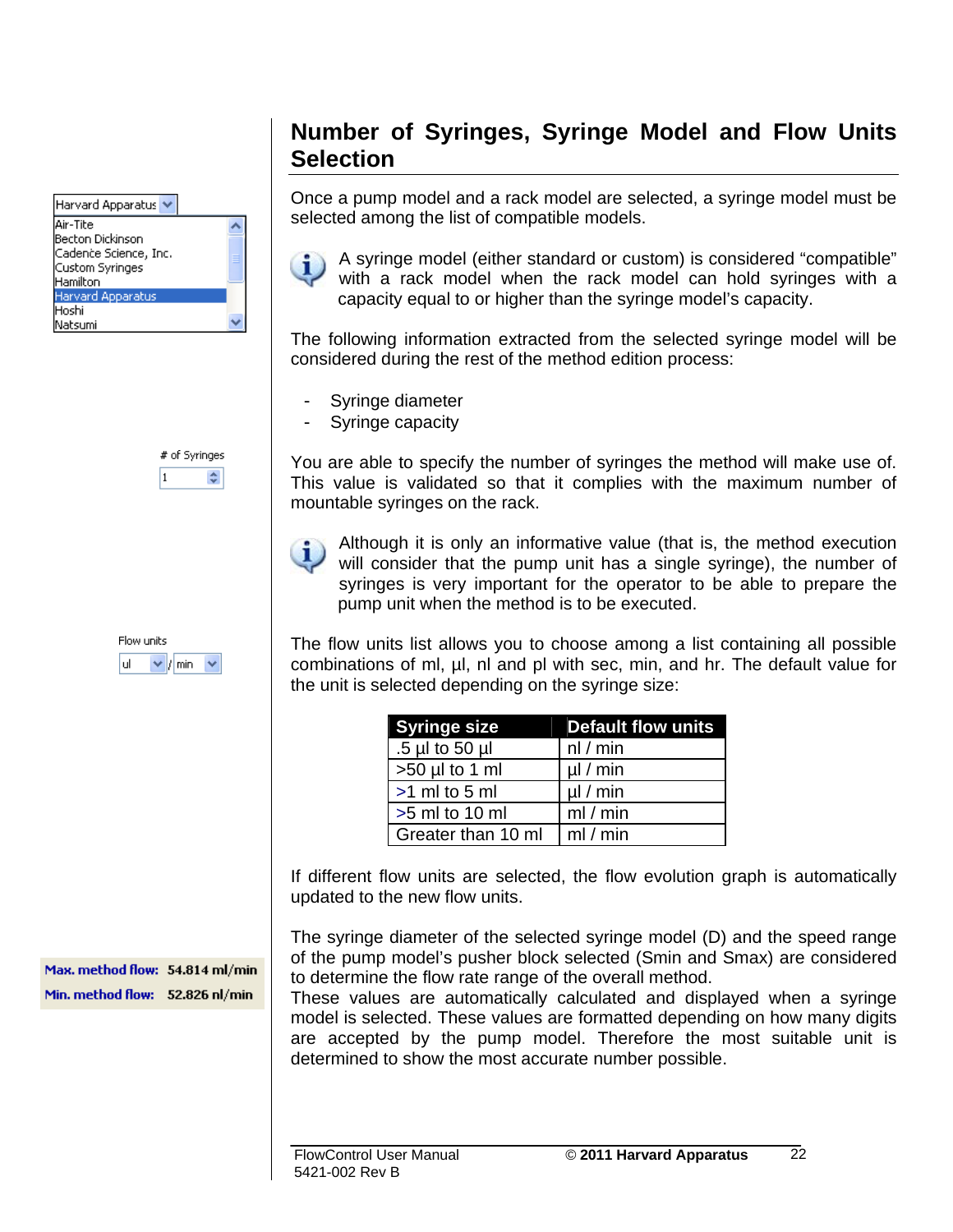### **Flow Evolution Graph: Steps and Flow Definition**

The flow evolution graph area shows a graphical representation of the defined method's steps. It works as a "canvas" in which you can "draw" your own step sequence and the desired flow rate evolution lines.



The flow evolution chart area provides a toolbar to facilitate the execution of the most common tasks related to the method edit process.

The following buttons are included in the toolbar:

- **Select:** Sets the graph into selection mode, allowing you to select or modify steps but not create new ones (see page 27)
- **Add:** Sets the graph into steps addition mode, allowing you to add new sequential steps into the method (see page 28).
- **Properties:** Allows you to change the properties of the selected step (see page 29).
- **Insert:** Adds a new step in the middle of the sequence (see page 31). This button is enabled when the total quantity of steps has not reached the predefined limit of the selected pump model, as defined in 0
- **Concentration Wizard:** Allows you to easily insert a step sequence from a known target concentration and dose (see page 34)
- **Delete:** Asks the User to confirm the removal of the selected step (see page 32)
- **Autoscale:** Automatically adjusts the chart area to show all the steps in the sequence.

 $\mathbf{x}$ 

图

財

H

×

雨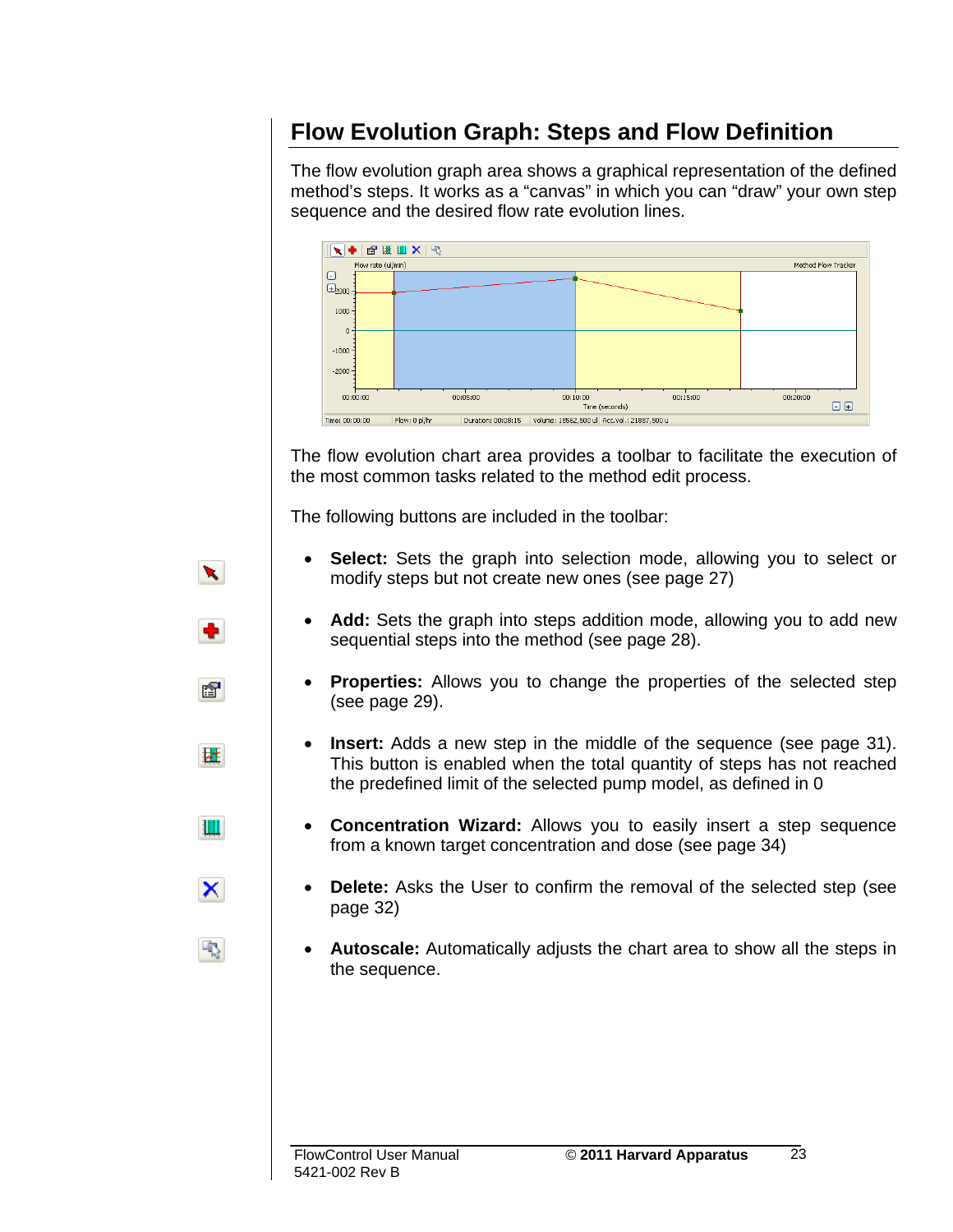The flow evolution graph also provides a contextual menu which is dropped down when the right mouse button is pressed over the graph area. This menu facilitates the access to the following options:

- Properties …
- Insert
- Concentration wizard: See page 34 for more details on this option.
- Delete
- Link to previous step: See page 30 for more details on this option.

#### **Visualizing Steps: Step Blocks**

Each step of the method is represented as a rectangular region (called "step block") with the following characteristics:

- It is drawn over the rest of the graph elements.
- Its width is proportional to its duration.
- Its left side coincides with its starting time of the step.
- Its background color alternates between two light colors in order to facilitate identification.

Each step block includes the following elements related to the step's defined information:

- **A duration marker:** shown as a vertical line located at the right side of the region.
- **A start flow marker:** a circular solid blue marker located at the left side of the step block and at the vertical position representing the expected start flow rate value.
- **An end flow marker:** a rectangular solid green marker located at the right side of the step block and at the vertical position representing the expected end flow rate value.
- **A flow evolution line:** connecting the start and end flow markers and representing the expected flow evolution.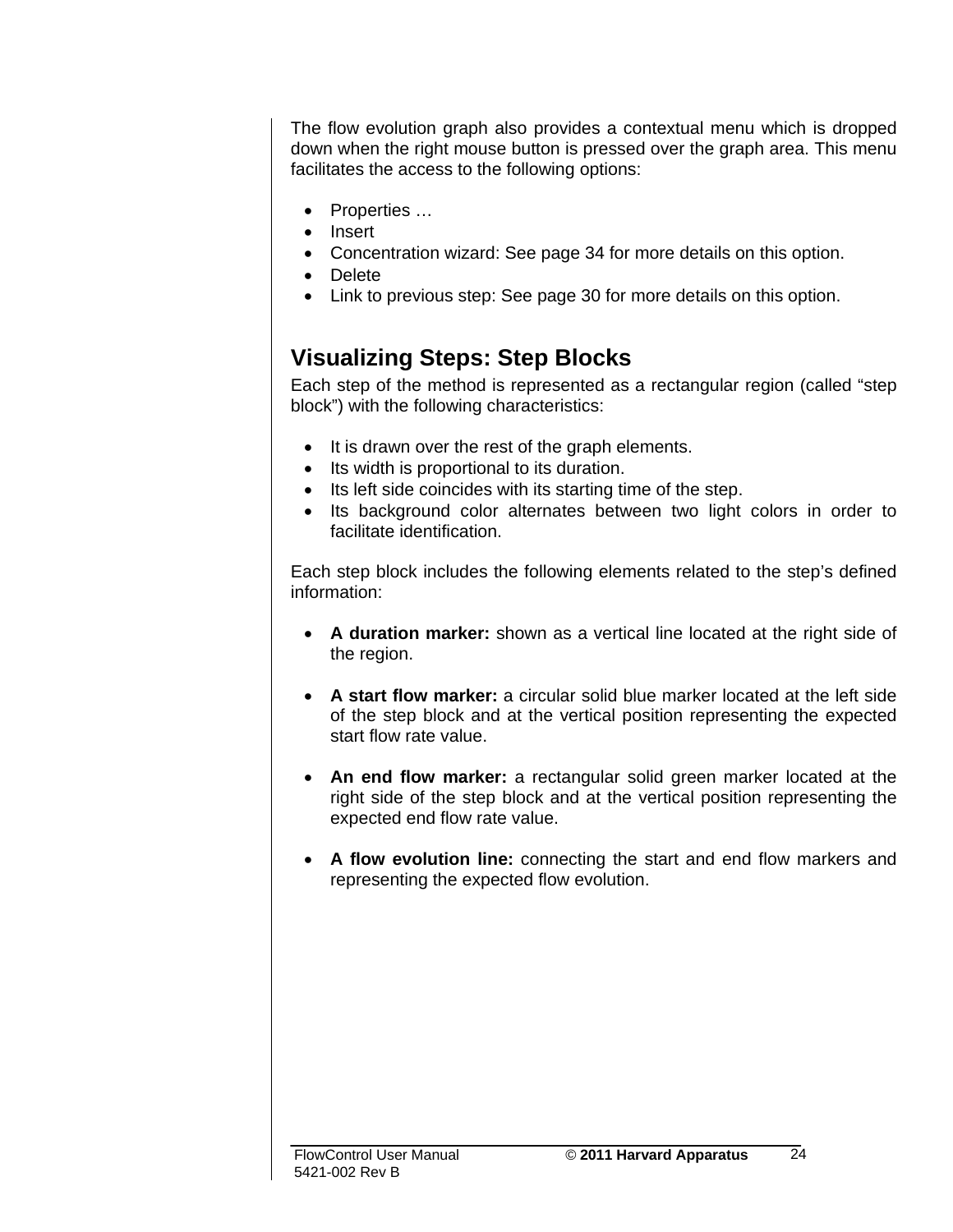

The first step block is always located at the left most side of the graph plot. As no time gaps are allowed between two steps, the following blocks will be drawn next to the previous one.

Step blocks can be easily selected by clicking on them with the left mouse button (when in selection mode).

### **Graph's Axis**

The flow evolution graph includes a pair of orthogonal axis representing the time (x-axis) and the flow rate (y-axis).

X-axis has the following characteristics:

- Values are measured and shown in time format (hh:mm:ss).
- The minimum value is always 00:00:01.
- The maximum value is determined by the end time of the last step defined within the method. Whereas no steps were defined, a default maximum value of 30 minutes is applied.
- Time precision is the same as the command latency of the selected pump model.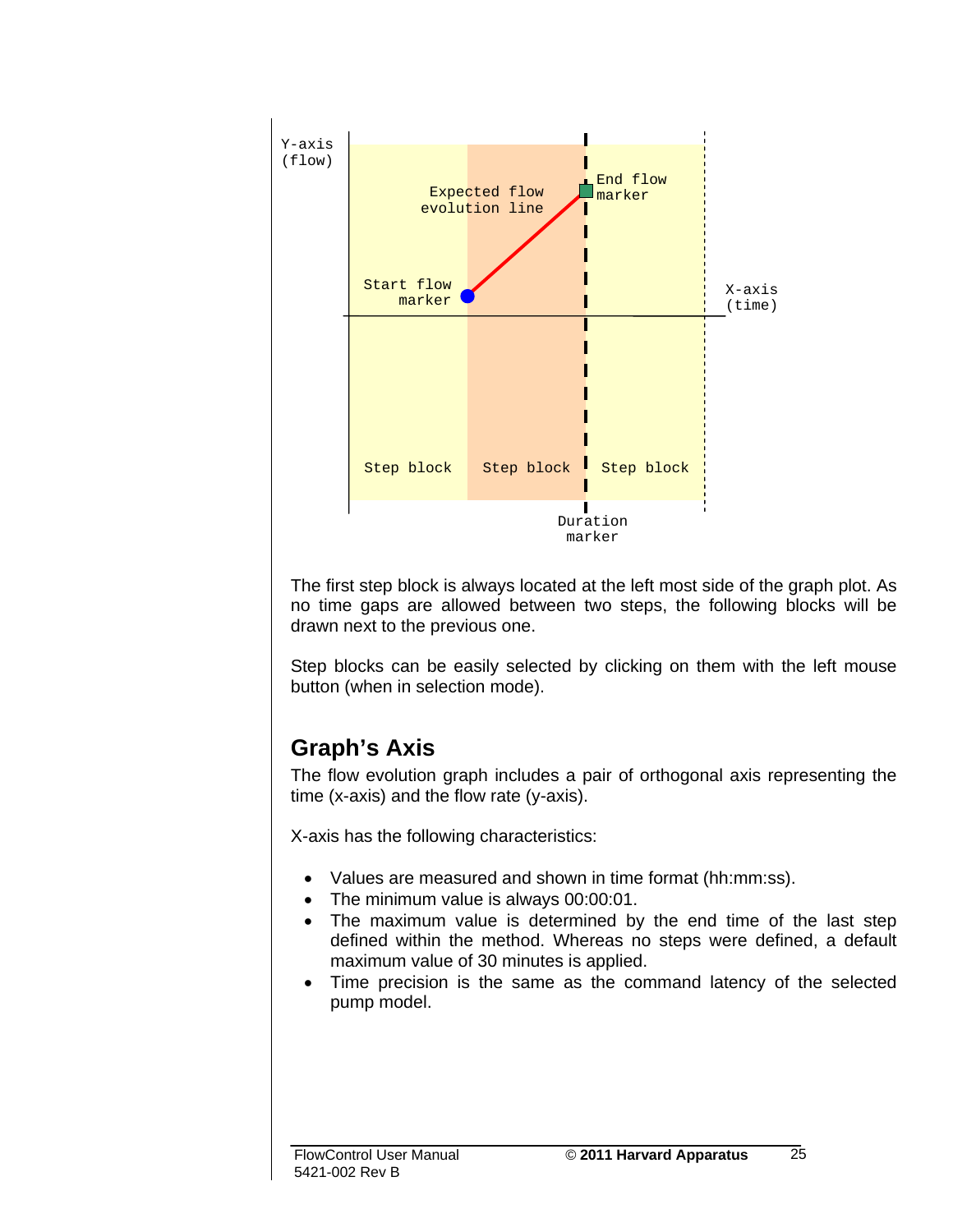Y-axis has the following characteristics:

- Values will be measured and shown in the flow units selected by the User.
- The maximum value (always positive) will be determined by the maximum flow between those defined by the User within the steps of the method. It will be also limited by the maximum flow allowed by the selected pump and syringe models (see page 22). The maximum flow will be represented by a horizontal line with a tag showing the value. The area above this maximum flow will be shaded gray.
- The minimum value (always negative) will be automatically set to the absolute value of the maximum flow with the negative sign whenever the maximum value is changed. The minimum flow will be represented by a horizontal line with a tag showing the value. The area below this minimum flow will be shaded gray.
- The area around zero below the absolute value of the minimum flow that the pump is capable of performing will be indicated by two horizontal lines. The area between these lines will be shaded gray. Furthermore, the value represented by the line will be drawn on top of each line, aligned to the right.
- It will be crossed by the X-axis always at flow rate 0.
- Zoom options are available to allow the User to increase / decrease the visual flow precision.

Both the X and Y-axis provide a drag-and-drop mechanism that allows you to freely move along the time / the flow range. To use it, drag the zone near to the axis values (when the mouse pointer changes to a double-arrow icon).

 $\boxdot$   $\boxdot$ 

A pair of buttons (- and +) allow you to zoom in and out and thus increase / decrease the visual time precision.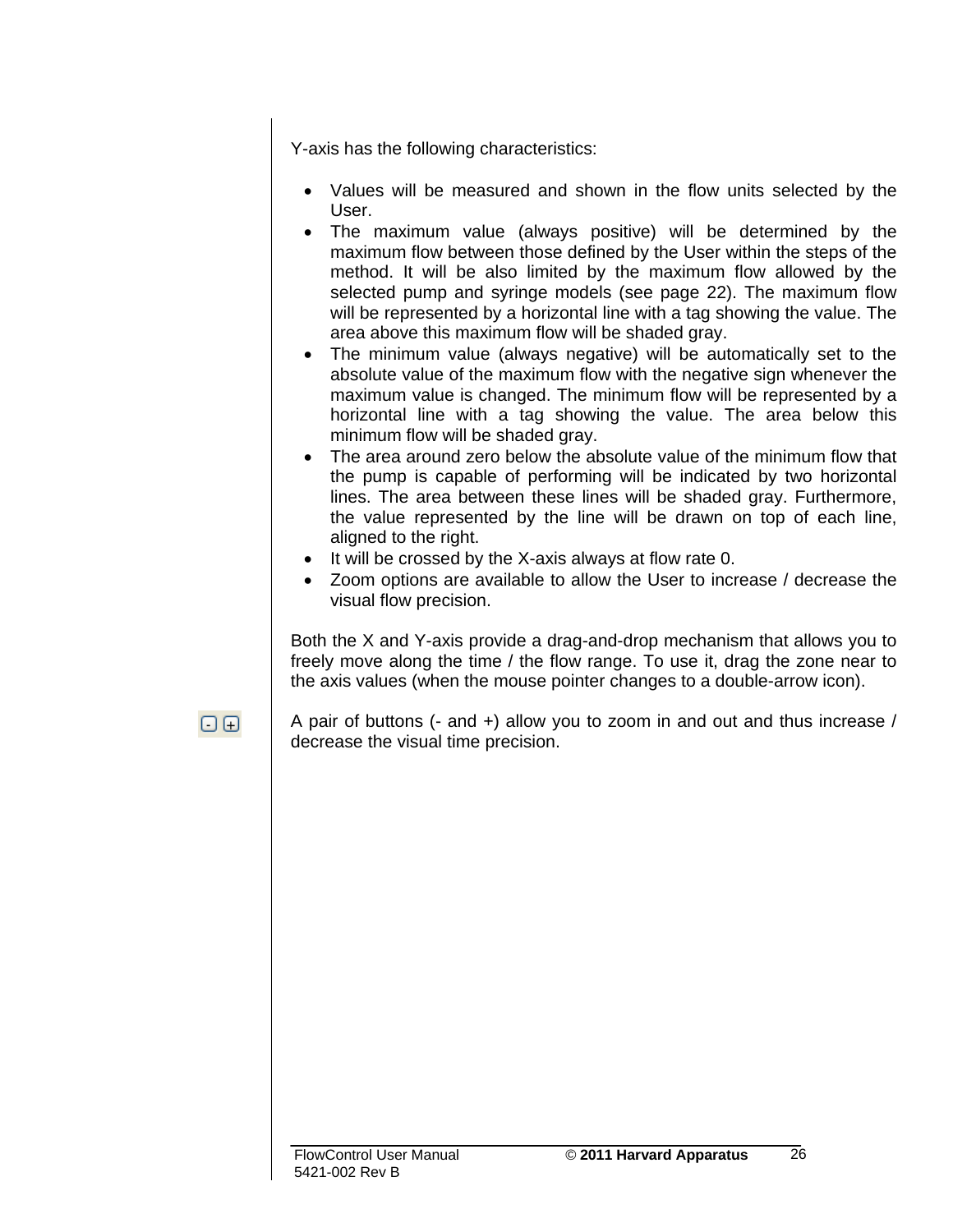#### **Status Bar Information**

Time: 00:00:23

Flow: 15.3 ml/min

Duration: 00:03:56

Volume: 109.3 ml

Acc.Vol.: 604.9 ml

A status bar located on the bottom of the flow evolution chart shows the following information when the mouse pointer is moved over the graph area:

- **Time:** corresponding to the horizontal position in which the mouse pointer is located. It is shown in time format (hh:mm:ss).
- **Flow:** corresponding to the vertical position in which the mouse pointer is located. The flow unit value is formatted depending on how many digits are accepted by the pump model. Therefore the most suitable unit will be determined to show the most accurate number possible.
- **Step duration:** the duration of the selected step (or the step to be added) as an integer value measured in seconds.
- **Step volume:** the partial real volume that is to be infused / withdrawn within the current step up to the current time. It is shown with two decimals in the most suitable volume units (determined by the application depending on the precision of the value).
- **Accumulated volume:** the total real volume that is to be infused / withdrawn by the method up to the current time. It is shown with two decimals in the most suitable volume units (determined by the application depending on the precision of the value).

#### **Spreadsheet View**

A Spreadsheet View is available to display the target values of each step. Click on the 'Spreadsheet View' tab located on the top of the graph to view the spreadsheet.

| 6/24/2010<br>6/18/2010<br>PHD ULTRA Infusion Only with Dual Syringe<br>1.11<br>Max. method flow: 57.306 ml/min<br>Flow units:<br>Syringe model:<br>÷<br>Min. method flow: 56.280 nl/min<br>Micro-Mate Glass<br>Cadence Science, 1 V<br>$20 \text{ ml}$   $1 \text{ v}$<br>$\overline{\mathbf{v}}$<br>Iml<br>min<br>v<br>Spreadsheet View<br><b>Acc. Volume</b><br><b>End Rate</b><br>Flow<br><b>Step Time</b><br><b>Acc. Time</b><br><b>Step Volume</b><br><b>Start Rate</b><br>10.000 ml/min<br>10.000 ml/min<br>$1.167$ m<br>1.167 ml<br>00:00:07<br>00:00:07<br>I<br>20.000 ml/min<br>20.000 ml/min<br>9.000 ml<br>10.167 ml<br>I<br>00:00:27<br>00:00:34<br>11.000 ml/min<br>11.000 ml/min<br>1.650 ml<br>11.817 ml<br>00:00:09<br>00:00:43<br>I<br>11.000 ml/min<br>19.400 ml/min<br>00:00:07<br>00:00:50<br>1.773 ml<br>13.590 ml<br>I | Method name:   | Modified Date: | Created Date: | Method description: |  |  |
|----------------------------------------------------------------------------------------------------------------------------------------------------------------------------------------------------------------------------------------------------------------------------------------------------------------------------------------------------------------------------------------------------------------------------------------------------------------------------------------------------------------------------------------------------------------------------------------------------------------------------------------------------------------------------------------------------------------------------------------------------------------------------------------------------------------------------------------------|----------------|----------------|---------------|---------------------|--|--|
|                                                                                                                                                                                                                                                                                                                                                                                                                                                                                                                                                                                                                                                                                                                                                                                                                                              | test           |                |               |                     |  |  |
|                                                                                                                                                                                                                                                                                                                                                                                                                                                                                                                                                                                                                                                                                                                                                                                                                                              | Pump model:    |                |               |                     |  |  |
|                                                                                                                                                                                                                                                                                                                                                                                                                                                                                                                                                                                                                                                                                                                                                                                                                                              |                |                |               |                     |  |  |
|                                                                                                                                                                                                                                                                                                                                                                                                                                                                                                                                                                                                                                                                                                                                                                                                                                              | # of Syringes: |                |               |                     |  |  |
|                                                                                                                                                                                                                                                                                                                                                                                                                                                                                                                                                                                                                                                                                                                                                                                                                                              | $\mathbf{1}$   |                |               |                     |  |  |
|                                                                                                                                                                                                                                                                                                                                                                                                                                                                                                                                                                                                                                                                                                                                                                                                                                              | Graph View     |                |               |                     |  |  |
|                                                                                                                                                                                                                                                                                                                                                                                                                                                                                                                                                                                                                                                                                                                                                                                                                                              | Step #         |                |               |                     |  |  |
|                                                                                                                                                                                                                                                                                                                                                                                                                                                                                                                                                                                                                                                                                                                                                                                                                                              |                |                |               |                     |  |  |
|                                                                                                                                                                                                                                                                                                                                                                                                                                                                                                                                                                                                                                                                                                                                                                                                                                              | $\overline{2}$ |                |               |                     |  |  |
|                                                                                                                                                                                                                                                                                                                                                                                                                                                                                                                                                                                                                                                                                                                                                                                                                                              | 3              |                |               |                     |  |  |
|                                                                                                                                                                                                                                                                                                                                                                                                                                                                                                                                                                                                                                                                                                                                                                                                                                              |                |                |               |                     |  |  |
|                                                                                                                                                                                                                                                                                                                                                                                                                                                                                                                                                                                                                                                                                                                                                                                                                                              |                |                |               |                     |  |  |
|                                                                                                                                                                                                                                                                                                                                                                                                                                                                                                                                                                                                                                                                                                                                                                                                                                              |                |                |               |                     |  |  |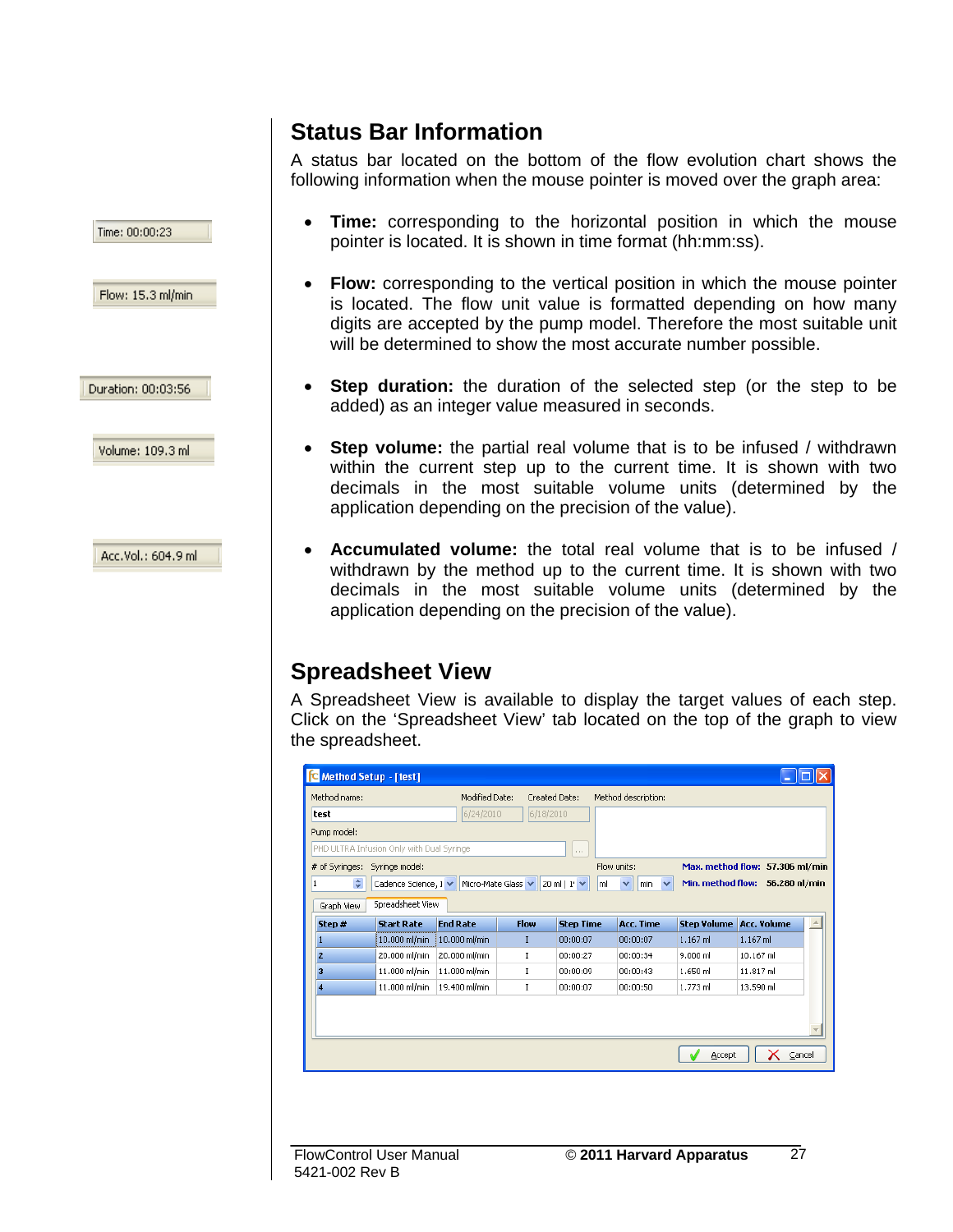Double-clicking on a step in the spreadsheet will open the Step Editor window. This allows you to edit the steps target values.

#### **Adding New Sequential Steps to the Method**

• The **Add** button of the toolbar sets the graph into "addition" mode. When the graph is set to "addition" mode, new steps can be easily appended to the method. To add a step, click in the blank area of the flow evolution graph. Each click will create a new step (and its corresponding step block) with the following information:



Check the graph's scale before adding steps. To adjust the scale use the  $\Box$  $\Box$  buttons.

- **Expected start flow:** Same as the last steps expected end flow. (The first step in a method will be added as a constant rate whose flow rate is determined by the cursor's position when created).
- **Expected end flow:** Corresponding to the cursor's vertical position when the click was made.
- **Duration:** Corresponding to the cursor's horizontal position when the click was made.
- **Step linkage property:** By default, all new steps added are considered as linked to the previous one.

When a new step is added the method is automatically recalculated so that its overall information is updated within the status bar.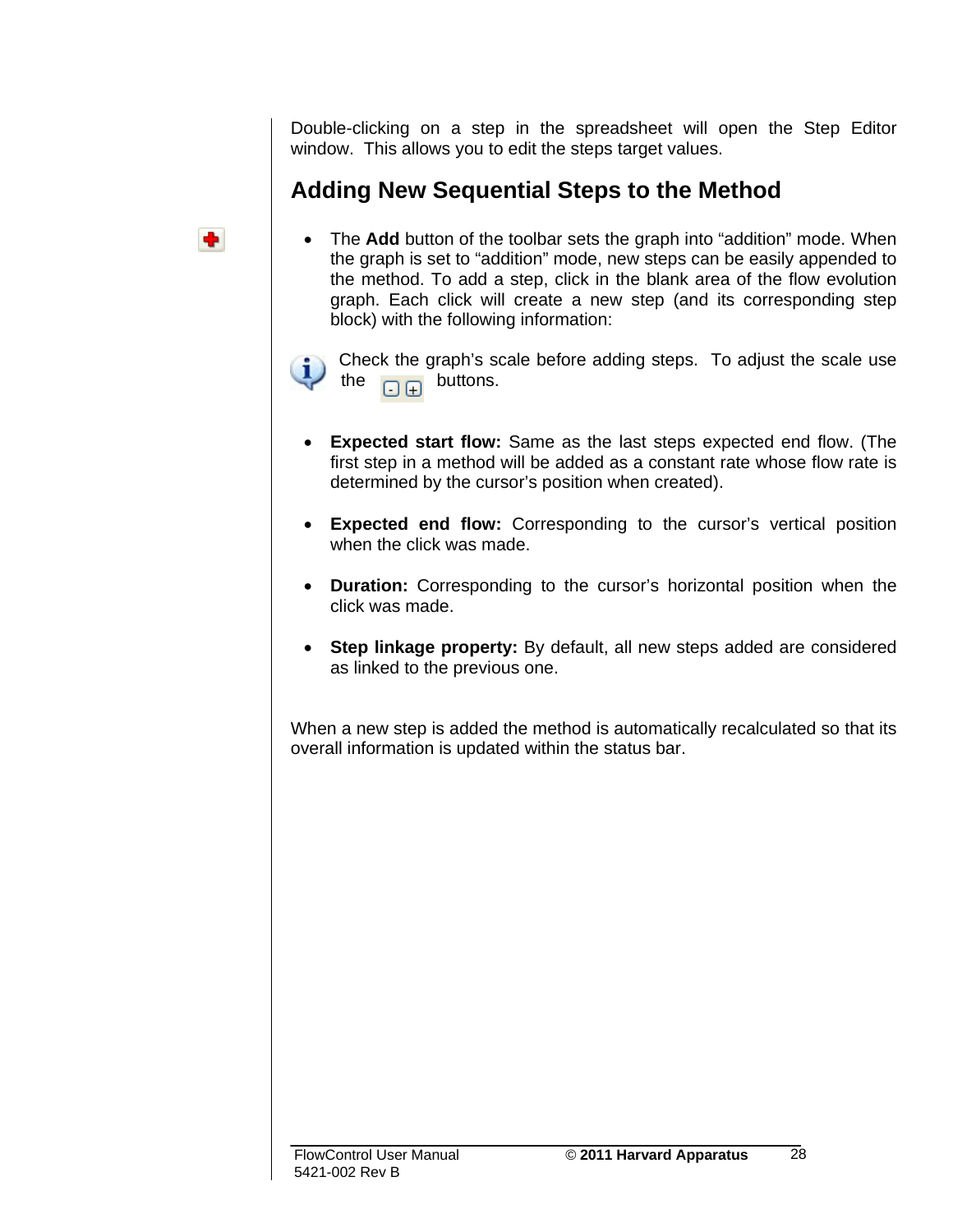| Properties                                     |  |
|------------------------------------------------|--|
| ₩ Insert                                       |  |
| وأستمر سيتنا فالمسترد والمرابيع<br>$- - - - -$ |  |

When adding a new step the **Step Editor** window will automatically open, allowing you to edit the step's target values (duration, flow values and step linkage property). This window can also be accessed by clicking on the Properties icon in **Method Setup** or by right-clicking on a step and selecting 'Properties…'

| <b>Step editor [Step 4]</b> |                                                  |        |
|-----------------------------|--------------------------------------------------|--------|
| Step values                 | Accumulated values                               |        |
| Volume:                     | 21.649<br>ml                                     |        |
|                             | Start flow : V Same as end flow of previous step |        |
|                             | 15,000<br>ml<br>min                              |        |
| End flow:                   | 16,300<br>ml<br>min<br>×.                        |        |
| Duration:                   | (hh:mm:ss)<br> 00:01:23                          |        |
|                             |                                                  |        |
|                             | ОК                                               | Cancel |
|                             |                                                  |        |

Changing the flow may affect the duration or volume of the step. Therefore, the following rules will be applied when the step volume, start / end flow rates or the duration are changed:

- If the volume changes, then the duration/time will be updated.
- If the duration/time changes, then the volume will be updated.
- If the start/end flow changes, then the volume will be updated.

Additional editable information is available in the **Accumulated values** tab page of the **Properties** window:

- **Volume:** accumulated real volume infused / withdrawn by the method until the end of the current step. If the value is changed, then the step volume (and thus the step duration and the accumulated time) will be automatically updated.
- **Time:** total method duration until the end of the current step. If the value is changed, then the step duration (and thus the step duration and volume and the

| <b>Step editor [Step 4]</b>      |  |
|----------------------------------|--|
| Step values   Accumulated values |  |
| Volume:<br>372.074<br>ml         |  |
| (hh:mm:ss)<br>Time:<br>00:10:55  |  |
|                                  |  |
|                                  |  |
|                                  |  |
| Cancel<br>ОK                     |  |

accumulated volume) will be automatically updated.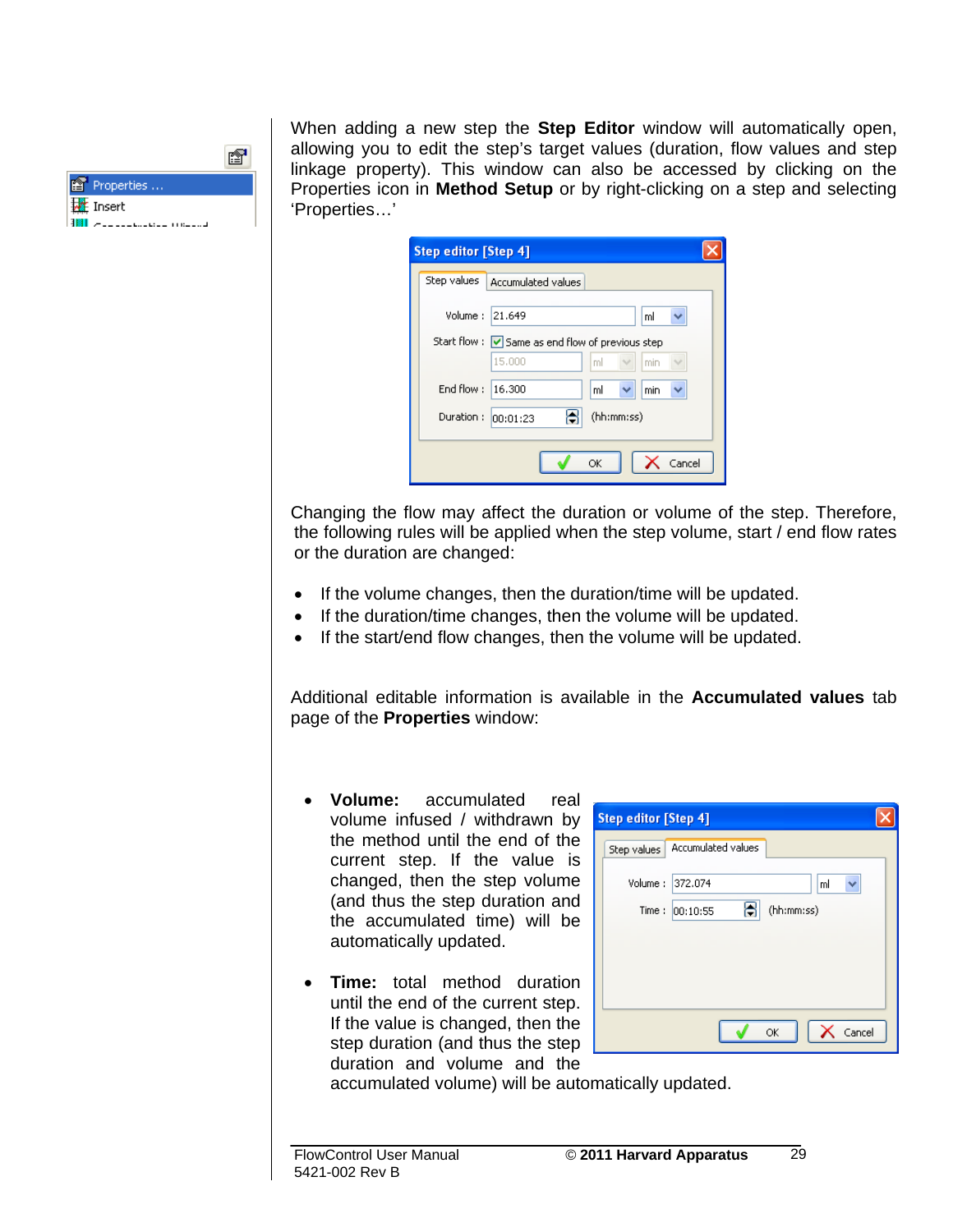#### **Changing the Properties of a Step**

The following properties of a defined step may be changed using the flow evolution graph's visual elements:

• **Duration:** change by dragging the duration marker along the X-axis. Whenever the mouse pointer is located near to the duration marker, it automatically changes to a horizontal double arrow pointer.

The duration marker is prevented from being dragged before the step's start time.

When the dragging operation ends, the modified step and the ones following it are automatically arranged in the time considering the new duration set.

Pressing the Esc (escape) key during a dragging operation will automatically cancel it so that the step will not change any of its properties.

The duration of a step must always be a multiple of the command latency of the selected pump model so that only those multiple values will be allowed.

**Start and end flow rates:** change by dragging the start and end flow markers along the Y-axis. Whenever the mouse pointer is located just over the flow markers, it automatically changes to a vertical double arrow pointer.

During the dragging operation, the new flow rate values are shown in the status bar (see page 27).

Both the start and end flow markers are prevented from being dragged out of the method's flow range.

Whenever the dragging operation ends, the modified step is redrawn to show the new expected flow rates and the corresponding flow evolution line.

If the end flow of a step is changed and the following step was linked to this step, the linked step will be also updated automatically (start flow and flow evolution line).

• **Step linkage property:** change by checking / unchecking the menu option **Link to previous step**, available in the contextual menu of the step block.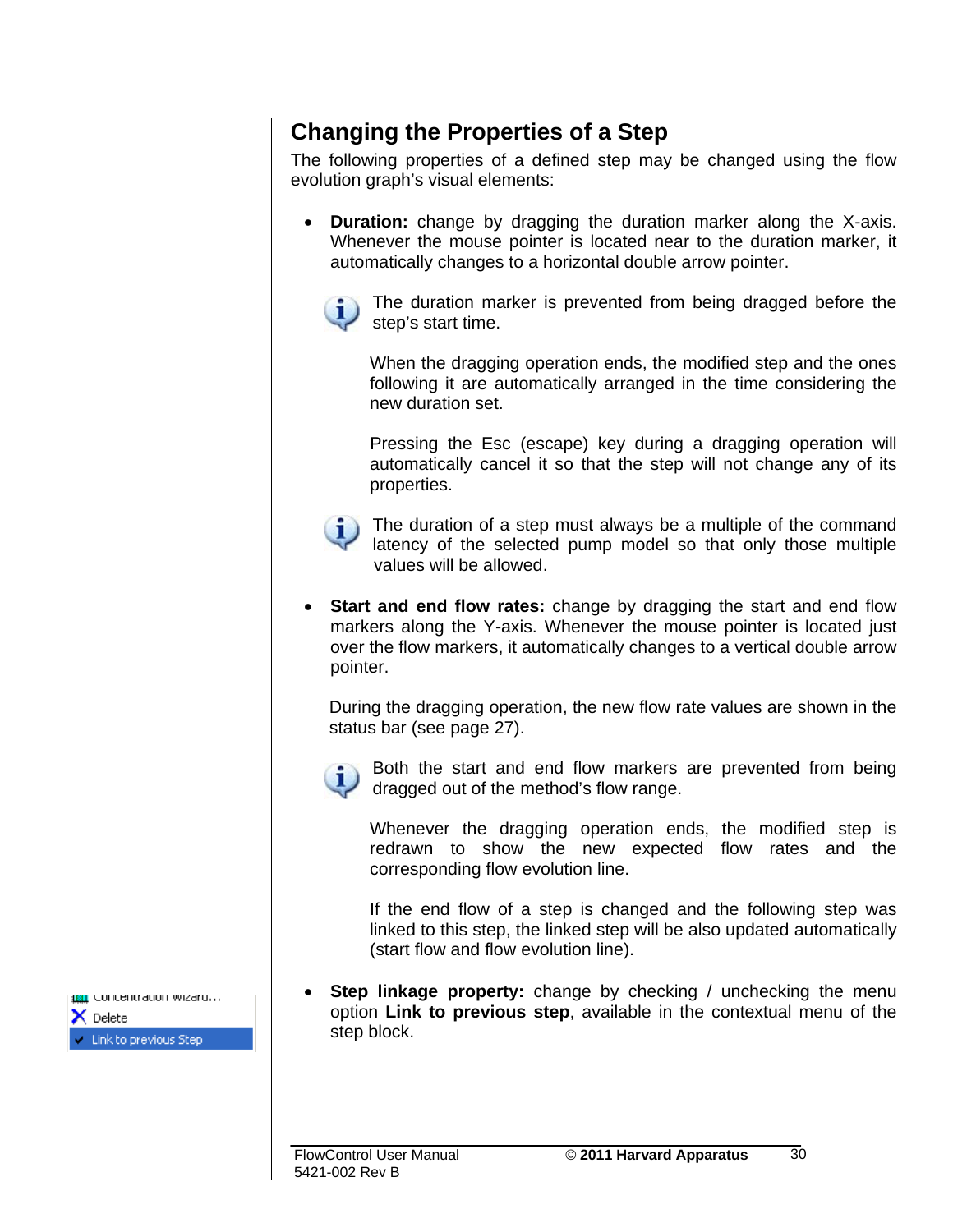| 图 Properties                    |  |
|---------------------------------|--|
| <b>We</b> Insert                |  |
| <b>III</b> Conceptration Wizard |  |

#### **Inserting Steps Into a Method**

The **Insert** button of the toolbar (and its equivalent option within the contextual menu of the selected step) allows you to add a new step just before the currently selected step. This button is enabled when a step is selected and when the total quantity of steps has not reached the predefined limit of the selected pump model.

The inserted step will have the following properties:

- **Expected start flow:** Same as the expected start flow of the selected step.
- **Expected end flow:** Same as the expected start flow.
- **Duration:** Same as the selected step's duration.
- **Step linkage property:** Same as the selected step's linking property.

The following screenshots illustrate the step insertion process in both cases (linked and not linked steps):











In Case 2 (in which the selected step is not linked to the preceding), the inserted step is not linked either, but the selected step changes its linking property to be automatically linked to the inserted.

 $\overline{31}$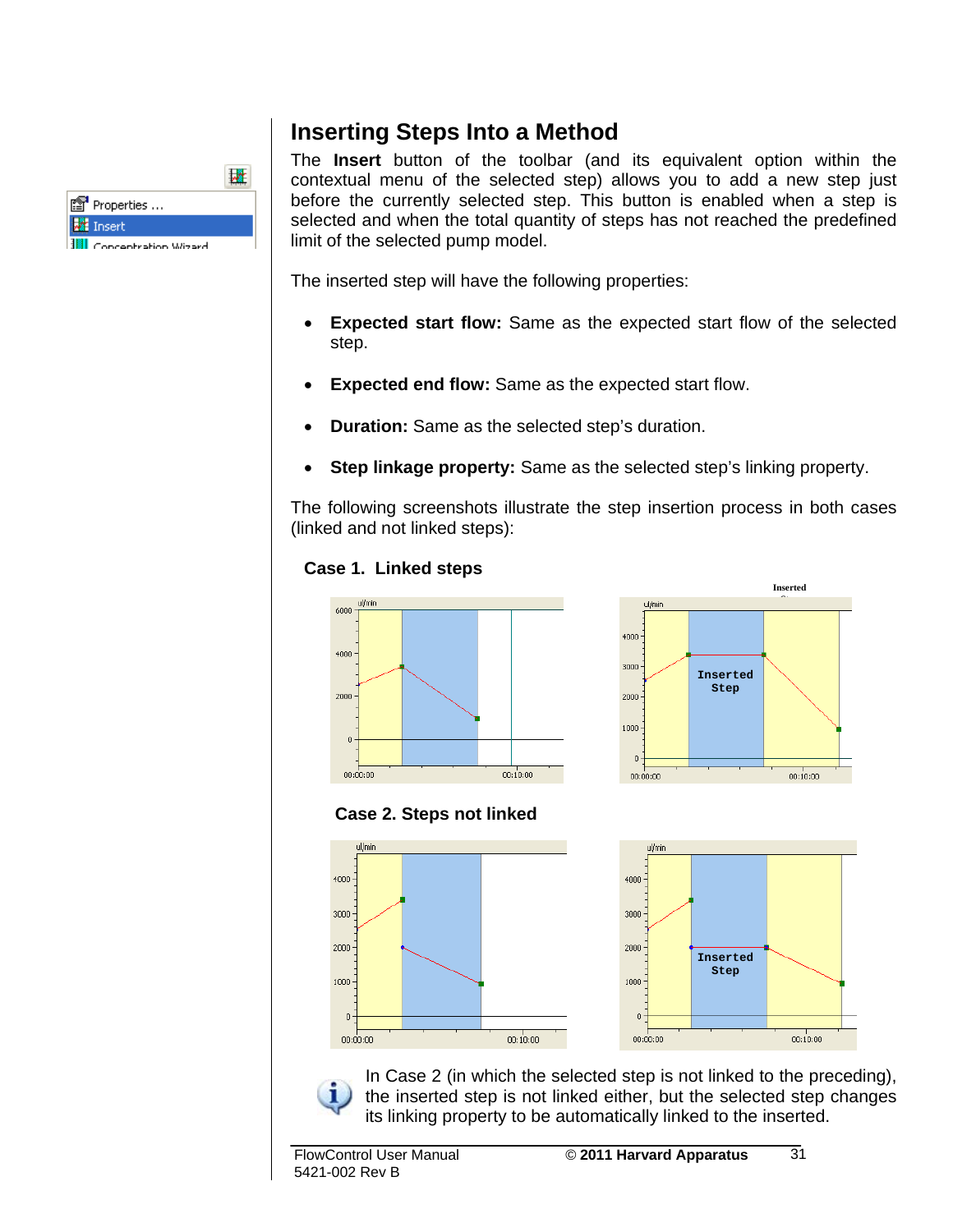Finally, the inserted step is automatically selected and the method is recalculated so that its overall information is updated within the status bar (see page 27).

#### **Removing Steps From the Method**

Only the selected step may be removed by means of the **Delete** button of the toolbar (or its equivalent option within the contextual menu of the selected step).

Before completing the removal task, you will be warned and asked to confirm the operation. Once confirmed, the step is removed and the method is automatically redrawn to show its new steps sequence and overall information within the status bar (see page 27).

When a step is removed both the preceding and following steps keep the same duration and step linkage (see page 30). However, start and end flow rates are recalculated from the new steps sequence.

#### **Defining a Loop Within a Method**

A Loop Feature is provided to allow the user to define a step, or number of steps, that will be repeated within a method.

To create a loop check the 'Enable Loop' box located in the upper right corner of the **Method Setup** screen. Press the **button to open the Method Loop Properties** screen. Enter the steps that you want the loop to start and end with and the number of times the loop will be repeated, then press OK. Steps within the loop will be highlighted in orange and yellow.



5421-002 Rev B



| Loop properties:<br><b>▽</b> Enable loop |  |
|------------------------------------------|--|
| From Step 2                              |  |
| To Step 4                                |  |
| # Iterations $ 3 $                       |  |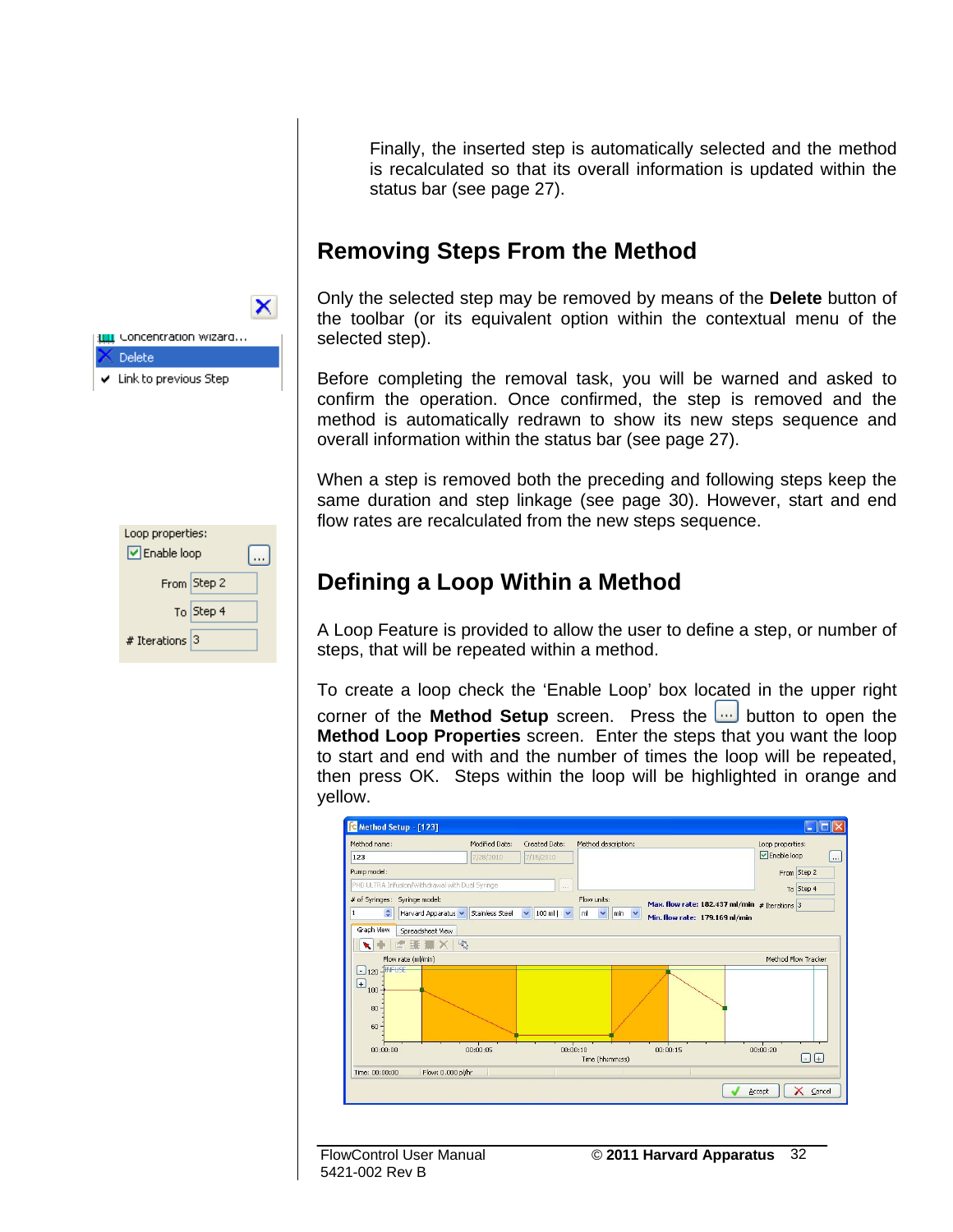### **Protecting the Pump Against Forced Flow Rates**



FlowControl does not consider the maximum forces applicable to each of the pump models. You must configure the pumps to prevent them from going beyond their maximum forces through their own user interfaces.

#### **Steps Approaching Zero and Steps Changing Flow Direction**

Steps that approach a flow rate of zero (steps which have a start or end flow equal to zero) have to consider that there is a minimum flow rate that the pump model can not handle. Therefore, if a step approaches zero flow, the ramp will not actually finish at zero flow but at the minimum possible flow rate and then drop to zero. This applies from positive and negative to zero and from zero to positive or negative.

When a step is defined to start or end with a flow rate lower than the minimum allowed by the pump model, the expected flow evolution line will be automatically recalculated to start / end exactly with that minimum flow rate but keeping the defined duration.



#### **Expected Flow vs. Real Flow**

As stated before, the **Method Editor** tool allows the User to define the expected flow rates that the pump should apply throughout the method.

However, the particular pump model for which the method was designed (and thus in which the method is intended to be executed) will determine the real flow that will be finally applied.

When a method is running, FlowControl is responsible for translating the expected flow rates for the particular pump model in which it is executed so that the differences between expected flow rates and real flow rates are minimized.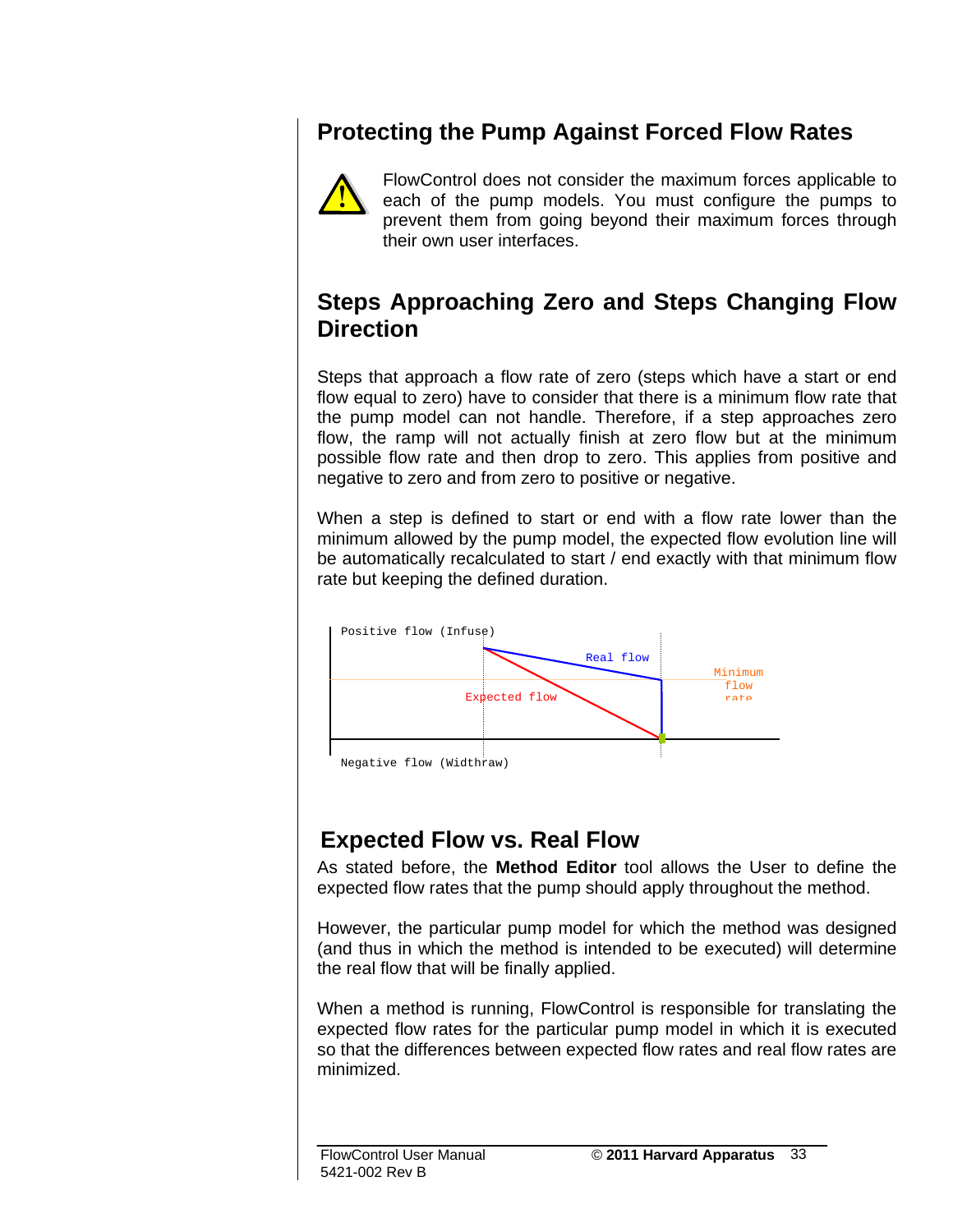#### **Concentration Wizard**

H



A **Concentration wizard** is available to facilitate the task of designing a step sequence (or a single step) from a known target concentration and dose. This tool is accessible both through the flow evolution toolbar and from the **Concentration wizard …** option in the contextual menu of the chart.

| <b>Concentration wizard</b> |                                                 |
|-----------------------------|-------------------------------------------------|
| Animal weight:              | 1,5000<br>kg                                    |
| Flow rate:                  | $bin{^4}$ Flow units : $m$<br>v<br>0.500<br>min |
| Concentration:              | ÷<br>0.2500<br>mg/ml                            |
| O Multiple doses            |                                                 |
| Number of doses:            | ٨<br>2<br>÷                                     |
| Dose to apply:              | 2.0000<br>mg / kg                               |
| Lag time:                   | 0:00:15                                         |
| $\bigcirc$ Single dose      |                                                 |
| Duration:                   | ô<br>1<br>min.                                  |
|                             |                                                 |
|                             | Cancel<br>OK                                    |

The following information must be entered to set up a concentration step:

- **Animal weight:** the weight (always in Kg) of the subject to/from which the fluid will be infused / withdrawn.
- **Flow rate:** the expected flow rate to be applied.
- **Flow rate units:** the units of the flow rate. The possible volume units are ml, ul, nl and pl and the possible time units are sec, min and hr.
- **Concentration:** the concentration of the fluid to be infused / withdrawn (always in mg/ml).
- **Number of doses:** the amount of doses to be infused / withdrawn.
- **Dose to apply:** the dose to be infused / withdrawn (always in mg/kg).
- **Lag time:** amount of time to wait between each dose infusion / withdrawal (in time format hh:mm:ss).
- **Duration:** the duration (always in minutes) of the single step to be inserted. The default value will be 1 min.

#### 0.2500 Concentration:  $2 \log/m$ Number of doses: 2 Dose to apply: 2.0000  $2 \n mg/kg$ 00:01:30  $\hat{\cdot}$ Lag time: Duration:  $\stackrel{\scriptscriptstyle\wedge}{\scriptscriptstyle\vee}$ min.

1,5000

0.500

v min  $\checkmark$ 

Animal weight:

Flow rate:

Flow units  $:$  ul

 $\frac{A}{2}$  kg

÷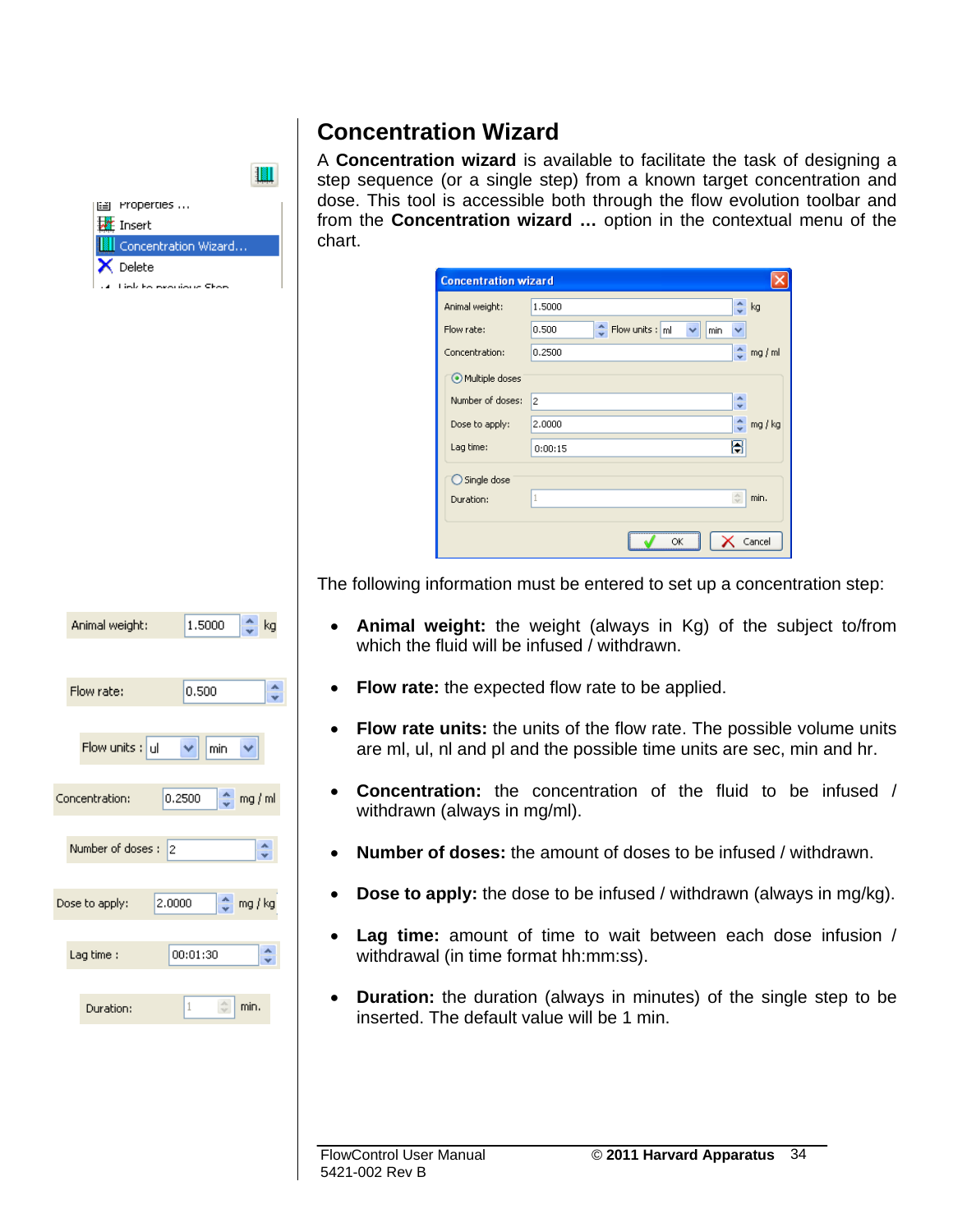Multiple doses

◯ Single dose

The number of doses, dose value and lag time fields are available only if the "Multiple Doses" option is selected. This means that a step sequence is to be built from a known dose and concentration.

The duration value field is available only if the "Single Dose" option is selected. This means that a single step is to be built from a known concentration and duration.

All numerical values (except the doses count, which must be an integer value) can be entered with up to 4 decimals making use of the decimal symbol currently configured in the Microsoft® Windows® regional settings.

The step sequence is generated from the data entered in the wizard and depends mainly on the option selected:

- **Multiple Doses:** a step sequence is built to repeatedly infuse / withdraw a volume of :
	- V (ml) = ([Dose to apply  $(mg/kg)$ ] \* [Subject weight  $(kg)$ ]) / [Concentration (mg/ml)]

as many times as [Number of doses] states with a break time of [Lag time (min]] between two consecutive doses.

That means that one step is added for each dose with the following parameters:

- $\circ$  Duration (min) = V (ml) / [Flow rate (ml/min)]
- $\circ$  Start flow (ml/min) = [Flow rate (ml/min)]
- $\circ$  End flow (ml/min) = Start flow
- $\circ$  Step linkage property = Not linked

Each of these steps is then followed by the corresponding lag step with the following parameters:

- $\circ$  Duration (min) = [Lag time (min)]
- $\circ$  Start flow (ml/min) = 0
- $\circ$  End flow (ml/min) = 0
- $\circ$  Step linkage property = Not linked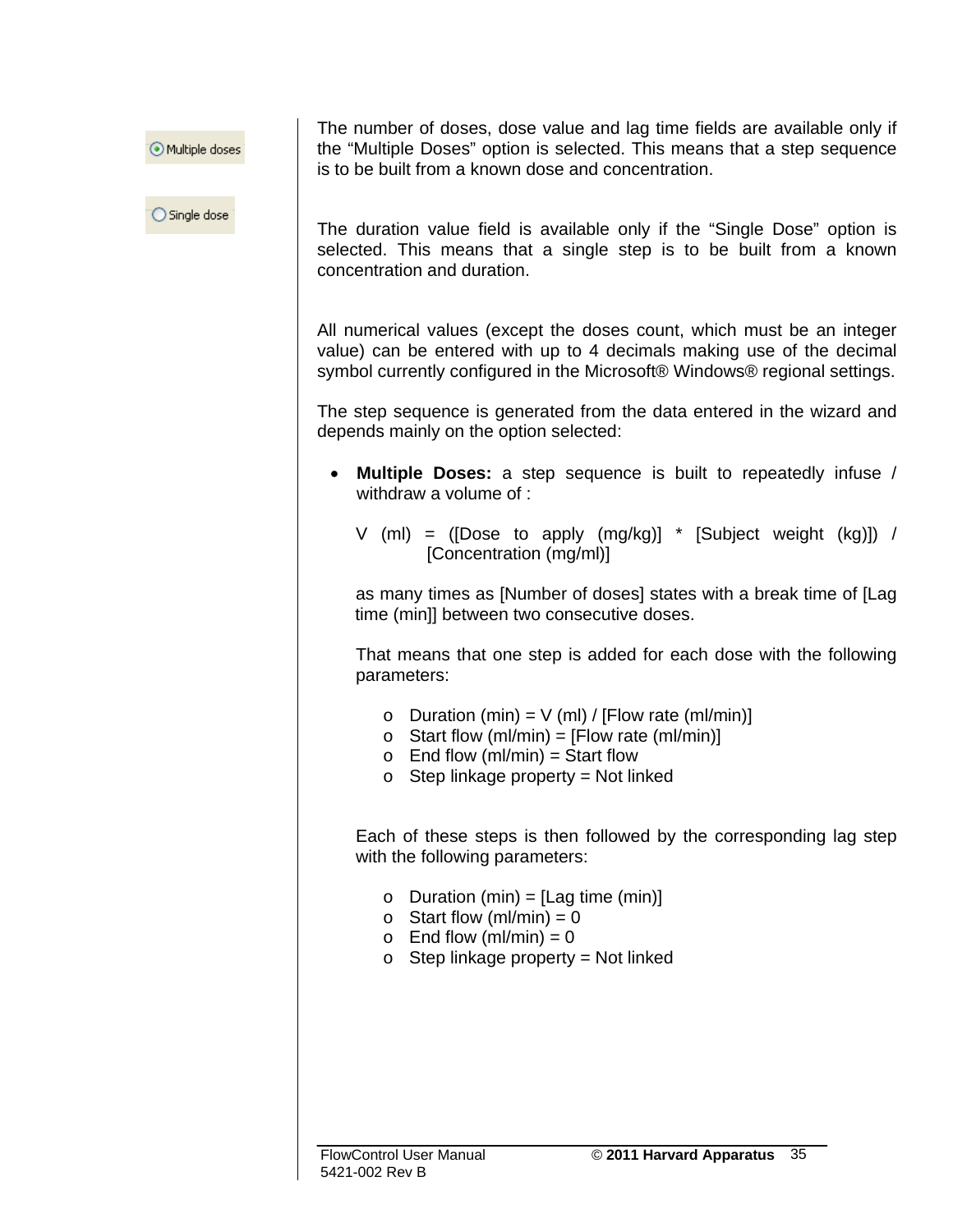

• **Duration:** a single step is inserted with the given duration and flow rate.

If the window is closed by pressing the **Ok** button, a data verification process is automatically executed checking that:

- $\circ$  Subject weight  $> 0$  kg
- o Flow rate is within the flow range of the method (see page 22)
- $\circ$  Concentration > 0 mg/ml
- $\circ$  Number of doses  $> 0$
- $\circ$  Dose value > 0 mg/kg
- $\circ$  Duration > Command latency

The verification checks that the resulting method (after inserting the new steps into the existing method) does not exceed the maximum quantity of steps allowed by the selected pump model.

If the verification is correct, the step sequence (or the single step) is inserted just after the selected step within the method (or at the end of the method if no step was selected). Otherwise, a warning message is shown requiring you to enter proper values.

A **Cancel** button is available within the window to ignore the changes done.



 $\times$  Cancel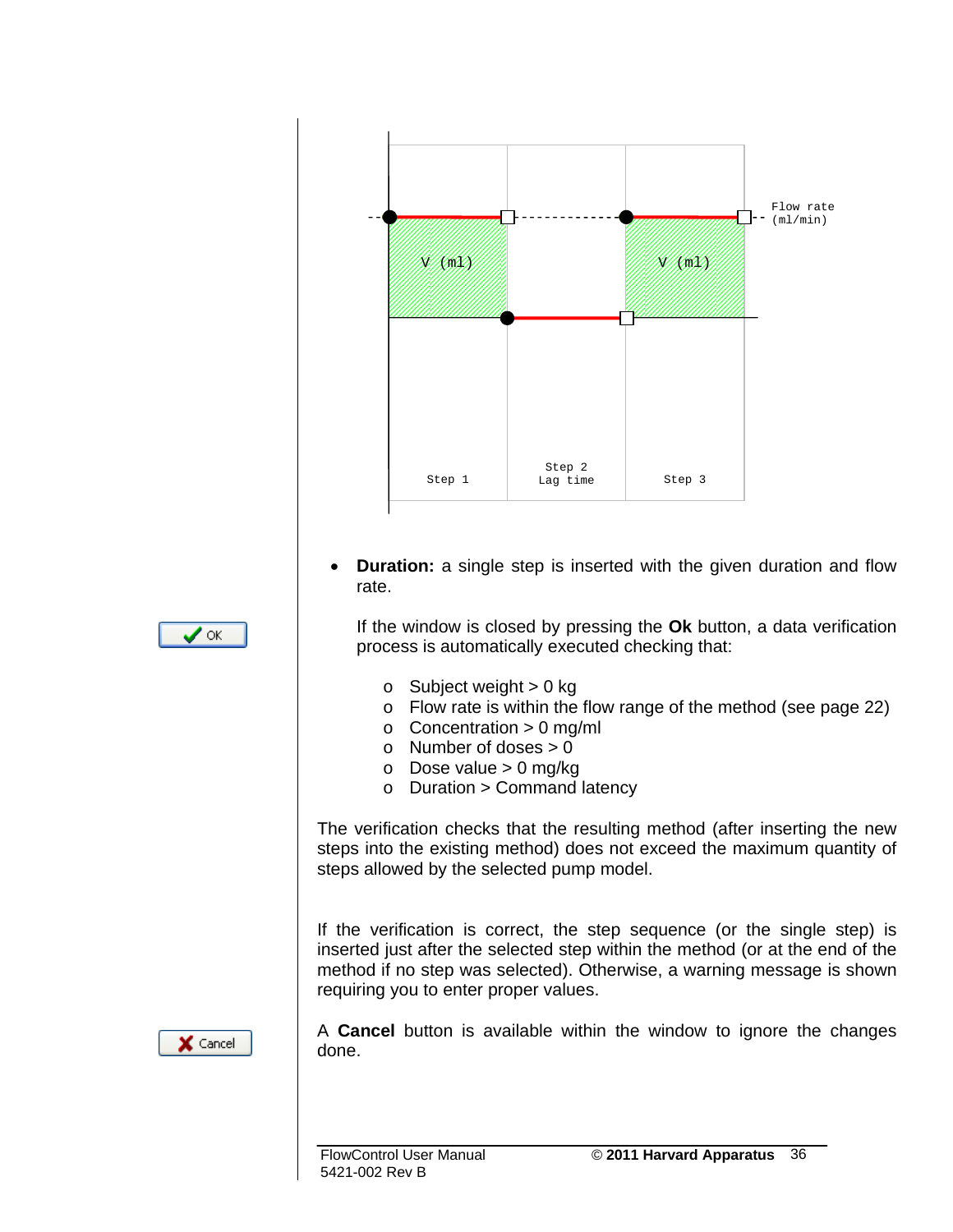#### **Accepting and Cancelling a Method Edit**

When the **Accept** button is pressed within the **Method Editor**, it is closed and the changes done within the method are stored in the application's configuration.

However, a previous information integrity check is carried out in order to avoid an inconsistent method being created.

The checks considered are the following:

- Method name duplication: as stated in 0, the method name must be unique.
- A pump and rack model must be selected.
- A syringe model must be selected.
- Flow units must be selected.

If this integrity check fails, you will be warned and the **Method Editor** window will not be closed until changes are done or the **Cancel** button is pressed.

When the **Method Editor** window is closed, the **Method Definitions** window is automatically updated to show the new information of the edited / created method.

The information of the edited / created method is automatically stored within the application's configuration and retrieved whenever the application starts again.

If the **Cancel** button is pressed, you will be asked whether to discard the changes made to the method.

#### **Copying a Method**

Copying a method allows you to take a created method and alter it, without overwriting the existing method. To copy a method, highlight it in the **Methods Definition** window then press the Copy button.

#### **Importing and exporting methods**

If you attempt to import a method while editing a different method you will be warned that you will lose your current information and will be asked to accept the importation.

Defined methods can be saved into external files so that they can be loaded on a different PC (or on the same PC, for example, in case it should be recovered from a data loss). Please note that the storing and retrieval options are related to the PC and not to the pump devices.

File: Import ... Export ...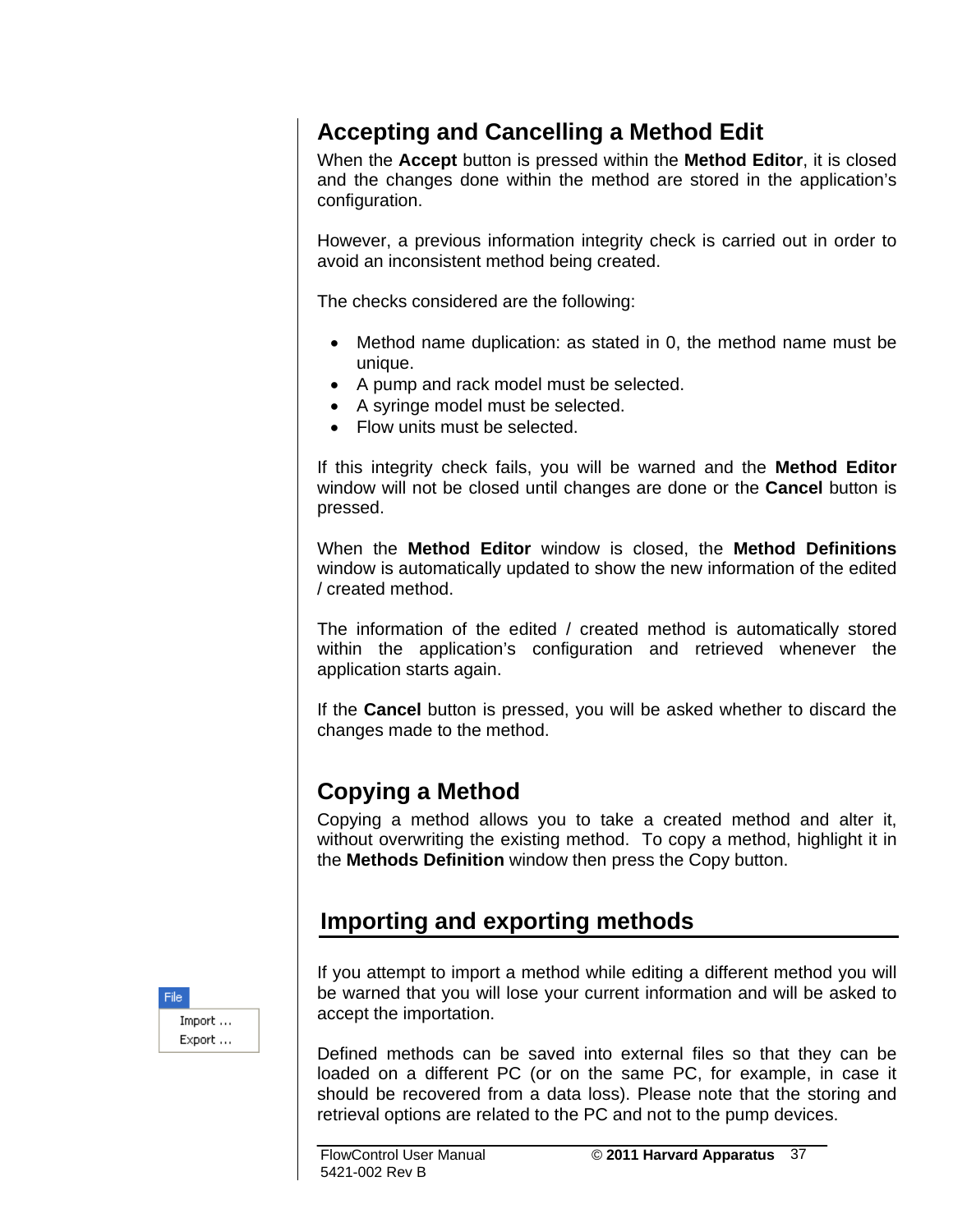

When the **Methods Definition** Window is open import and export commands can be found under the main File tab. When one or more methods are selected within the methods table, the **File – Export** menu option will be enabled. If that option is then selected, a standard save dialog will be shown allowing you to choose a destination folder and file name in which to store each of the method files.

If a folder and file name are successfully selected and the dialog is accepted, the application generates the file whose content will include all the information needed to rebuild the method when it is opened (including the original name of the method).

If the file to be generated already exists, a warning will be shown and you will be asked to select whether or not to replace the existing file. Anyway, the saving process will continue with the following selected method.



The **File – Import** menu option allows you to load a set of method files previously exported by the application. To do this, a standard open dialog is shown allowing you to choose a source folder and the set of files.

If this dialog is cancelled, no method will be opened so that the current method list will not be altered and the opening process automatically ends.

If you accept the opening, a new method is automatically added to the method list for each of the selected method files with the following characteristics:

- **Method name:** the original name of the method when it was saved. It could be different from the name of the method file opened. If a method with the same name already exists in the method list, a suffix "\_imported" is appended to the new method name.
- **Content:** method will contain exactly the same information and steps as the original saved method.



If a method file could not be read or its internal structure does not match with the expected, the application warns you, the method file is ignored and the importation process continues with the next selected file.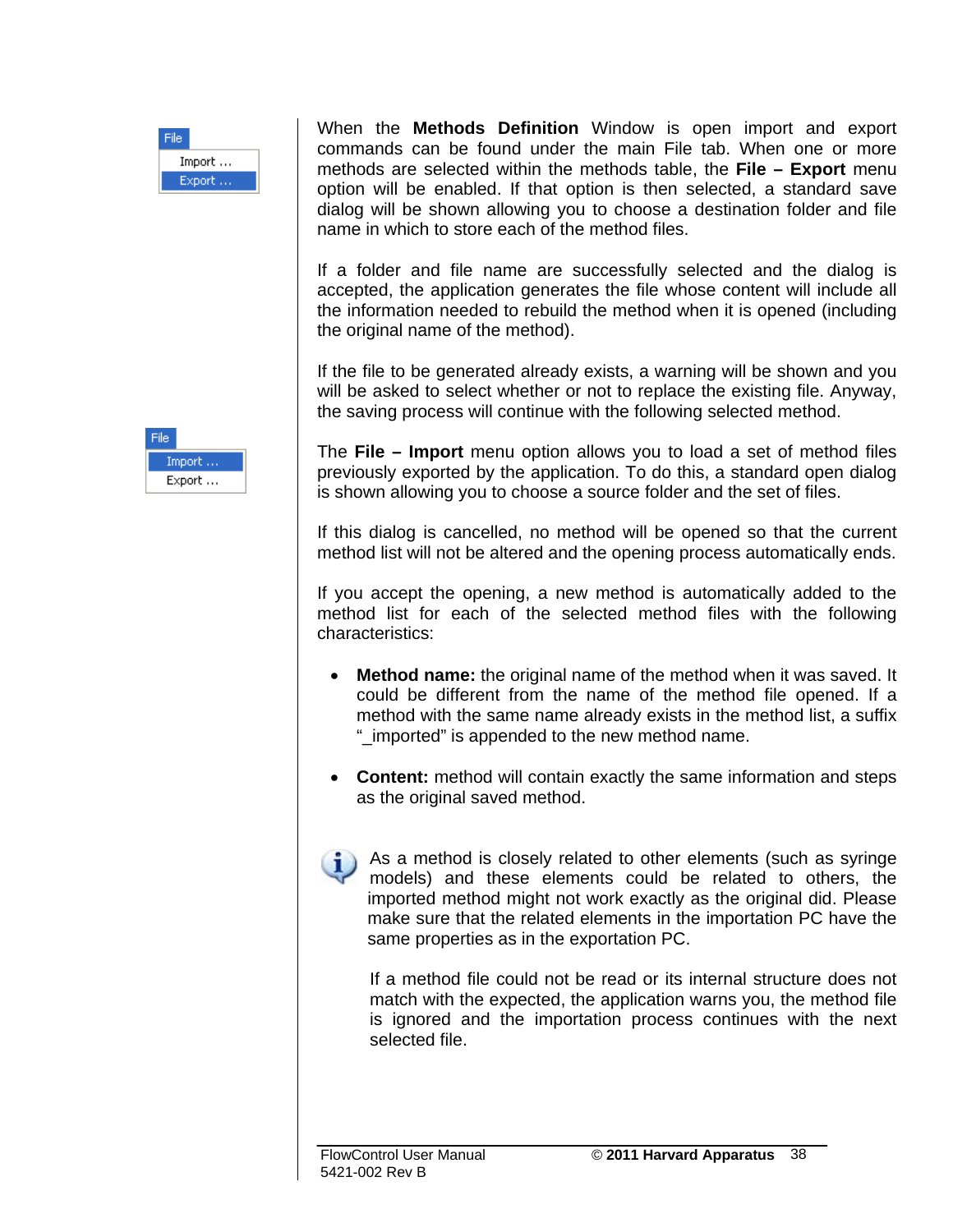When the importation process finalizes, the open dialog is closed and the method table within the **Methods Definition** window is automatically updated.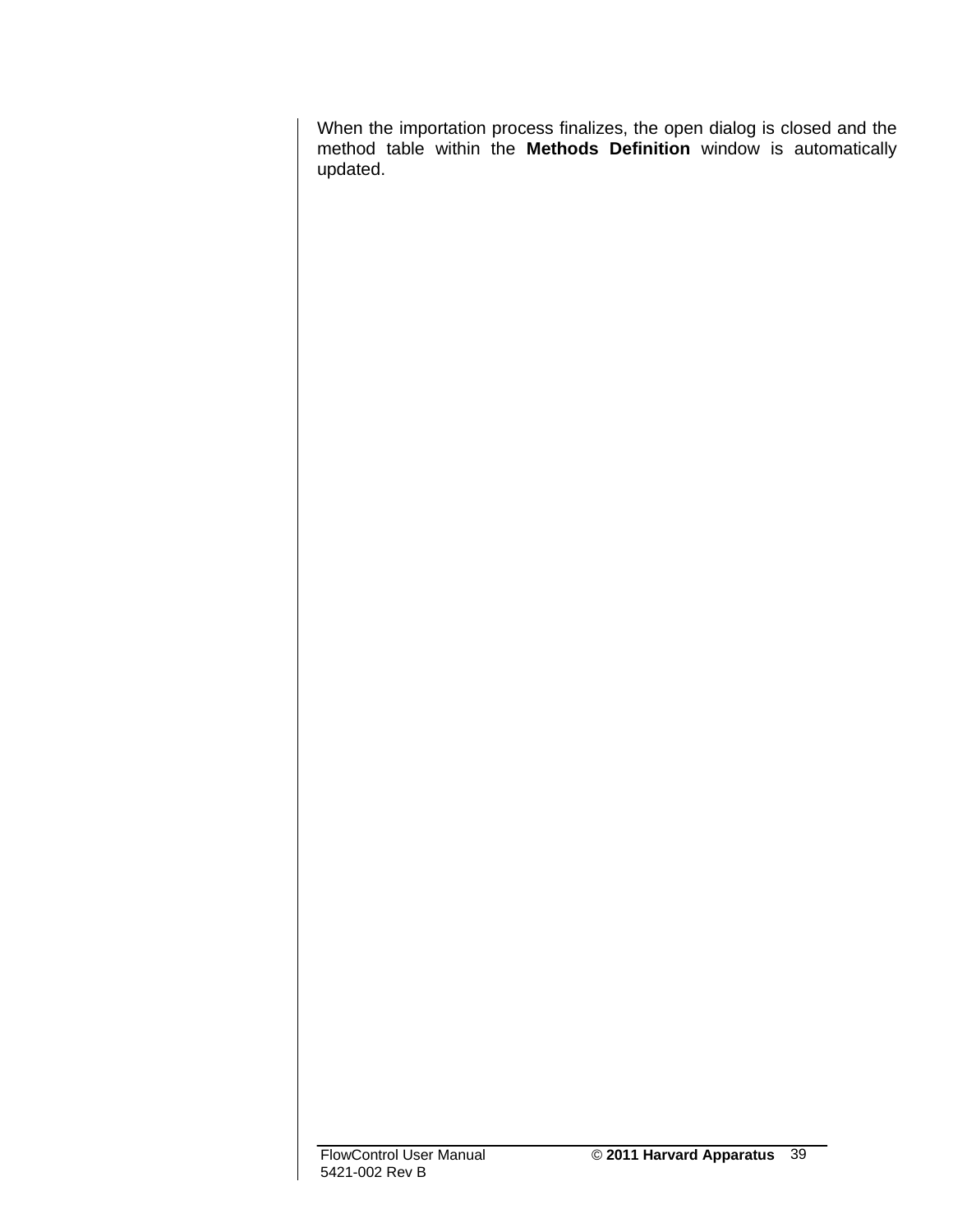### **EXECUTING METHODS**

Methods defined with FlowControl can be executed within the configured pump system.



|              | <b>Method Execution</b> |            |                                  | Start Selected * | <b>II</b> Pause Selected * |               | Resume Selected * |                                | Stop Selected * |
|--------------|-------------------------|------------|----------------------------------|------------------|----------------------------|---------------|-------------------|--------------------------------|-----------------|
| Method       | Pump name               |            | <b>Current Flow Elapsed Time</b> | Progress         | <b>Duration</b>            | <b>Status</b> |                   | <b>Individual Pump Control</b> |                 |
| $<$ None $>$ | New Pump                | 0 no units | 00:00:00                         | $0\%$            | 00:00:00                   | Stopped       | Start             | Stop                           | <b>C</b> Reset  |
| $<$ None $>$ | 22                      | 0 no units | 00:00:00                         | $0\%$            | 00:00:00                   | Stopped       | Start<br>D        | Stop<br>all <mark>y</mark> r   | <b>C</b> Reset  |

To do that, a floating window called **Method Execution** is provided through the **Execute Methods** button located in the experimentation assistant bar.

The available pump list table shows the pumps already defined within the pump system together with the method to be executed within each of them.

Each row of the table shows the following information:

- **Method:** the name of the method which will be executed within the pump (see page 19).
- **Pump name:** the name assigned to the pump during its creation / edit process (see page 11)..
- **Current flow:** the real flow infused / withdrawn by the pump currently. It is shown with 3 decimal places and an I/W character showing whether a "infusion" (I) or a "withdrawal" (W) is being done (see page 43).
- **Elapsed time:** the time (in hh:mm:ss format) lapsed from the beginning of the method execution (see page 43).
- **Progress:** a bar showing the percentage of the method which has already been executed. It is calculated as [Current time] / [Duration].
- **Duration:** the total duration of the method.
- **Status:** the current execution status of the pump (see page 44)

**Test** Pump name  $22$ **Current Flow** I 16.208 nl/min **Elapsed Time** 00:00:17 **Progress** 15% **Duration** 00:01:53 **Status** Running

Method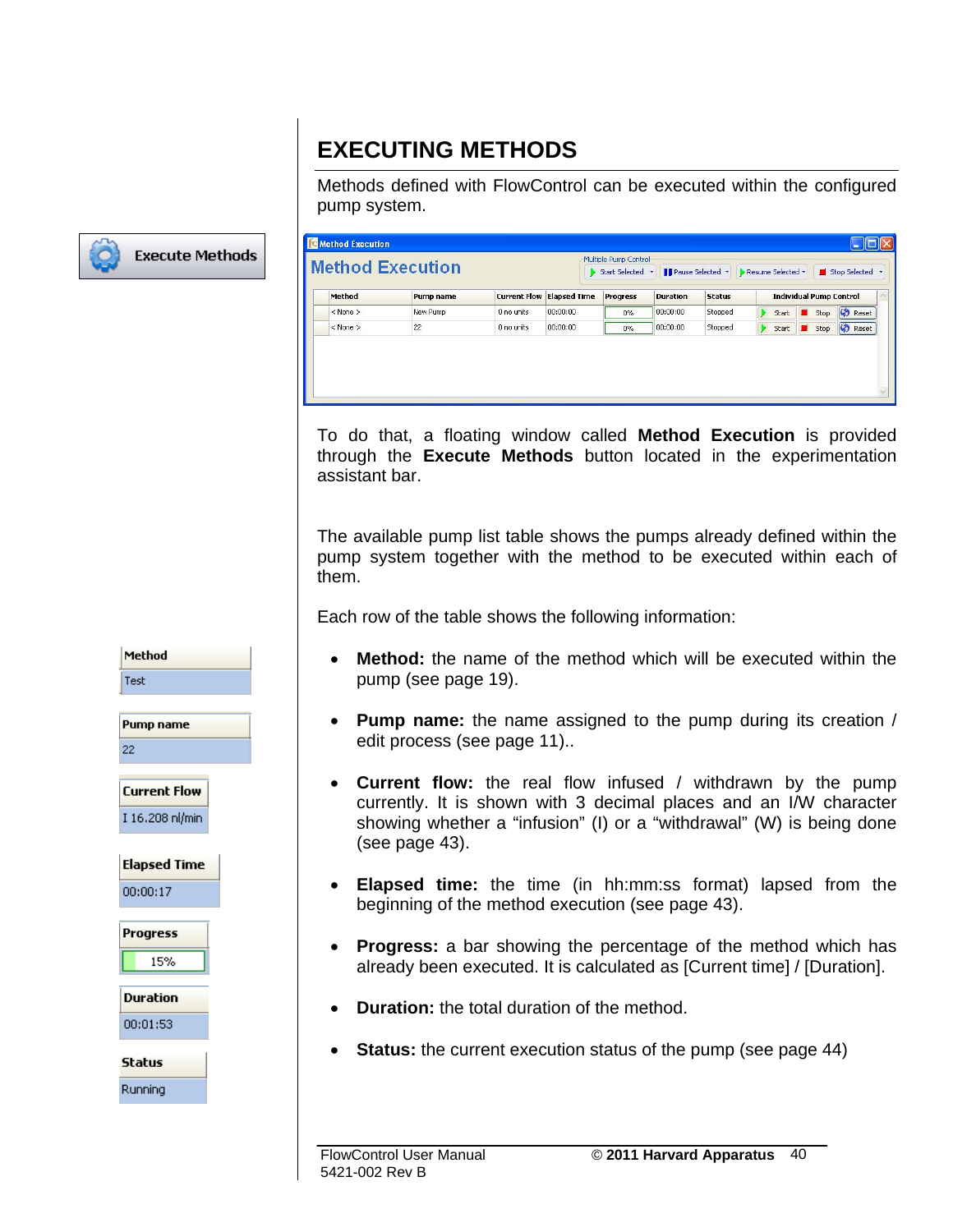| <b>Individual Pump Control</b>              |  |  |  |  |  |  |  |  |
|---------------------------------------------|--|--|--|--|--|--|--|--|
| <b>I</b> Pause <b>E</b> Stop <b>C</b> Reset |  |  |  |  |  |  |  |  |

Start Selected \*





■ Stop Selected →

Method  $<$  None  $>$  $<$  None  $>$ Method 1 Mixture 25% Test

• **Individual Pump Control - Start / Stop / Reset:** a set of buttons which allow you to start / pause / resume / stop / reset the method execution on each pump independently.

A double-click on a row which has both a pump and a method assigned automatically launches the **Method Progress** window.

The **Method execution** window also includes a **Multiple Pump Control** toolbar with the following buttons:

- **Start:** Starts the execution of the selected pumps and their methods. See page 42 for more details.
- **Pause:** Pauses the execution of the selected pumps and their methods. See page 42 for more details.
- **Resume:** Resumes the execution of the selected pumps and their methods. See page 42 for more details.
- **Stop:** Stops the execution of the selected pumps and their methods. See page 42 for more details.

Each of these buttons provides a drop-down menu with the corresponding option "Start all" / "Pause all" / "Resume all" / "Stop all" which will facilitate the task of starting or resuming/ pausing / stopping all the pumps simultaneously.

#### **Assigning methods to a pump**

The first step to be done within the **Method Execution** window is to assign a method to a pump. A drop-down list is provided on each row in the table to choose among the methods that can be executed within that specific pump/rack model.

If the pump previously executed a method and the trial data log was not exported, you will be warned that the trial data will be lost. If it is accepted, the method is assigned to the pump and the trial data log is cleared (see page 46).

When a method is selected, FlowControl sets up the pump by sending a set of commands before starting the method execution. Therefore the pump must be ready to accept such commands. Please do not unplug or manipulate the pumps through their user interface while FlowControl is running.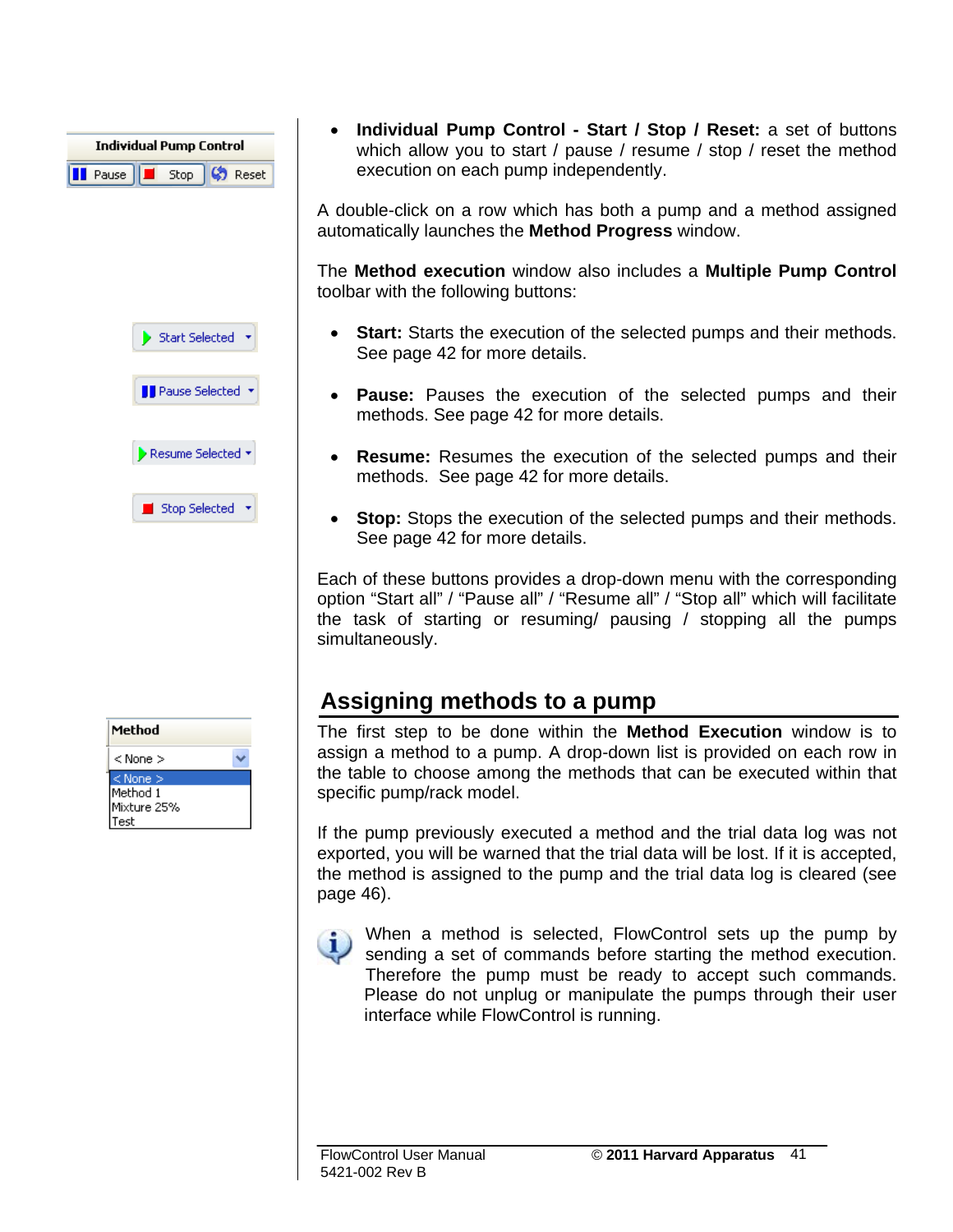#### **Method execution control**

#### **Starting, Pausing, Resuming and Stopping methods**

When the execution task is entered (by pressing the **Execute Methods** button on the experimentation assistant toolbar), all methods are stopped and the information displayed is the same as when the execution task was last closed.

|   | Start |  |
|---|-------|--|
| ı | Pause |  |
|   | Stop  |  |

As explained previously, there are start, pause, and stop buttons located on both the toolbar of the **Method Execution** window and the **Method Progress** that can be used to control the method.

The following diagram shows the different statuses of a method execution and the way it changes among them:



Stopping a method (by either pressing the **Stop** button or by the method end) implies the closing of communication with that particular pump. Therefore, no more commands will be sent to the pump and no answers coming from it will be processed.

However, paused methods will not close the communication channel (the pump will remain controlled by the computer) but commands will not be sent while paused.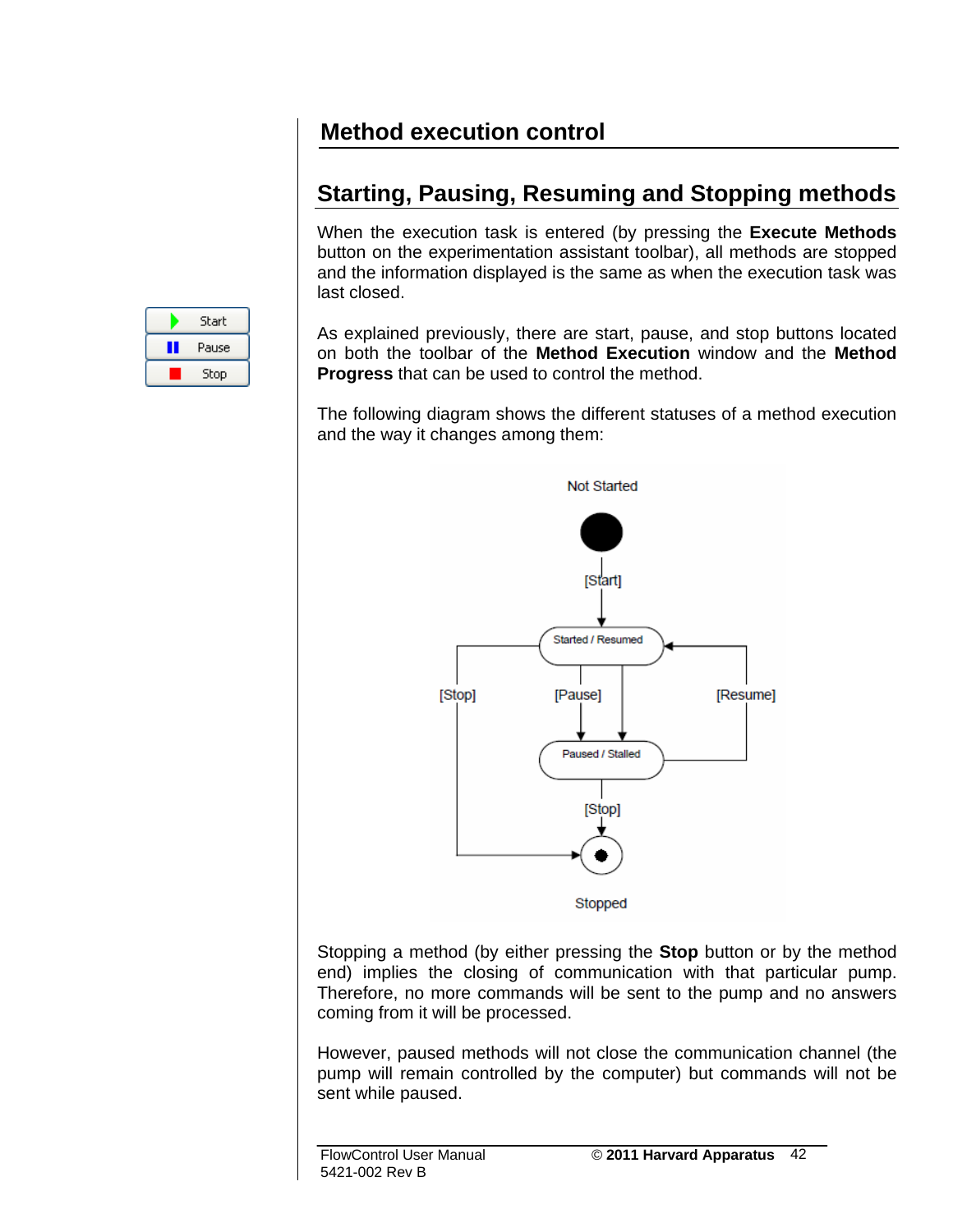#### **Runtime Execution Information**

Whenever a set of methods is being executed on a group of pumps, FlowControl will manage the communications to:

- Send the appropriate commands to each pump depending on its model.
- Set the real flow to each pump depending on the step sequence of the associated method (see page 23).
- Detect the special conditions (stalling, errors, etc.) of each pump.
- Determine the current flow of each pump.

The following information related to the execution control task is automatically updated by FlowControl:

| <b>Method Execution</b> |            |                     |                              | Multiple Pump Control<br>> Start Selected * | <b>Il Pause Selected *</b> |               | Resume Selected *              |      | Stop Selected  |
|-------------------------|------------|---------------------|------------------------------|---------------------------------------------|----------------------------|---------------|--------------------------------|------|----------------|
| Method                  | Pump name  | <b>Current Flow</b> | <b>Elapsed Time Progress</b> |                                             | <b>Duration</b>            | <b>Status</b> | <b>Individual Pump Control</b> |      |                |
| Ramp                    | PHDULTRA.0 | 0.000 no units      | 00:00:00                     | $0\%$                                       | 00:00:22                   | Ready to run  | IÞ<br>Start                    | Stop | <b>C</b> Reset |
| Method 1                | Remote     | 0.000 no units      | 00:00:00                     | $0\%$                                       | 00:02:00                   | Ready to run  | D<br>Start                     | Stop | <b>C</b> Reset |

- **Current flow:** matches the real flow value infused / withdrawn by the pump at that time (which could not match with the "expected flow" set within the **Method Editor** –see page 33). The current flow will be updated on the screen every 500 msecs.
- **Elapsed time:** is updated every second to show the time lapsed from the beginning of the method execution (discarding the time that the method had been paused).
- **Progress:** is updated as [Elapsed time] changes to show the percentage (in a visual form) of the method's duration that has been executed. The percentage is calculated as the quotient between [Elapsed time] and [Duration].
- **Status:** When special situations arise, a text is shown to identify them:
	- o "Paused": the method is manually paused.
	- o "Stalled": the pump is stalled and thus the method is paused by FlowControl.
	- o "Comm error": an error on the communications channel has been detected.
	- o "Error": an unknown error on the system has been detected.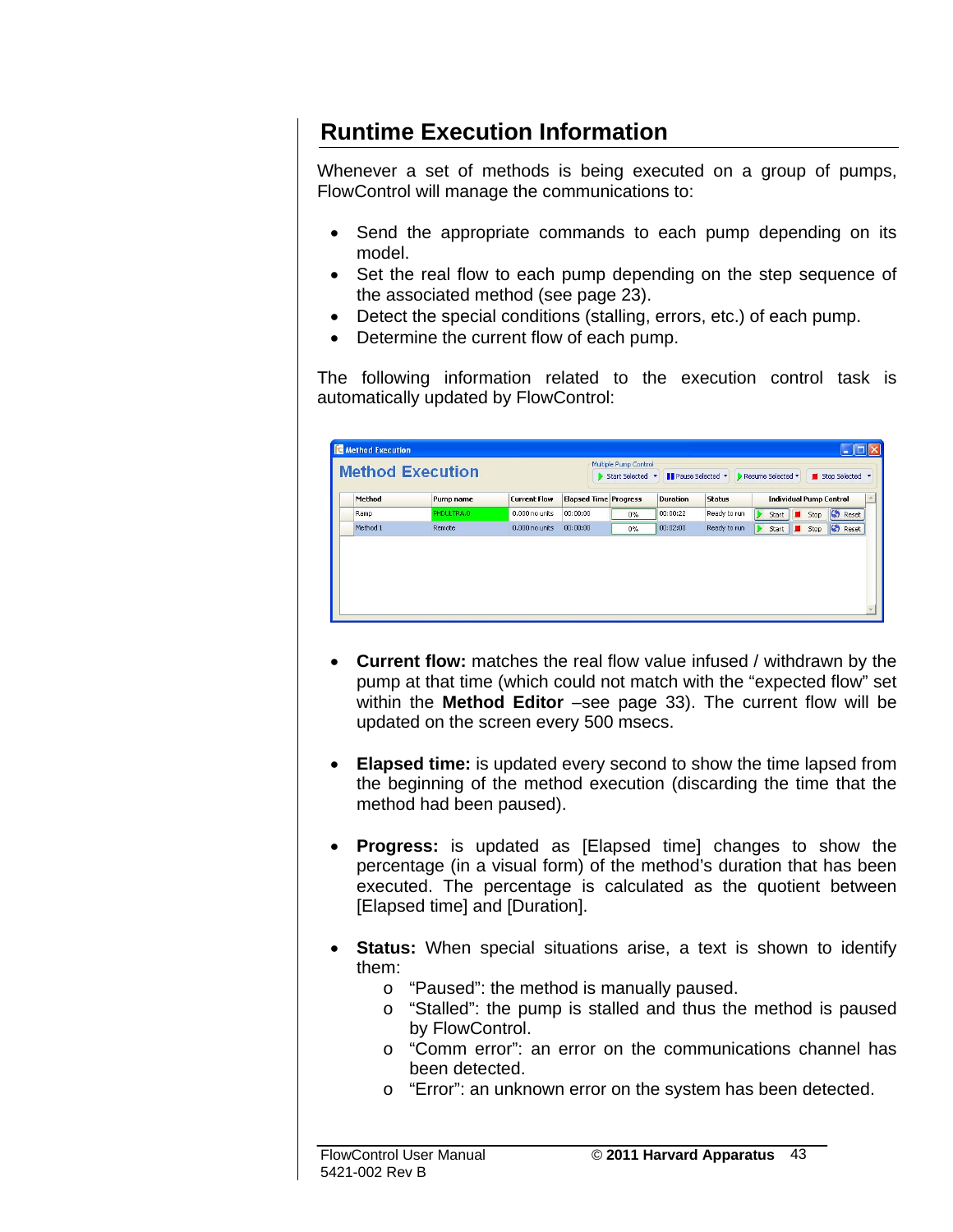#### **Controlling Special Situations During the Method Execution**

The following table shows the events that are considered by the application in order to detect specific situations and the reaction it will have against them:

| Event                                                                         | <b>Situation</b> | <b>Reaction</b>                                                                 |
|-------------------------------------------------------------------------------|------------------|---------------------------------------------------------------------------------|
| User presses "Pause" button                                                   | Paused           | Method is paused                                                                |
| Pump answers "stalled"                                                        | Stalled          | Method is paused, User is warned<br>and given the possibility to resume / stop. |
| Pump answers "Unknown command"<br>answer (same timeout as command<br>latency) | Comm<br>Error    | Method is paused, User is warned<br>and given the possibility to resume / stop. |
| Severe internal data inconsistency                                            | Error            | Method is stopped.                                                              |

#### **Method Progress Window**

In addition to the runtime execution information shown within the **Method Execution** window, FlowControl provides you with a tool to graphically monitor the real flow evolution of each independent pump:



5421-002 Rev B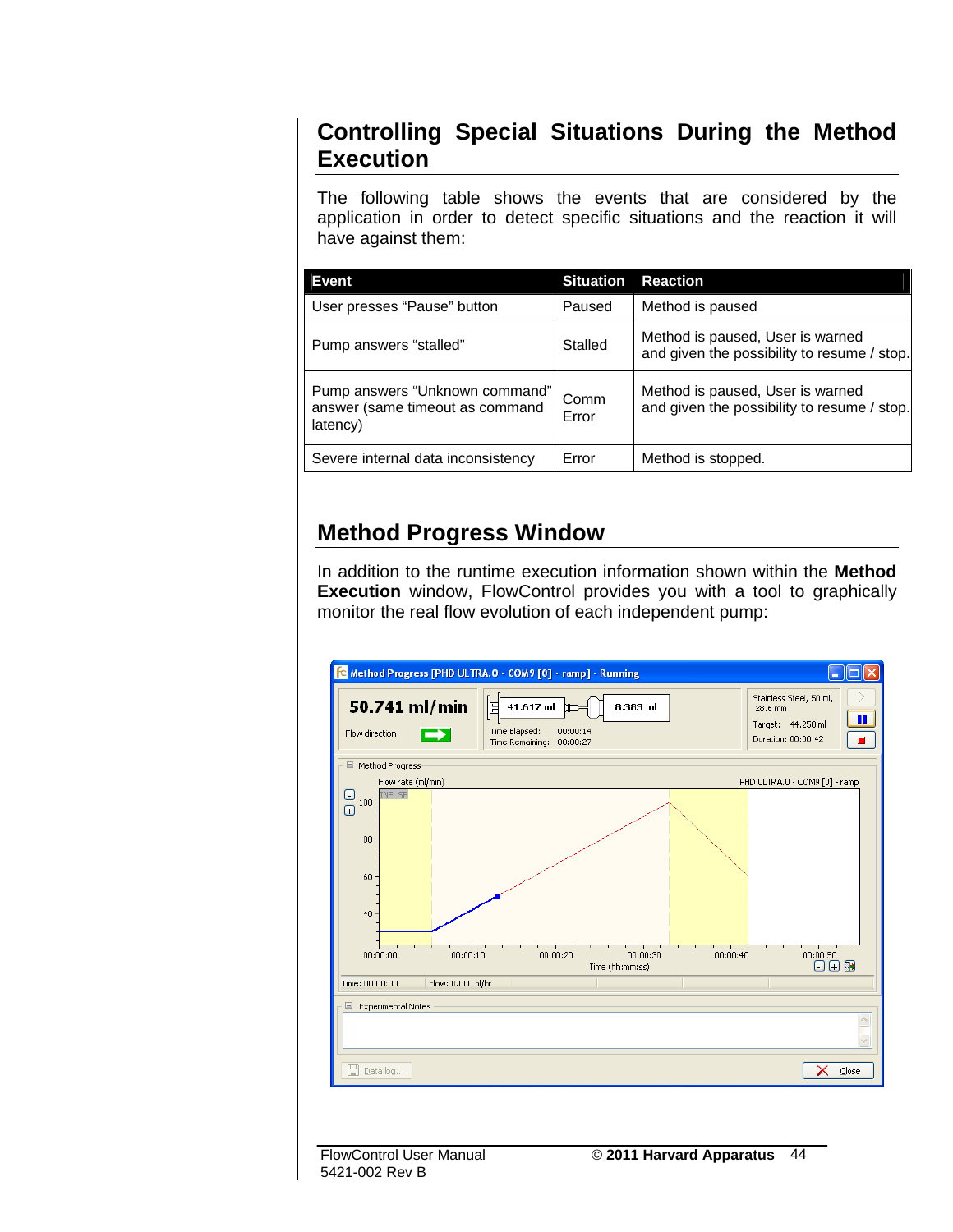The **Method Progress** window is opened by double-clicking on the pump's corresponding row in the **Method Execution** table.

The pump and method name are displayed in the title bar of the **Method Progress** window in order to facilitate visual identification of each window which shows the method's flow evolution graph.

The flow evolution graph shows the evolution of the real flow along the time combined with the expected flow set during the method edit task. However, the following functionalities differ from the flow evolution graph used during the method edit:

- Steps cannot be added, removed, modified or selected.
- Step markers and step blocks are not shown.
- Contextual menu is not available.
- An automatic horizontal scroll function is provided to visually synchronize the graph and the current time.
- An automatic axis scale function is provided to visually adapt the graph to the current flow ranges (minimum and maximum).

An auto scroll button  $\mathbb{R}^3$  is available, allowing you to select whether the evolution chart is automatically scrolled or not as the method advances.

To manually scroll the graph, click on the axis you would like to move and drag to the desired location.

Additionally, the window shows the numerical values of the current real flow rate and the elapsed time.

A set of method execution control buttons (Start / Pause / Stop) are provided, allowing the method to be easily controlled through the **Method Progress** window. The functionality of these buttons is the same as those on the **Method Execution** window.

The **Experimental Notes** text box**,** located at the bottom of the **Method Progress** window, allows you to write specific details related to the trial. These notes are stored in the data log which can be exported using the **Data Log** button. The Experimental Notes field can be minimized by double-clicking the  $\Box$  button in the top left corner.

More than one **Method Progress** window can open at the same time allowing you to monitor the execution of multiple methods. Each window can be closed independently by means of their **Close** button.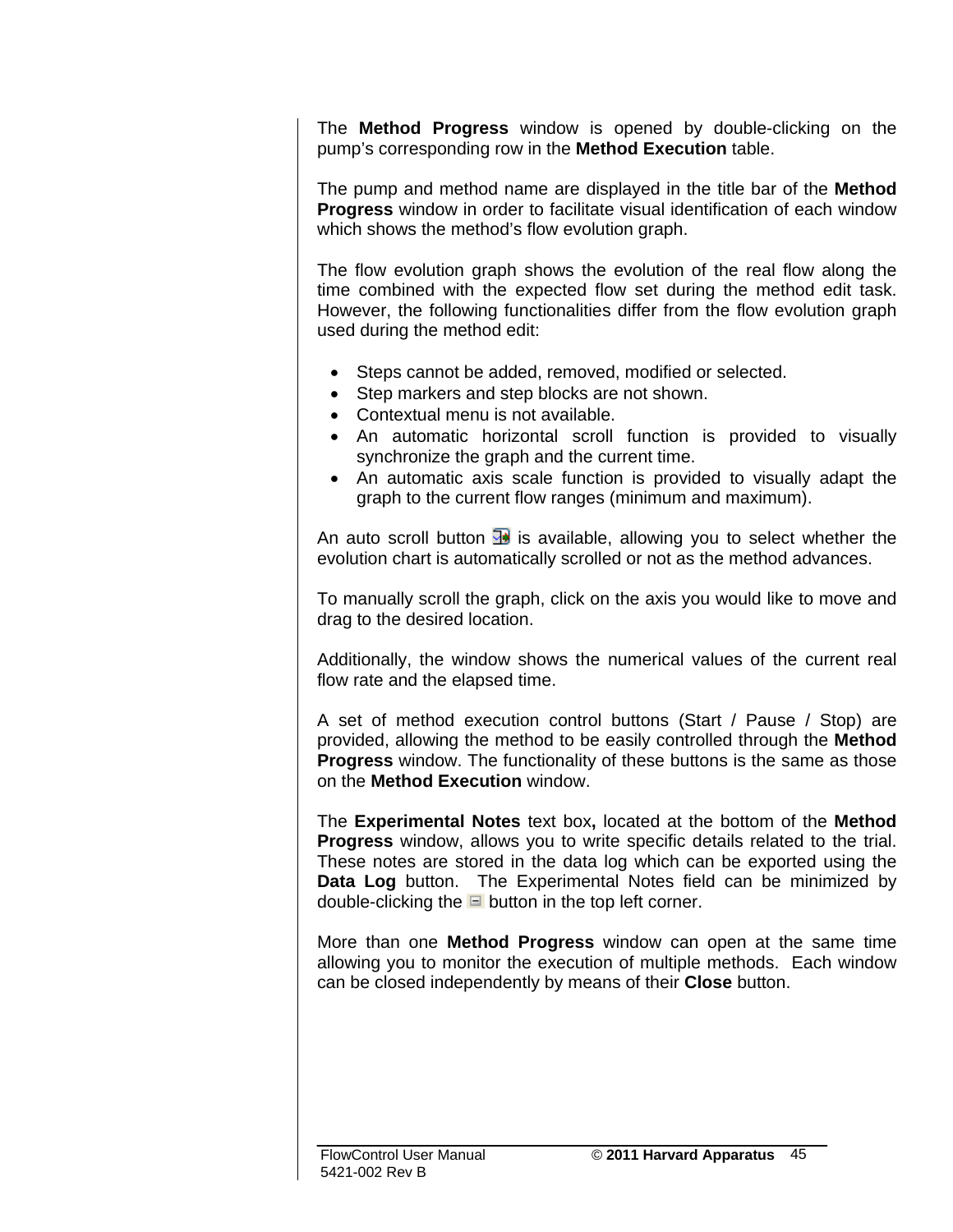#### **Method data logging**



The **Data Log** button, located on the **Method Progress** window, provides you with the option of exporting the data resulting from the previously executed method.

This button is only enabled for methods for which data has been generated, that is, only for stopped methods.

When the **Data Log** button is pressed, a **Save as** dialog is provided to select the destination folder and file name for the exported data.

Three different files are created with the same name but different extensions:

- Excel report (\*.xls)
- Bitmap report (\*.bmp)
- Experimental notes (\*.txt)

#### **Excel Report**

Before exporting a data log, make sure that Microsoft® Excel® 97 or higher is correctly installed on your computer. If it is not installed, an Excel report will not be generated.

A Microsoft® Excel® file is generated including three different data sheets that can be found on 3 separate tabs located in the bottom-left corner of Excel:

#### • **General**

This data sheet includes the following information arranged in rows:

- o Start time
- o Name of the method executed
- o Pump, rack and syringe models used
- o Total duration of the method execution (in format hh:mm:ss)
- o Total volume infused (accumulated positive flows)
- o Total volume withdrawn (accumulated negative flows)
- o Total volume disposed by the method (difference between infused and withdrawn)
- o Flow units considered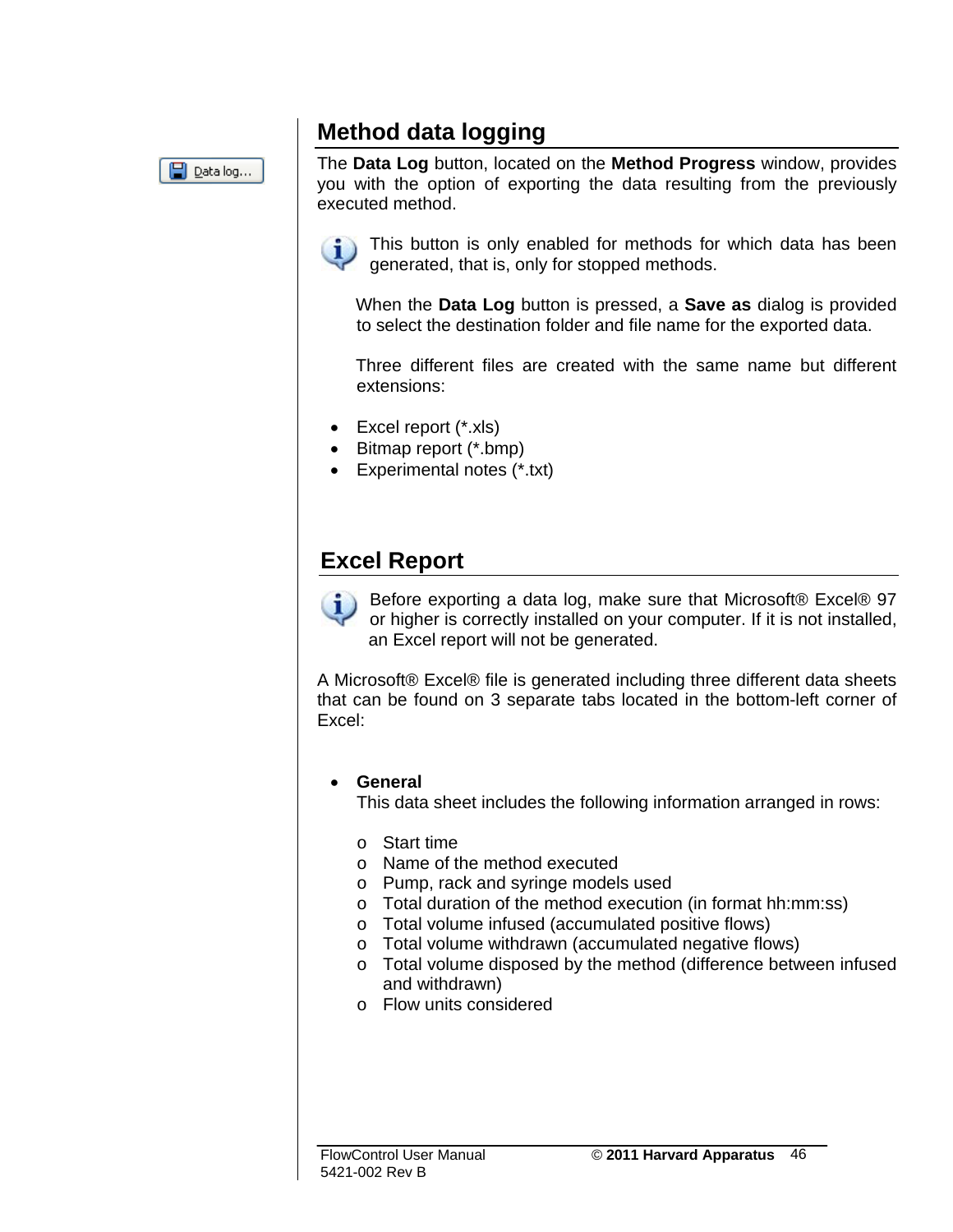#### • **Event record**

This data sheet includes an event record table with the following columns:

- o **Current time:** real start time (within the 24 hours of the day) of the event
- o **Event time:** start time (within the method execution) of the event
- o Event description
- o **Current flow rate:** the flow rate of the method at that time
- o **Total volume infused until that time** (accumulated positive flows)
- o **Total volume withdrawn until that time** (accumulated negative flows)
- o **Total volume disposed until that time** (difference between infused and withdrawn)

Each event will be recorded as a row in Excel table. Event descriptions included within the table are the following:

- o **Method start:** User starts the method execution.
- o **Step start:** the step has started (including its name).
- o **Step end:** the step has ended (including its name).
- o **Method paused:** the method execution has been paused (whether it be manually or by the application)
- o **Method resumed:** the method execution has been resumed.
- o **Pump stalled:** the application has detected that a pump is stalled (including its name). See page 44.
- o **Comm error:** the application has detected a communication error. See page 44
- o **Error:** the application has detected an internal error. See page 44
- o **Method end:** the method execution has been finalized (whether it be manually or by the application)

#### • **Data log**

This data sheet includes periodical values throughout the execution. These values are obtained each minute during the method execution. The following information will be logged:

- o **Elapsed Time:** Elapsed time since the execution started.
- o **Flow Direction:** Direction of the flow infuse or withdraw.
- o **Flow Rate and Units:** Flow rate of the pump at the current elapsed time
- o **Accumulated Volume and Unit:** Accumulated volume infused/withdrawn till the moment.
- o **Dispensed Volume and Unit:** Dispensed volume since the last log reading (1 minute).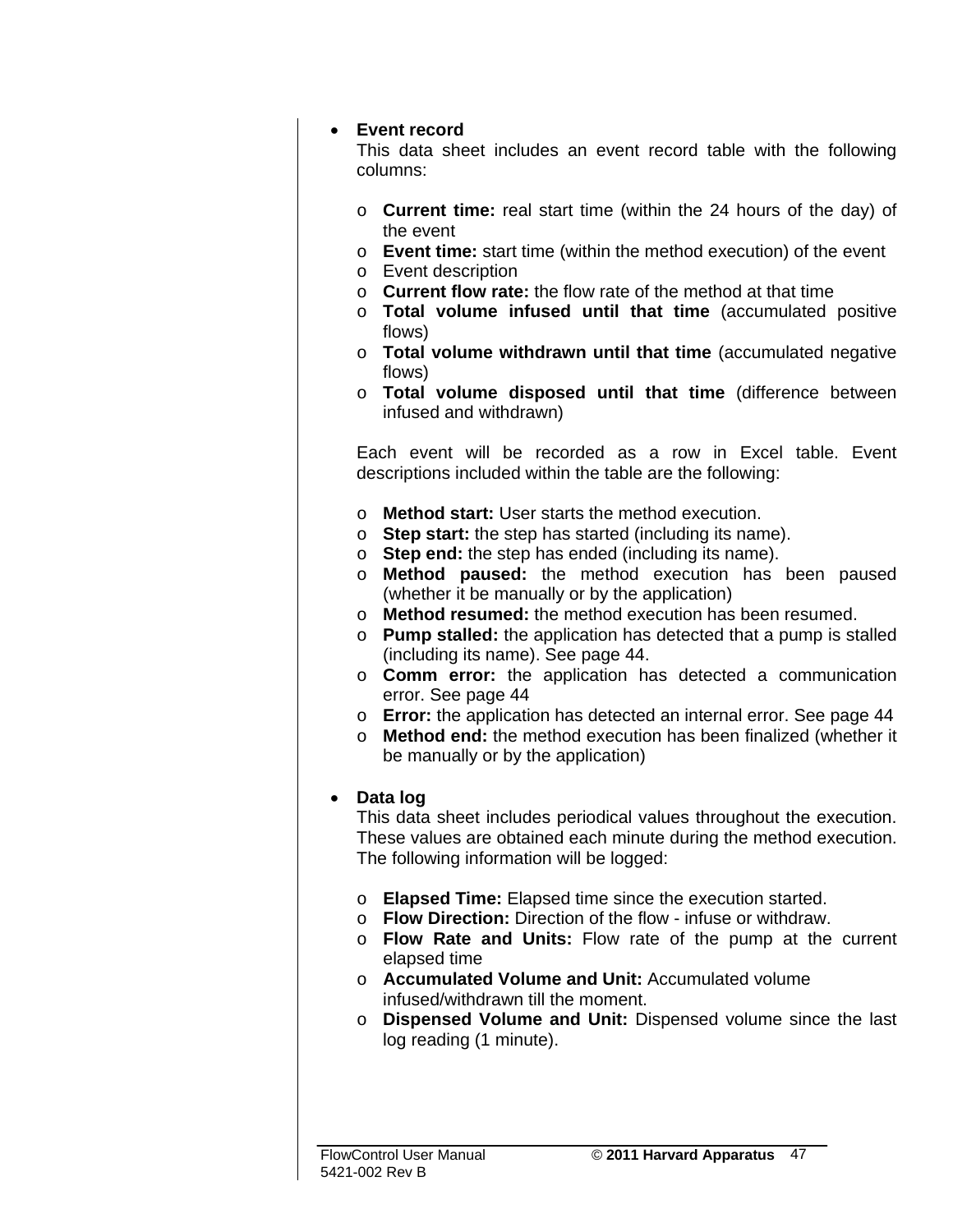#### **Bitmap Report**

A bitmap (BMP) file is generated including a screenshot of the pump flow evolution chart (see page 44) exactly as it appears on the window (that is, with the same dimensions, zoom, axis and content).



If the Method Progress graph is zoomed in after a run, you can zoom out to view the whole method by holding down the Control key and pressing the auto scroll button  $\mathbb{R}$ .

#### **Experimental Notes**

A text file is also created containing the experimental notes typed in the **Method Progress** window (see page 44).

At the beginning of the file, a header is added containing the file name, and the date and time the file was generated.

The file will then look similar to the following example:

```
My Data Log.txt - 3/16/2010 9:39:57 AM
 .<br>==================
Experimental Notes
------------------
```
Here will be the notes added by the user in the experimental notes field.

#### **Leaving the execution task**

To close the **Method Execution** window press the **Execute Methods** button located in the experimentation assistant bar.



Pressing the **Execute Methods** button to close the window implies a request to end the execution of all the methods. You will be warned before exiting the execution task.